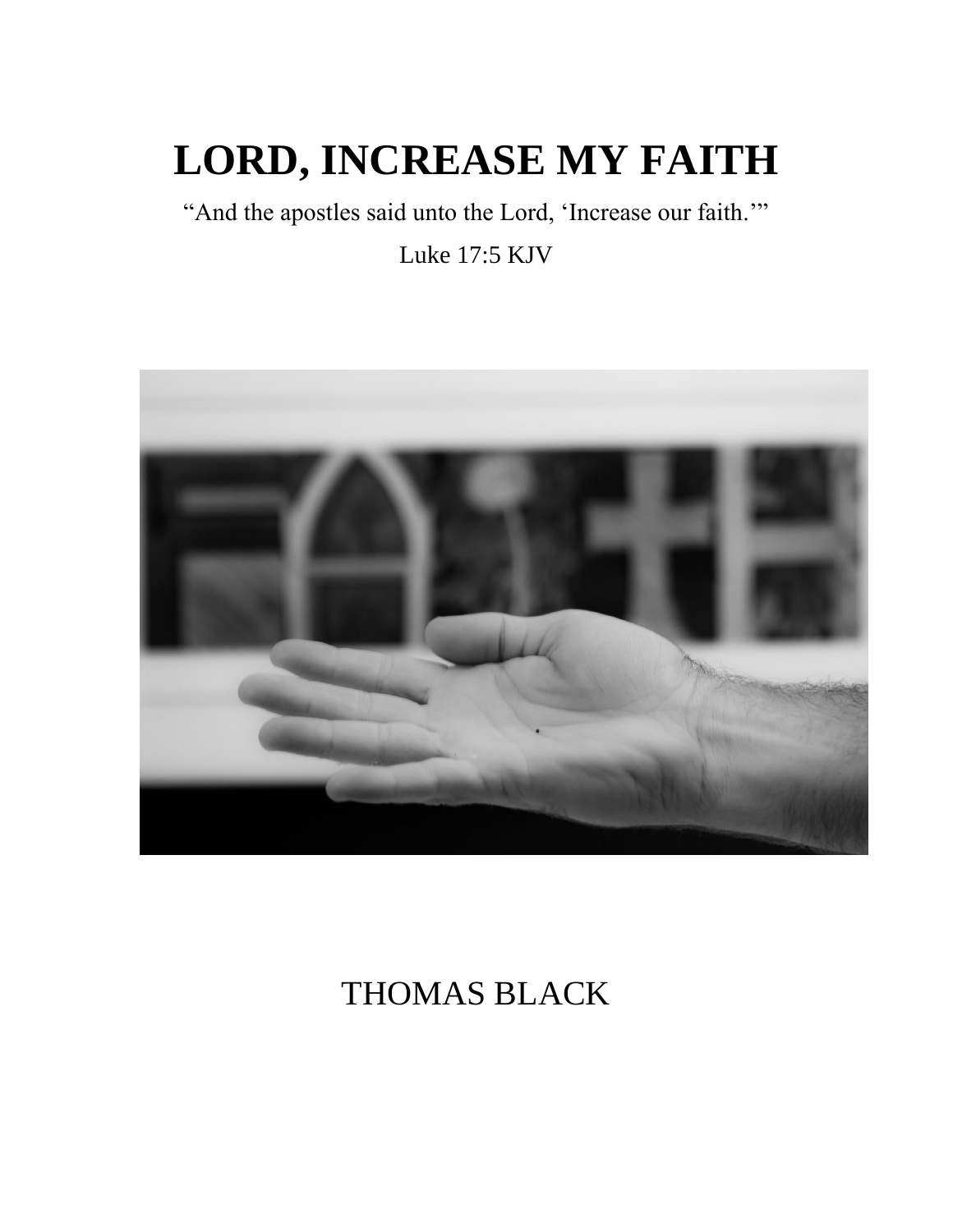## **Lord, Increase My Faith**

THOMAS BLACK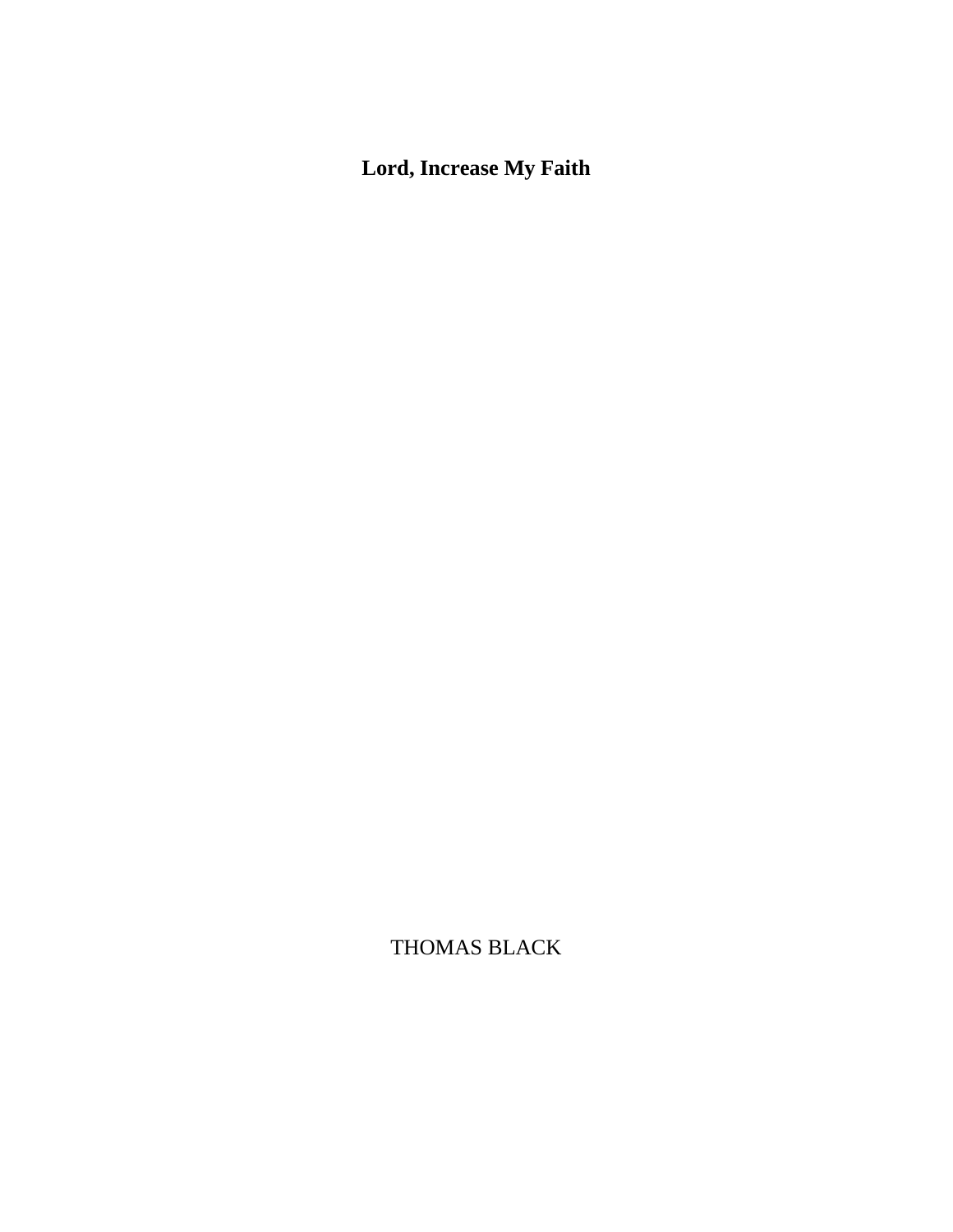"This book is dedicated in the name of Jesus Christ."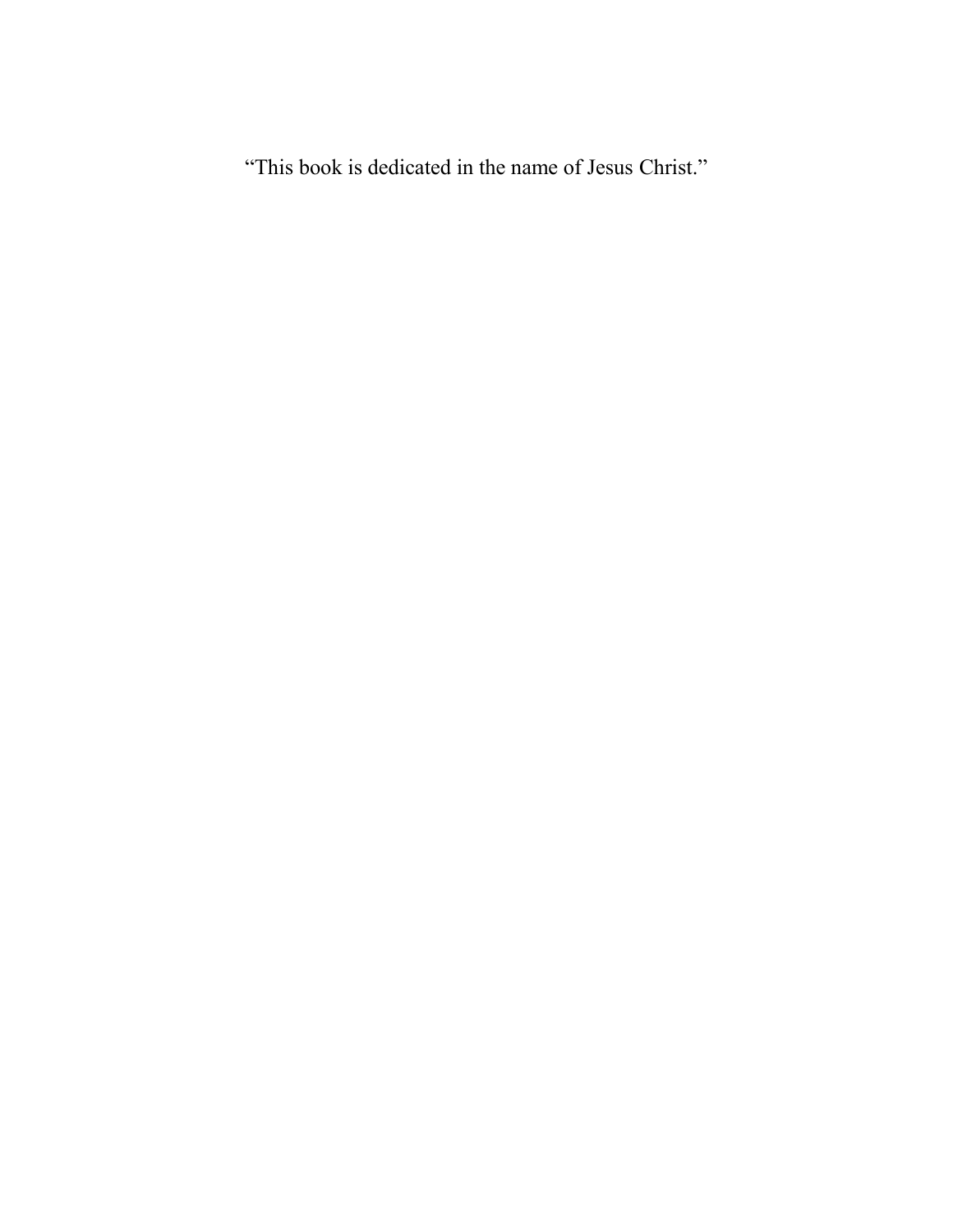This book is written in memory of dad, Thomas Spratt Black, Sr. (1933-2015)

and

in memory of dad's sister, Mary Frances "Meme" Kelly (1935-2015)

and

in memory of dad's brother, Robert Leonard Black, Sr. (1942-2013)

and

in memory of dad's sister, Anne Black Wicker (1946-2010)

and

in memory of dad's brother, James Malcolm "Mack" Black, Sr. (1938-1995)

and

dad's brother, William Ernest "Ernie" Black, Sr.  $(1949-)$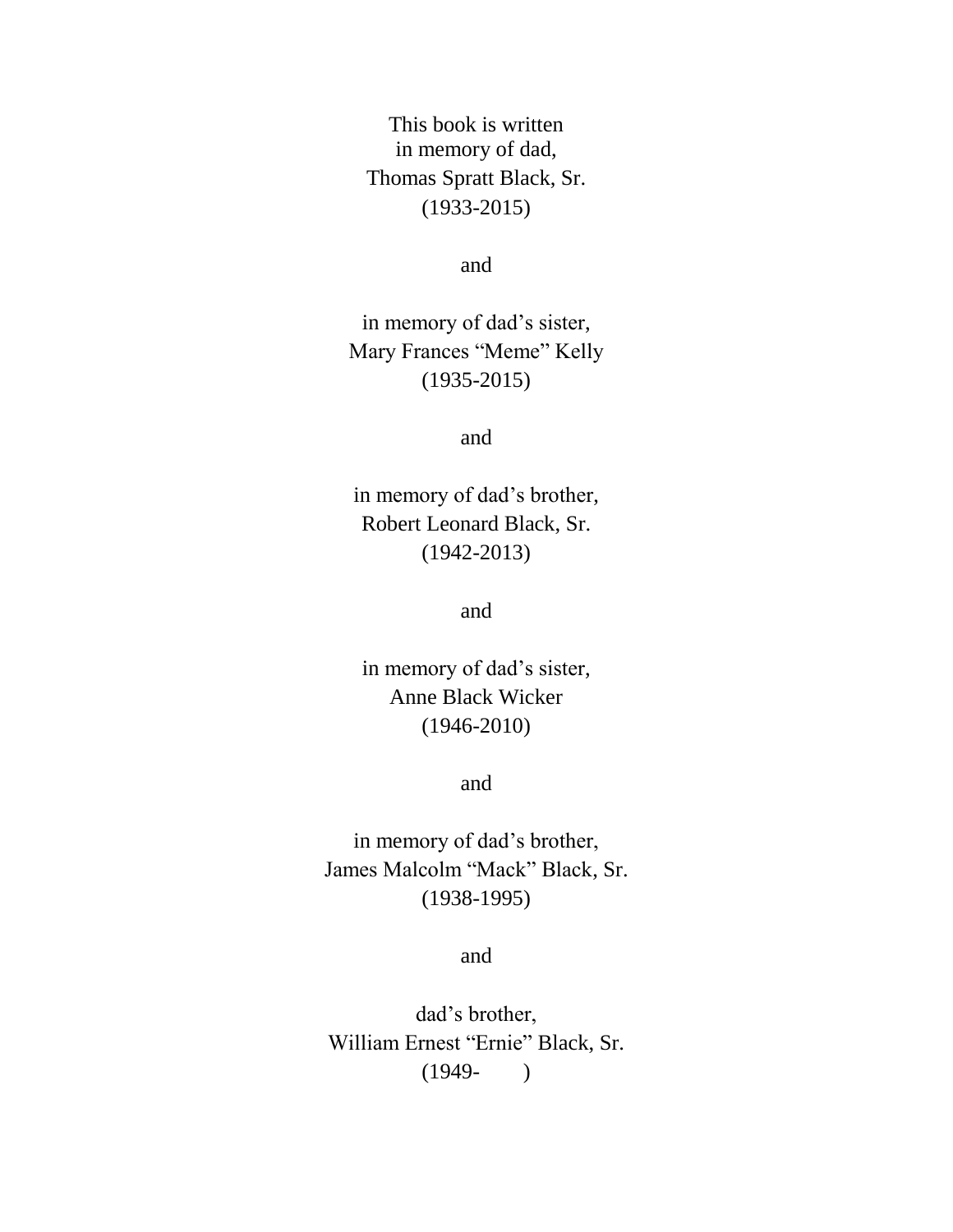"The followers came to Jesus when he was alone and asked, 'Why couldn't we force the demon out?' Jesus answered, 'Because your faith is too small. I tell you the truth, if your faith is as big as a mustard seed, you can say to this mountain, "Move from here to there," and it will move. All things will be possible for you. That kind of spirit comes out only if you use prayer and fasting."

—Matthew 17:19-21 New Century Version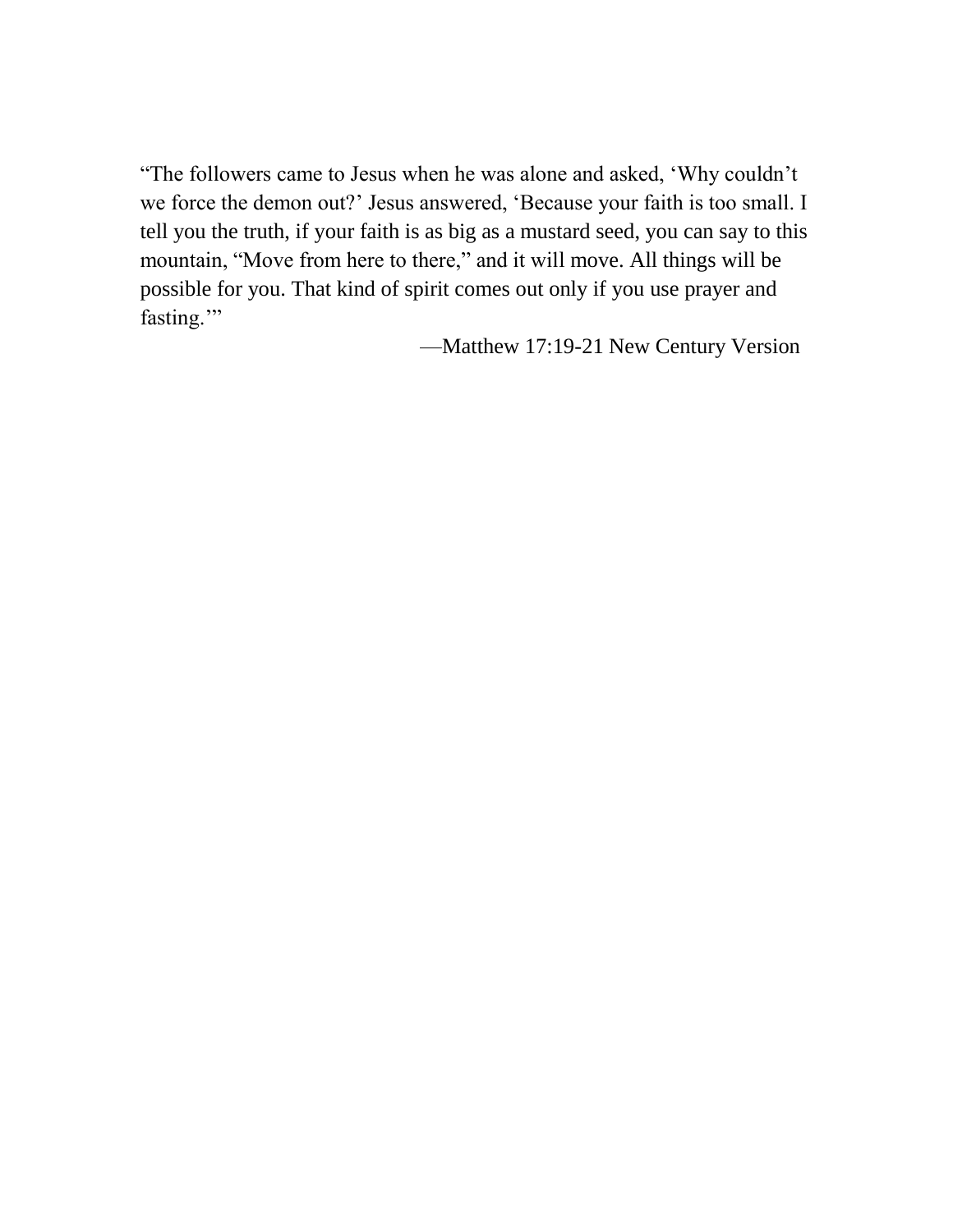#### **CONTENTS**

- Chapter 1: They're My Neighbors
- Chapter 2: I Am a Christian
- Chapter 3: Show Me You, Lord
- Chapter 4: Today's My Birthday
- Chapter 5: Need Help. Down on Luck
- Chapter 6: The Least of These
- Chapter 7: The Levite
- Chapter 8: The Samaritan
- Chapter 9: The Man
- Chapter 10: The Holy Spirit
- Chapter 11: The Denarii
- Chapter 12: A Good Friday
- Chapter 13: A Good Man
- Chapter 14: A Calling
- Chapter 15: A Healing
- Chapter 16: A Whisper
- Chapter 17: A Moment
- Chapter 18: The Motions
- Chapter 19: My Name's Peter
- Chapter 20: Killer Bees

Epilogue: Faith

About the Author

Author's Website: [www.tenonedollarbills.com](http://www.tenonedollarbills.com/) Author's Contact: [tenonedollarbills@gmail.com](mailto:tenonedollarbills@gmail.com)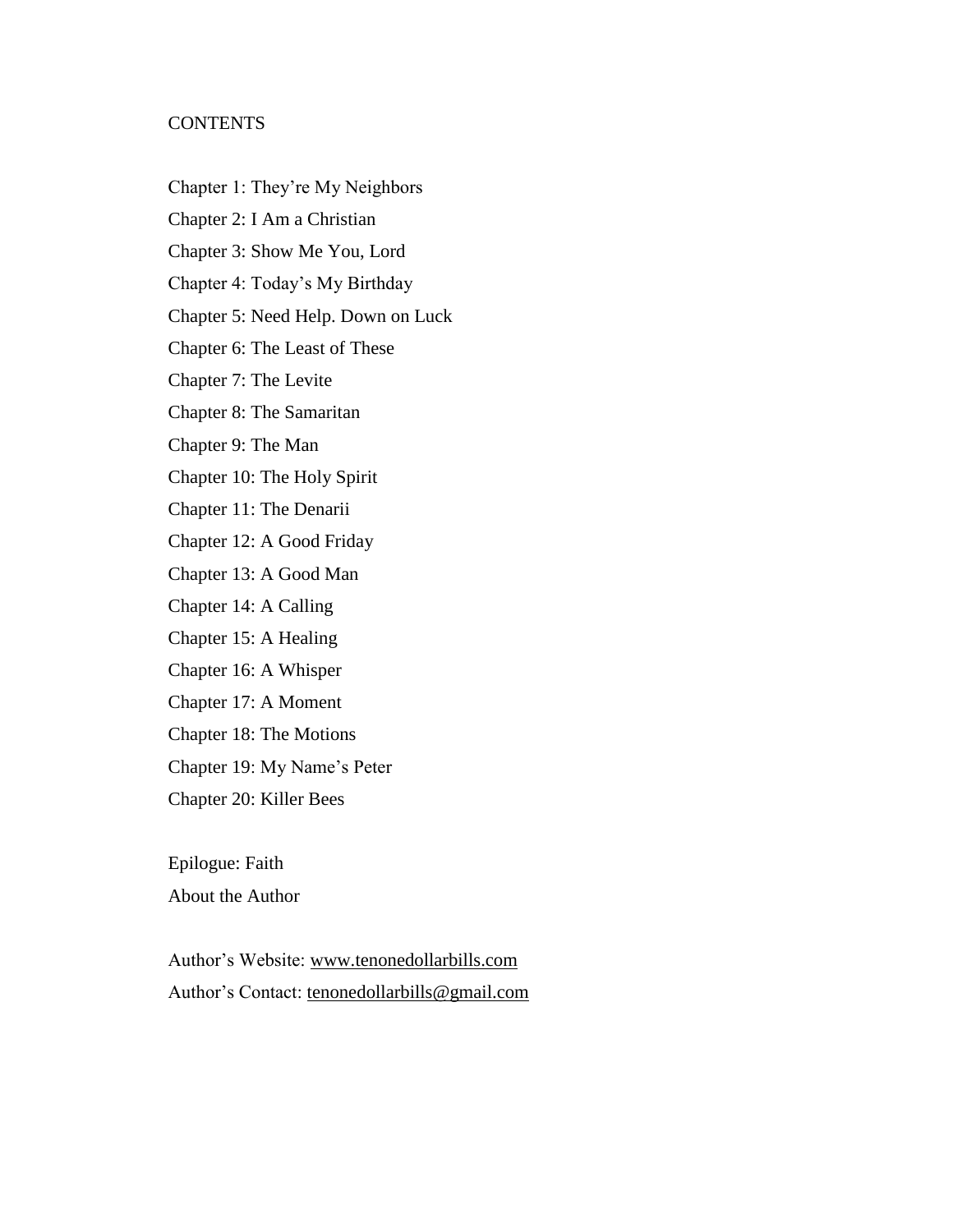#### CHAPTER ONE

## THEY'RE MY NEIGHBORS

During the summer of 2011, I was fervently typing chapters for the book I had begun to write—reflecting upon the words that Jesus had spoken in my vision: ". . . start telling the stories I will give to you." God gave me faith stories to encourage other believers in their walk with God, stories that would leave both the believer and non-believer asking the same rhetorical question: "Was that God—or simply a coincidence?"

As I continued typing, another such story came to mind. It was told to me by Uncle Robert, my dad's brother, in 2010 after I had preached at Dad's church in Lancaster. Driving back that night Uncle Robert shared his testimony—and a story.

#### THE BOLT

"This was in my early days," my uncle began. "In March of 1979 I gave my heart to Jesus; I asked Jesus to come into my life. And He did—in a big way that changed my life. I remember talking to a friend who had become a great friend; and my pastor, I remember talking to him too. My pastor said in the worship service, 'If you want to know Jesus, raise your hand.' So I raised my hand. I asked Jesus to change my life—to come into my heart. And it went on from there.

"My life wasn't the best back then. Many people would have considered me an alcoholic. I drank every day. More than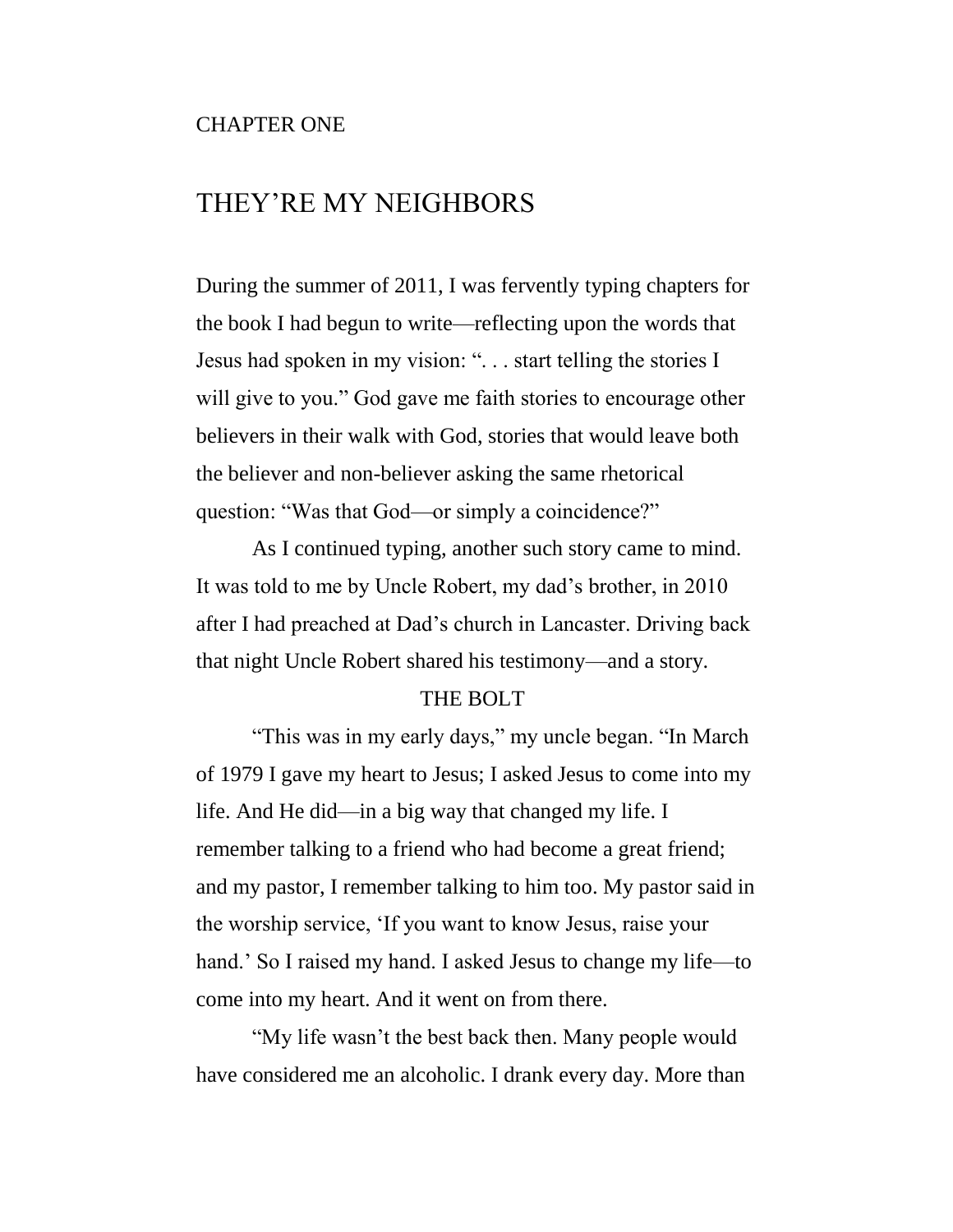that, there were a lot of things in my life that weren't right. But I knew that now I needed to lead a good and a godly life.

"I remember asking my friend, 'How long have you been a Christian?' He said, 'It's going on six years now.' And I thought that was like a century—*six years*. I told him, 'I don't believe I can make it for two weeks.' Well, it's been close to thirty-five now—thirty-five years. And by the grace of God, I am what I am.

"In those early days I asked Him to fill me with His Holy Spirit—and I really believe He did. Though most days were just ordinary, there were other times that were . . . almost magical. Every morning I would get down on my knees and pray for *today*.

"My favorite prayer was, 'Ask and you shall receive,' because I had seen in the Scriptures where Jesus said it. I believed Him and so I asked—I asked Him to increase my faith. I had seen that even His disciples when they were in the boat coming across the water, Peter asked Jesus, 'Increase my faith.' Jesus said that if you had faith as a grain of mustard seed you could say to this mountain, 'Be lifted up and cast into the sea,' and it would be done.

"Well my faith is little even today, because I've not cast any mountains anywhere. But Jesus would—if I opened my eyes during those days and those very weeks and months . . . and few years. If you *open your eyes* and you know in your heart that you prayed that morning, 'Lord, increase my faith,'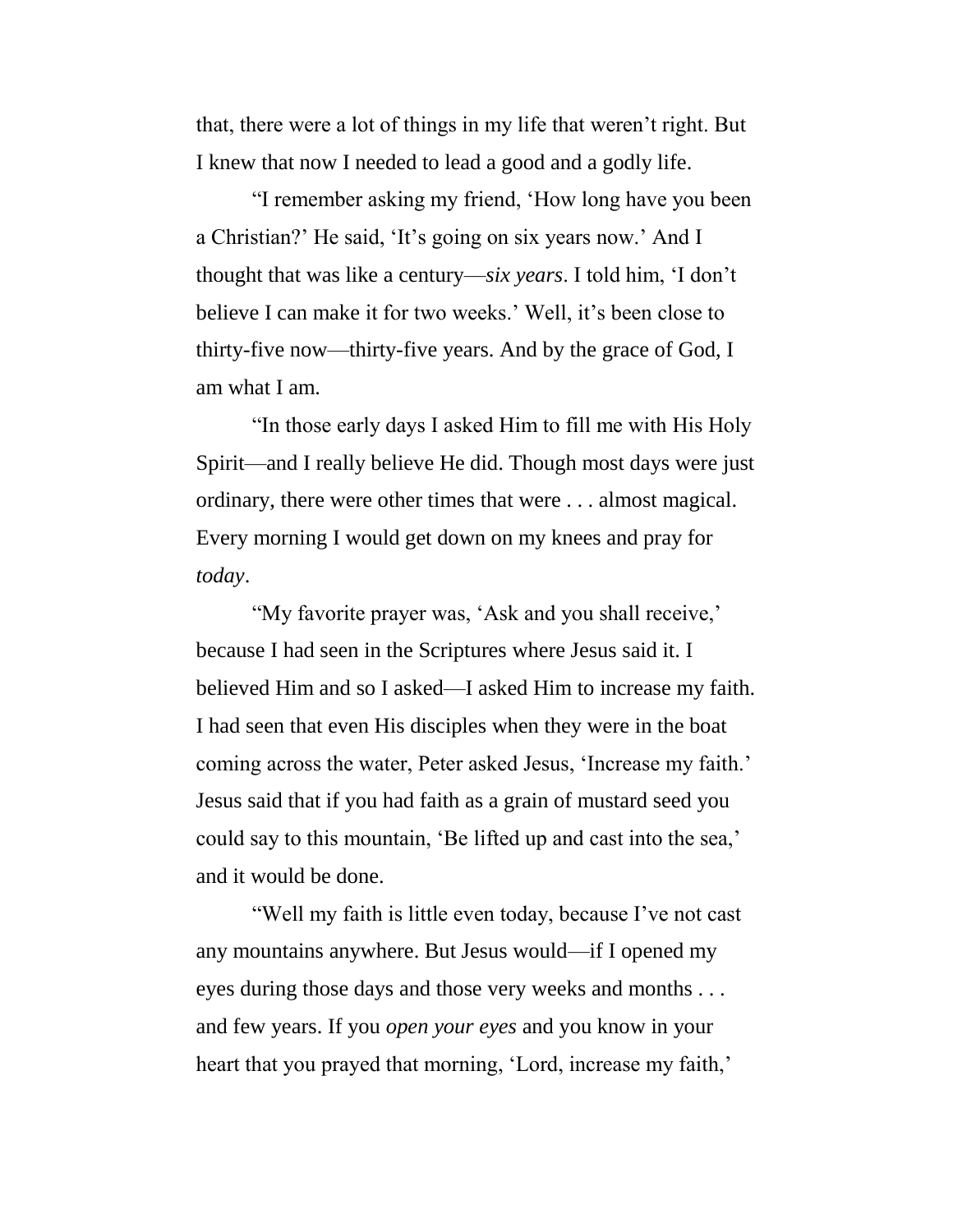that you are just looking for God to give you an opportunity to increase your faith. And He did it many, many times for me. Even the big ones *and* the little ones were miracles to me—and they *did* increase my faith.

"And on one occasion I had gone to Winnsboro to see a friend from high school whose father had passed away. The family had opened up their home for people to come by and visit—to give their condolences. Coming back home that night as I got to my driveway, I saw an older car with its hood raised sitting across the Dutchman Creek Bridge.

"After spotting the car, Scriptures went through my heart. Scriptures were saying, 'If you see someone in need and it's within your ability to help—you need to do it.' So I stopped and went up to the people working on the car. There were two men in their twenties and one of their wives was holding a newborn baby. Water was pouring out of their car.

"One young man spoke up and explained their situation, 'Our car runs hot a lot. We keep jugs in the car to get water when we can. We stopped at this creek to get more water. You see where the water hose comes off of the radiator and fits onto the motor, where the thermostat is located? The water is coming out from there. There are two bolts that hold it on the motor, and one of those bolts is rung off (meaning it was gone). Is there a mechanic somewhere that I could get my car fixed?'

"'Well,' I said, 'Ridgeway is four miles back—and Great Falls is about ten or eleven miles forward. Probably the best bet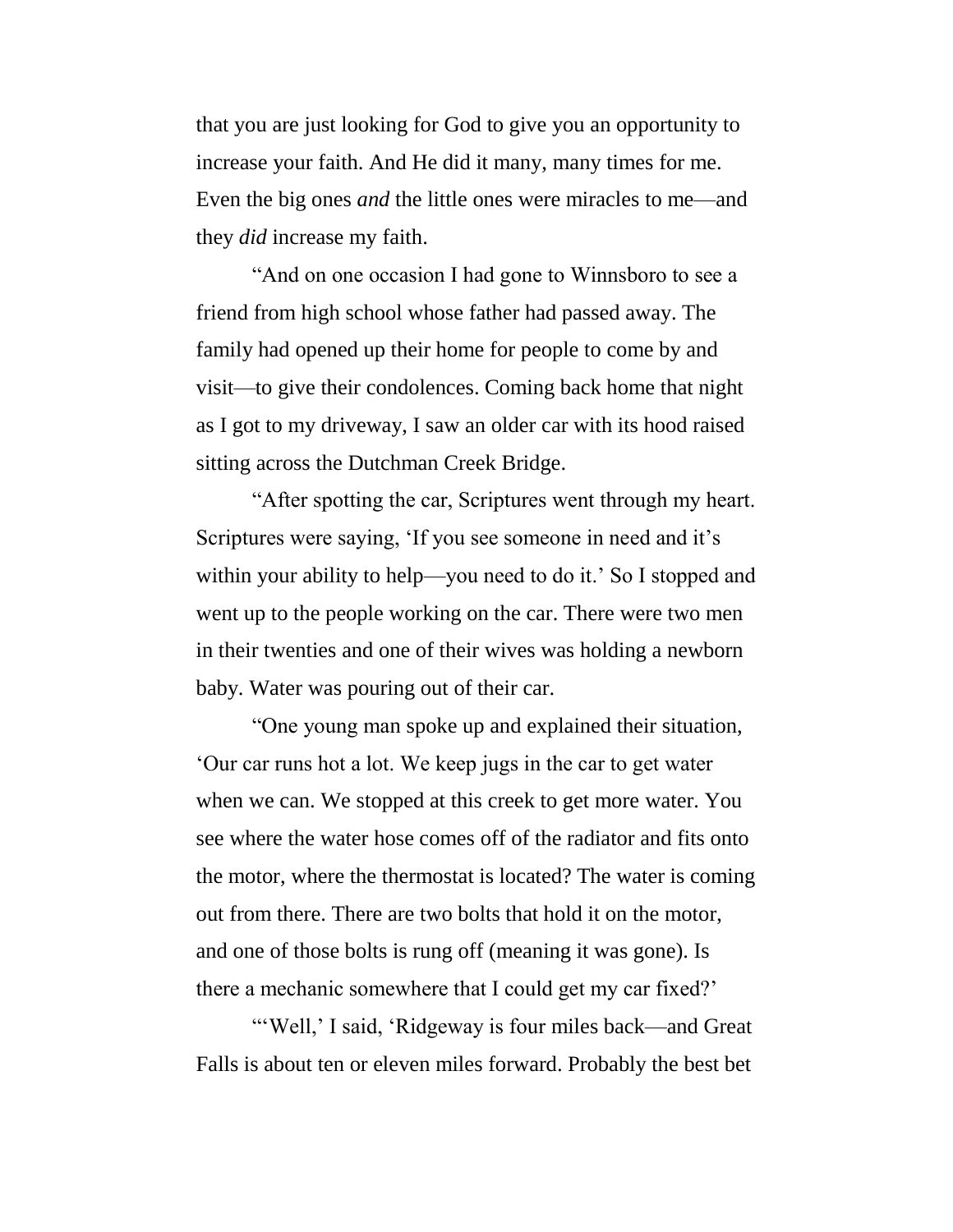to get a mechanic would be in Great Falls because Ridgeway doesn't have a mechanic. But it's Sunday and they're not open—they won't be open until Monday morning.' And so that didn't help him.

"After a moment I said, 'Yesterday I was working on old lawn mowers on a picnic table in my backyard. I have bolts scattered all over that picnic table. Let's take out that one good bolt and see if we can match it to a bolt from one of those old lawn mowers.'

"The young man said, 'Okay, but there's no way it'll ever fit.'

"I said, 'We'll see.' And all during this time I was talking to them—talking to them about the Lord for the most part.

"It was dark now and all they had was a small flashlight. I first removed the good bolt; once I removed that bolt it was easy to get the broken piece of the other bolt out with a pair of pliers. I took the good bolt and the brother (not the driver of the car, but the other one) and drove up to my house.

"We took the bolt and walked back to the picnic table; he shined the flashlight on the table. We didn't have to search long to find a bolt that *looked like* the good bolt. We placed the good bolt beside it—it was *exactly* like the good bolt. We drove back to the car and put the part back together.

"I invited them to come up to my house and get some good water for their car. They didn't have to take creek water anymore. They filled their car's radiator with water and cranked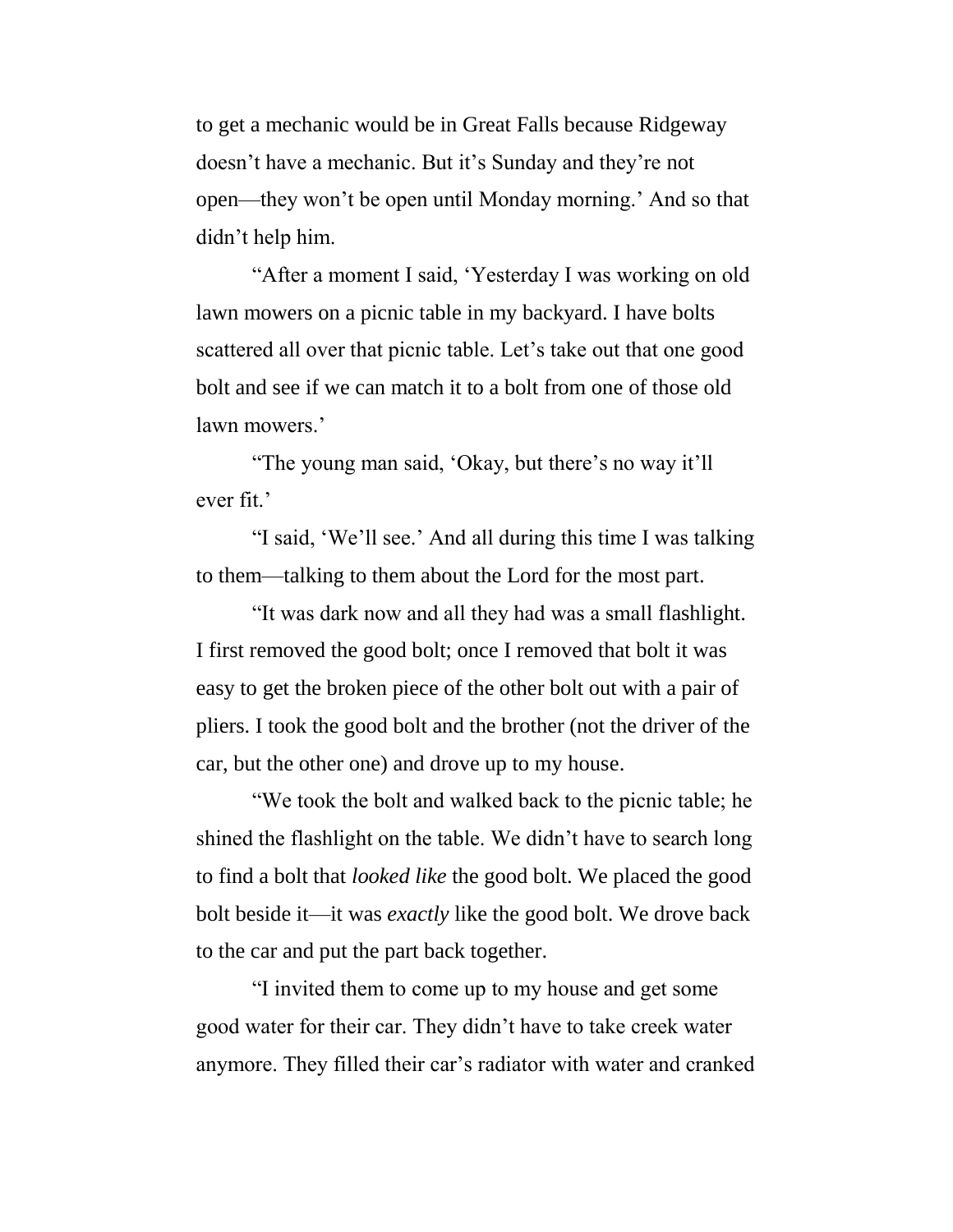the car—it didn't leak! Everything was alright. And so the Lord had fixed their car. They were ready to go. Then the young man asked, 'What do I owe you?'

"I said, 'You don't owe me but one thing. At some point in your life you're going to probably come into a situation when you're going to need a lot of help—and help in this world won't do you any good—you're going to have to have spiritual help.' I had just read in Hebrews where it says, 'Consider Jesus.' And that's what I told him, 'When that time comes in your life and you don't know where to turn, all that you owe me is that you consider Jesus.'

"He said, 'Ok—we will.' And they left.

"These young people were from Cleveland, Ohio. They had driven to visit relatives near Jacksonville, Florida and were on their way back home when they broke down in front of my house. And after they got their car fixed, they drove on home to Ohio. So it would seem that the testimony ends—but not in God's eye.

"A few months later I drove out onto US 21 heading to Ridgeway. When I got to the last hill going into Ridgeway there was a car pulled over on the side of the road with its hood up. A man was tying a handkerchief onto the car's antenna. Still in my heart was the Scripture, 'If you see someone in need and it's within your ability to help, you need to do it.' And since this was within my ability, I stopped.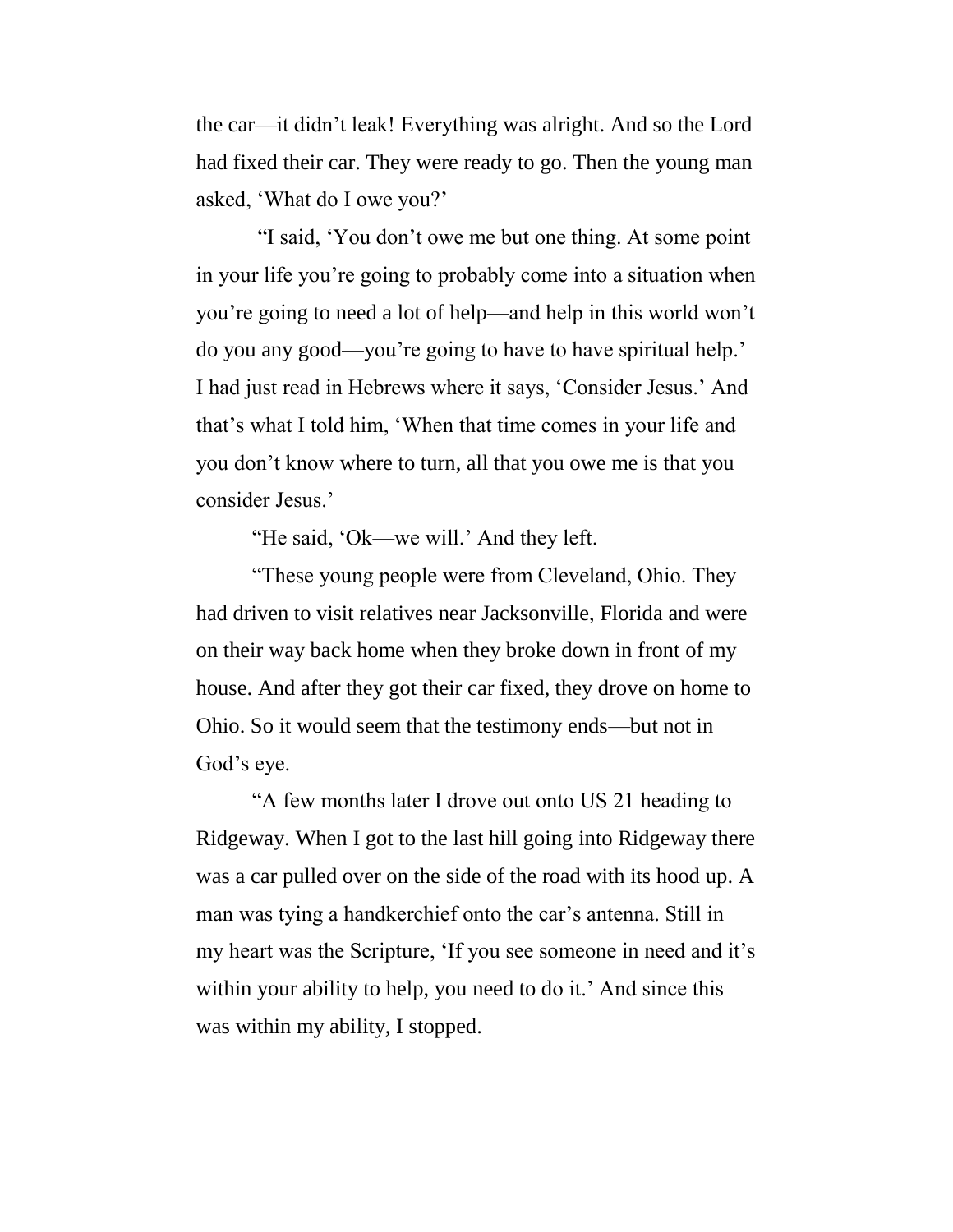"I noticed as I pulled up behind the car that the man was from Ohio; I saw his car tag. I got out and asked, 'What's the problem?'

"He said, 'You know—I ran out of gas. I *know*,' he pointed, 'I had enough gas in this car to make it to Columbia,' about thirty more miles, 'where I planned on getting gas. All I can figure is that as I was going up this hill, the gas ran to the back of the tank.'

"I said, 'I have a friend who owns a gas station here in Ridgeway. He'll let me borrow a gas can. Let's go get some gas. We'll put it in, and you can get back on your way.'

"He said, 'I appreciate it.'

"So we did. He got in my car, and we went to Jackie McGuirt's gas station. God bless Jackie—Jackie's not with us anymore, but he was a good brother. Anyways, we went to Jackie's station, got gas in a gas can, and headed back to the man's car. And all during this time, for some reason, I was telling him the story about the young people breaking down on the highway: the bolt, the repair, their trip from Ohio.

"After we got to his car and put the gas in, his car cranked right up. Then I said, 'I don't consider things like this, our meeting this morning, I don't consider these things an accident—that's why I've been talking about the Lord the whole time. Who knows, God may have been trying to get your attention in everything that happened here today—your car running out of gas.' The man hadn't spoken a word from where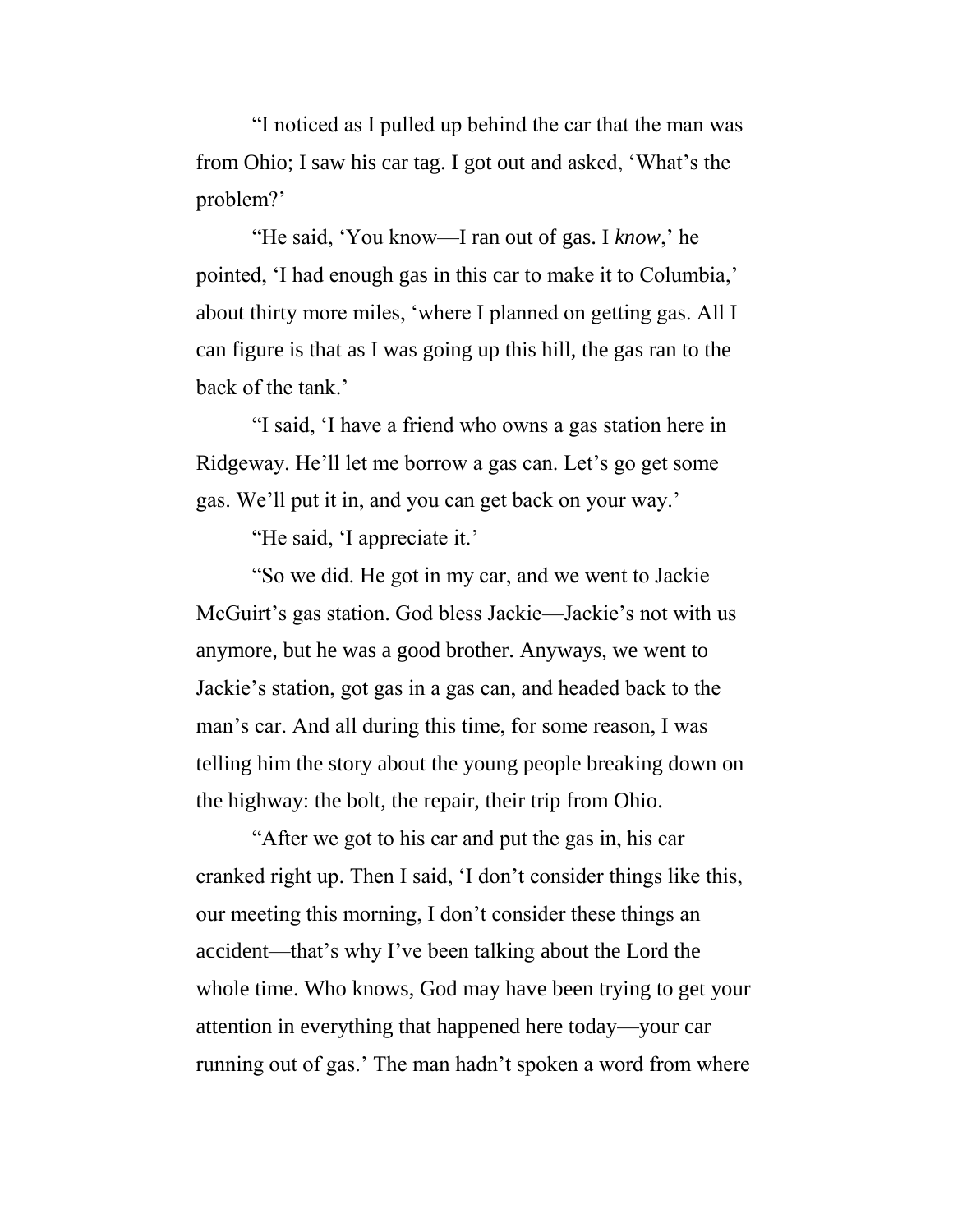we met earlier until now. He finally spoke: 'I know He did—I know He's trying to get my attention.'

"I asked, 'Now why do you say that?'

"He said, 'You know those boys you were talking about that broke down?'

"I said, 'Yes.'

"Staring straight ahead he said, 'They're my next door neighbors.' Then he glanced over, 'They've already told me about you.'

"So they were both from Cleveland, Ohio. Both broke down within a couple of miles. Neighbors who needed to hear about Jesus from an old country boy who was praying each morning: 'Lord, increase my faith.' And those meetings have increased my faith even to this day," my uncle finished.

And after reading my uncle's testimony I would share with anyone who feels their faith is still small, that Jesus said, "Ask, and it shall be given you; seek, and ye shall find; knock, and it shall be opened unto you: For every one that asketh receiveth; and he that seeketh findeth; and to him that knocketh it shall be opened. Or what man is there of you, whom if his son ask bread, will he give him a stone? Or if he ask a fish, will he give him a serpent?" (Matthew Chapter 7, Verses 7-10 KJV). No. We are all God's children and whatever we ask for—if it's a good thing for us—He will give it to us. And faith . . . that's something He wants us to ask for so that we will all believe in Him more and more. And so ask . . . and ye shall receive.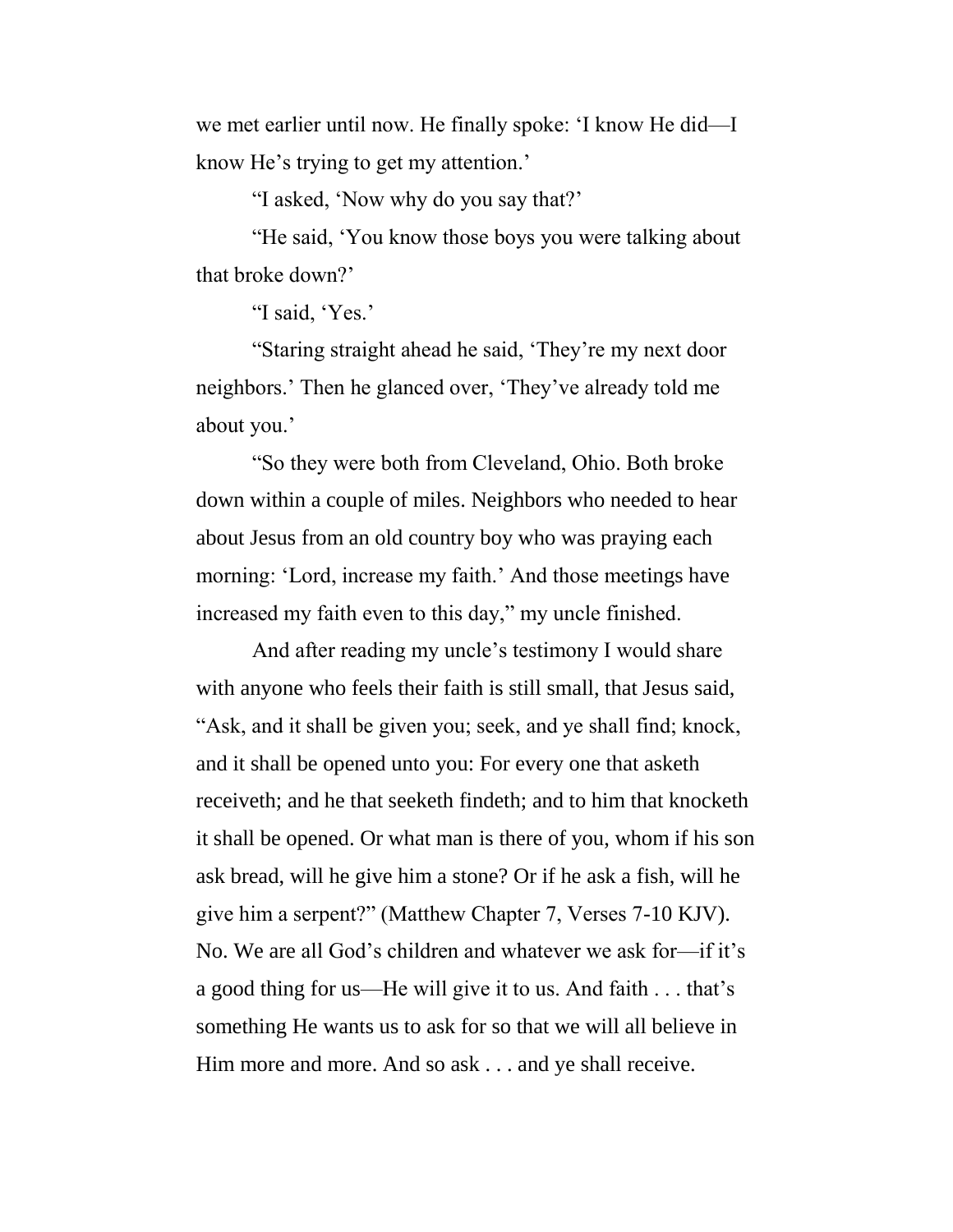#### CHAPTER TWO

## I AM A CHRISTIAN

Uncle Robert's "bolt" story reminded me of the time I, too, was with a stranger. It was during my church's involvement in helping two communities in Nicaragua build a pedestrian walking bridge across a river in 2011, one that I chronicle in my first book, *Ten One-Dollar Bills*. I had travelled back to Nicaragua that May to help the Gavilan and Patastule communities pull the seven steel cables across the Bulbul River, the last big step in completing the walking bridge. Leaving the bridge site that Friday afternoon, I stopped and enjoyed a nice hot meal at Danilo's aunt's restaurant in the town of Matiguas. I sat and reflected back upon all that had been accomplished at the bridge site—at how close the Gavilan and Patastule communities were to finishing their bridge. I was visualizing crossing the finished bridge when it began to thunder. The billowing storm clouds, once in the far distance, quickly blackened the evening sky.

As the rain began pouring down, it became apparent that I wouldn't be walking to my motel room anytime soon. Danilo quickly finished his phone conversation arranging for my transportation to the airport the next morning. He stepped from under the covered porch, ran to the street, and frantically flagged down a taxi.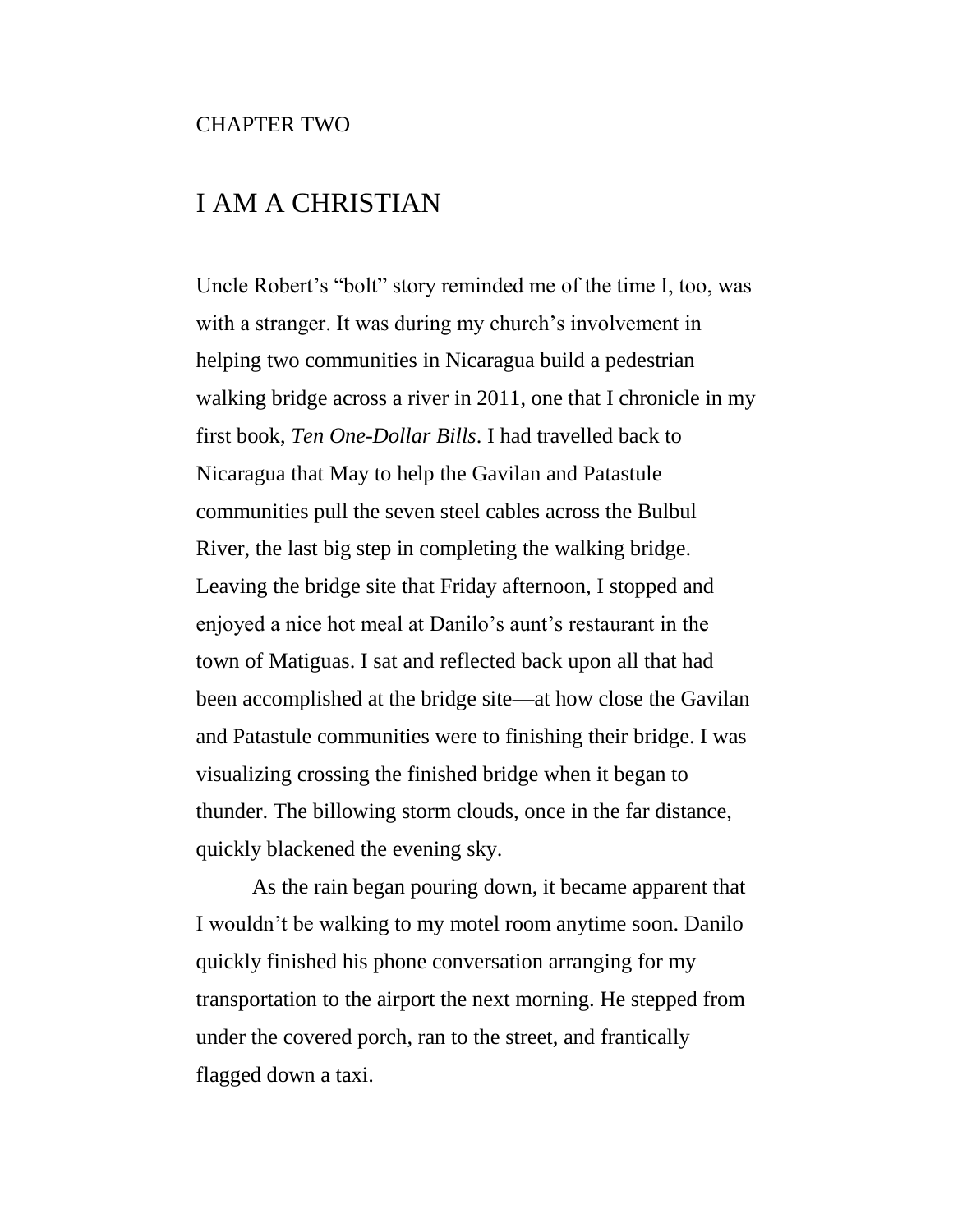Danilo seemingly explained to the driver where I needed to go, then, motioned for me to come and get in. The street light across the road was burned out, which made it difficult to maneuver around the rain puddles. Getting to the car, I quickly opened the door; the car's dome light was burned out too. Nevertheless, I jumped into the backseat and slammed the door.

As the driver sped off, I noticed that most all of the street lights were burned out in this part of town. It was difficult for me to even make out the back of the driver's head seated directly in front of me. Then in an eerie moment I sensed another person seated in the backseat.

Finally passing by a working street light, I caught a glimpse of a silhouetted figure. A chilling fear instantly filled my body. I could smell the stench of my fear after every exhale. The thought of these two strangers beating, robbing, and dumping my body by the side of the road raced through my mind. For the first time in my life I was scared. I was afraid to even breathe. As we passed by another working light, I gave this stranger a quick once-over. Sitting next to me was a young man with a goatee and what appeared to be a slew of tattoos on his arms.

Suddenly he looked over and pointed to my chest, and in broken English asked, "You . . . Christian?" At that moment I froze and immediately thought—w*hy is he asking me that question?* I glanced down to see the small wooden cross on my necklace dangling outside my T-shirt. I had purchased this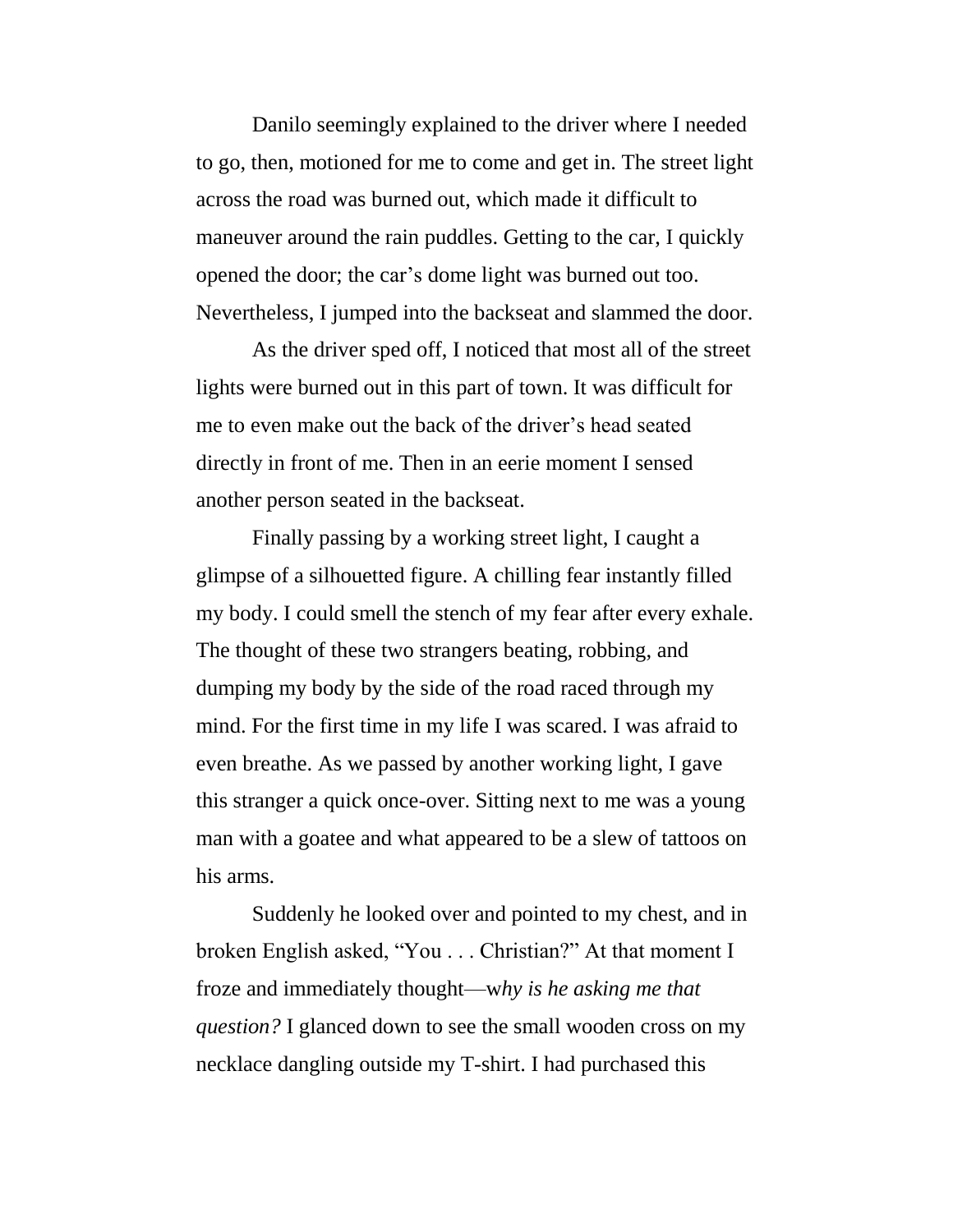necklace earlier in the week to show the workers at the bridge site that I was a follower of Jesus Christ. But now I found myself in the situation of a complete stranger calling me out on this fact. I frantically thought of how I should respond: *Would a "Yes" answer jeopardize my well-being? Or should I just answer "No;" after all, who else would ever know.*

Then I remembered the story in the Bible where Peter denied knowing Jesus three times—even after proclaiming to Jesus that he never would. Turning towards him I responded, "Yes . . . I am a Christian." I waited for his reaction as the driver passed what I knew was the last street to my motel. There was nothing I could do but whisper a short prayer.

Then something unforgettable happened. The young man pointed toward his chest and spoke these words: "Me too." And at that moment while sharing a ride in a car with a stranger who looked a little different from me, the rooster *did not* crow. Then arriving safely in front of my motel, we exchanged smiles and a firm handshake.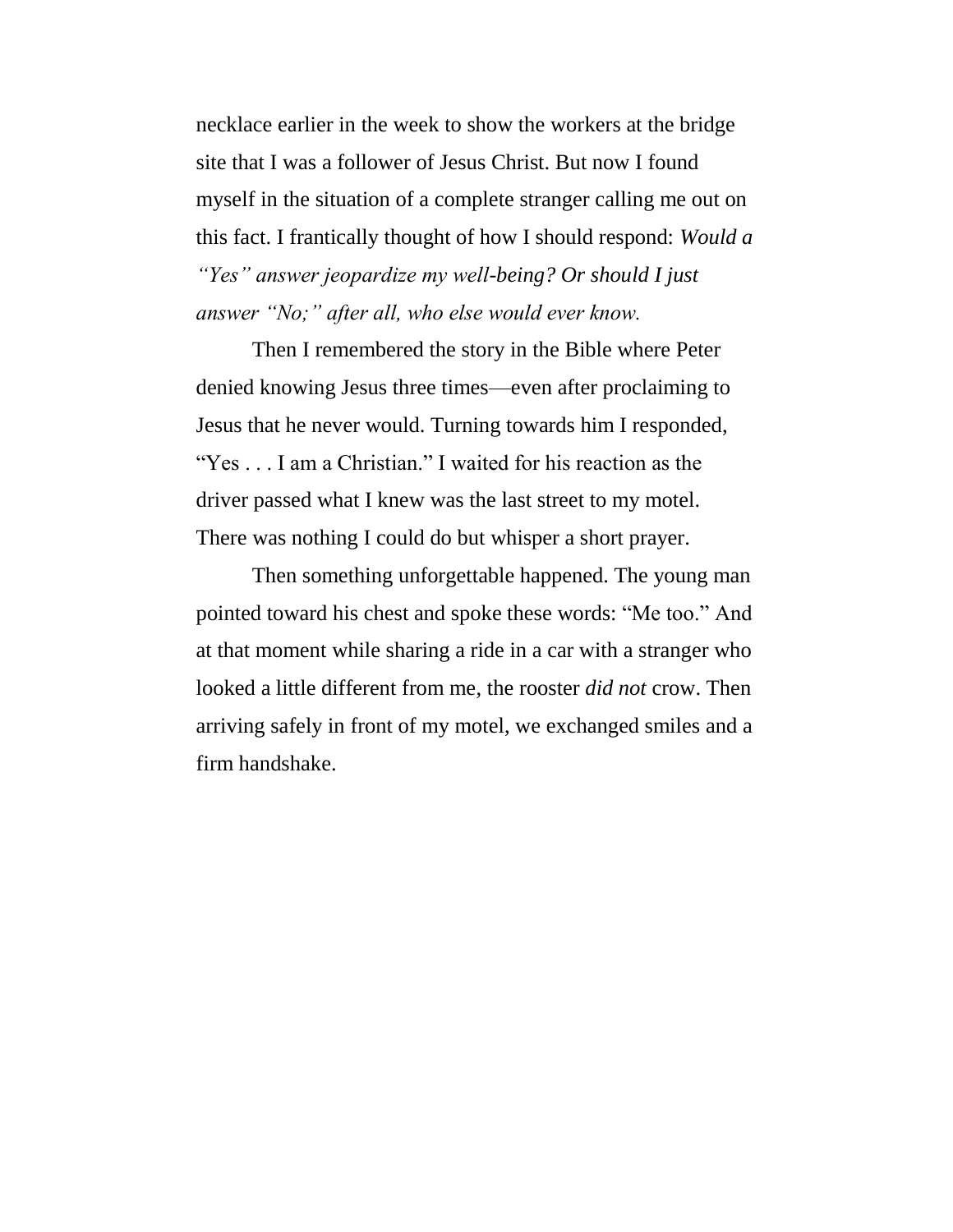#### CHAPTER THREE

### SHOW ME YOU, LORD

Uncle Robert loved people. He said that sometimes he would wake up at two or three o'clock in the morning and just start praying. One morning while he was praying, verses from the Gospel of Matthew came to mind:

> "I was hungry, and you gave me food. I was thirsty, and you gave me something to drink. I was alone and away from home, and you invited me into your house. I was without clothes, and you gave me something to wear. I was sick, and you cared for me. I was in prison, and you visited me" (Matthew Chapter 25, Verses 35-36 NCV).

As evidenced by my uncle Robert's "doing" in Chapter 1, he lived daily by these verses. He knew that in the surrounding verses the King will say to the ones who did these things: "Receive the kingdom God has prepared for you since the world was made;" but to the ones that didn't (didn't give the food, the drink or the clothes, or visit when sick or in prison) the King will say, "Go away from me. You will be punished." But in my uncle's later years, as his health continued to decline, he wasn't able to get out and see a lot of people.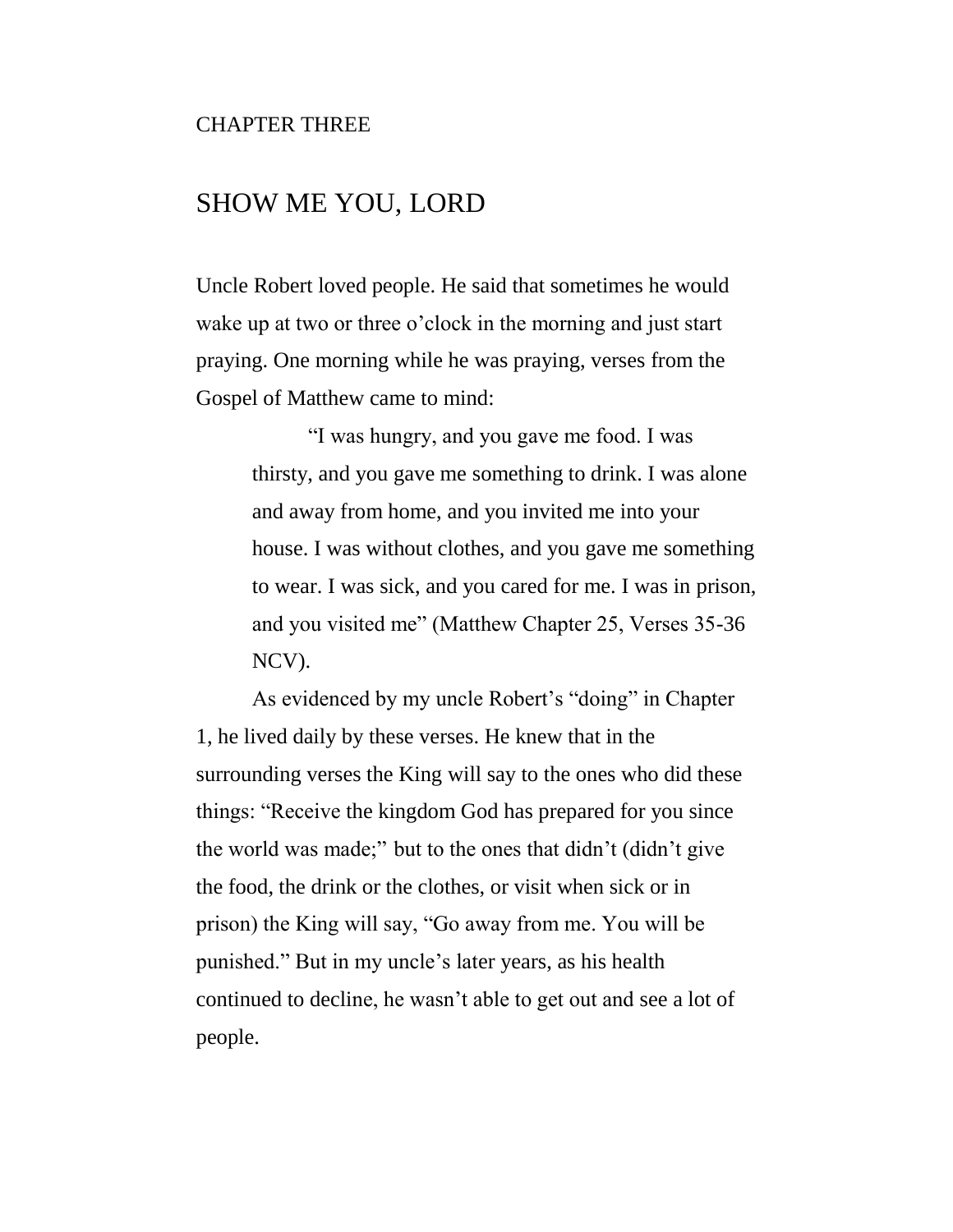#### SHOW ME YOU LORD

"I felt bad," my uncle continued, "so one morning I prayed: 'Lord, here I am all alone out in the country and I see very, very few people. But would You please show me—show me you, Lord. Show me you when you're thirsty. Show me you when you're hungry.'

"As I continued praying I heard that voice; for me it comes from inside—generally in a whisper. That voice said, 'Robert, unless you do these things (talking about feeding the hungry, visiting the sick, or giving clothes to the naked) you will have wasted a good born-again experience.' 'Lord, because I've been born-again for thirty-five years, I don't want to waste this experience. I want to do—show me Yourself.' And later that morning I was given an opportunity.

"Now when opportunities come they don't always dress up as a naked person or someone that's skinny and needs something to eat. They come up—at least for me—as someone who's in need; and you know for a *fact* they are in need. People say those who live in the United States are the richest people on the face of the earth and don't have any needs, but there is always an opportunity when someone really *is* in need. Well, one of those opportunities came to me today.

"Someone's house had burned down. I didn't know them, but the friend I was talking with knew them. And I was able to go and help them out a little bit. When I arrived back home that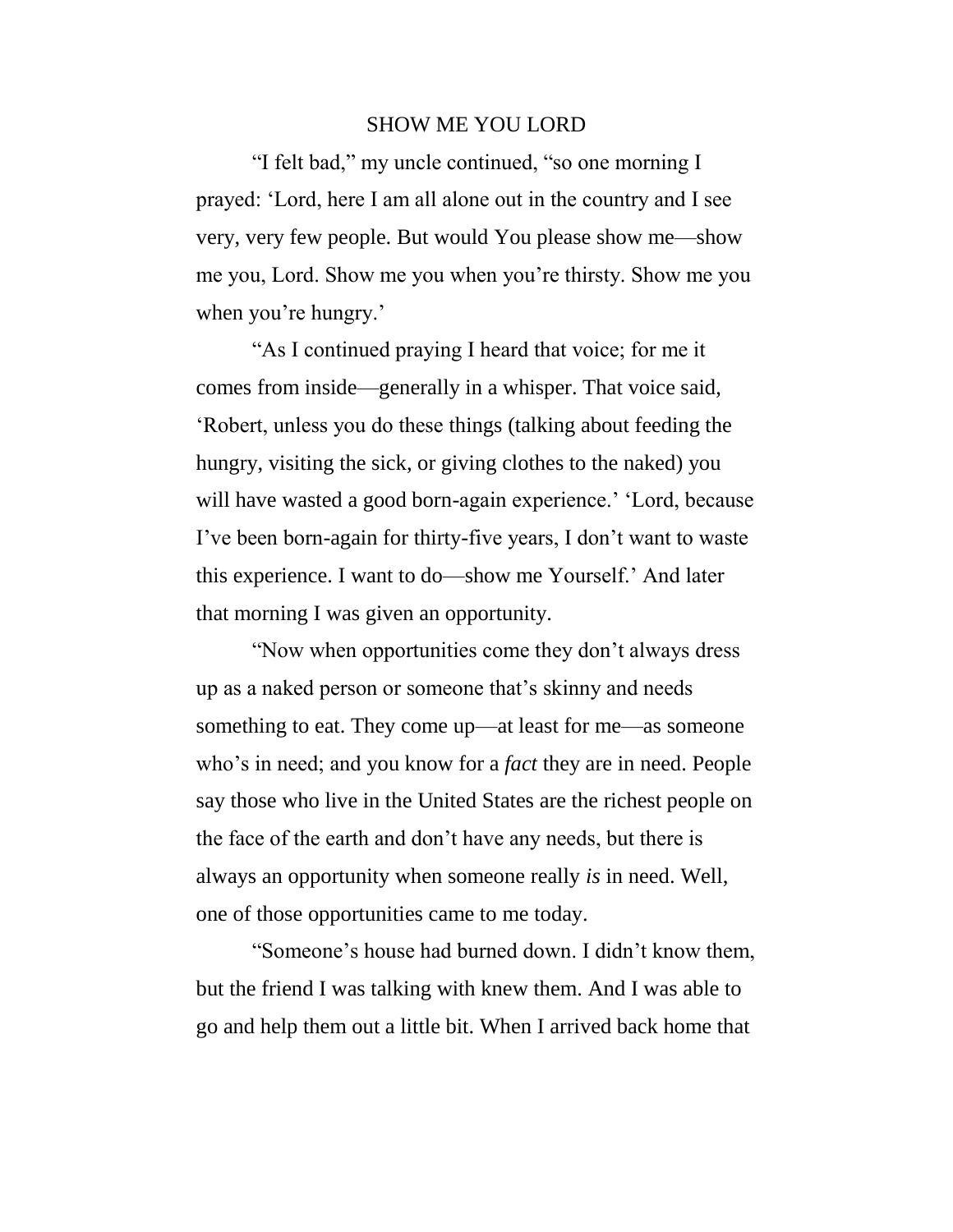evening I said, 'Thank you Lord—thank you for that opportunity.'

"Now when you're doing it for the Lord you might not think you have enough money, but in the Gospel of Matthew Chapter 6, Verse 33 Jesus said to seek ye first the kingdom of God, and His righteousness and He'll supply all your needs for you. And for over thirty-five years He's done that.

"So if I ever rode by a person looking for (aluminum) cans to sell—digging them out of the dumpster—and didn't stop and share a little bit of the wealth I have with him, to me that would be a sin; it would be. Scripture says, 'Anyone who knows the right thing to do, but does not do it, is sinning' (James Chapter 4, Verse 17 NCV).

"But when I do and I'm able to do—and God gives me eyes to see and I see—and I hear His voice saying 'Do this' and I do it, I'm the one who walks away with the blessing *every time* . . . every time."

Author's Comment: Robert Leonard Black, Sr. went home to be with the Lord on December 1, 2013.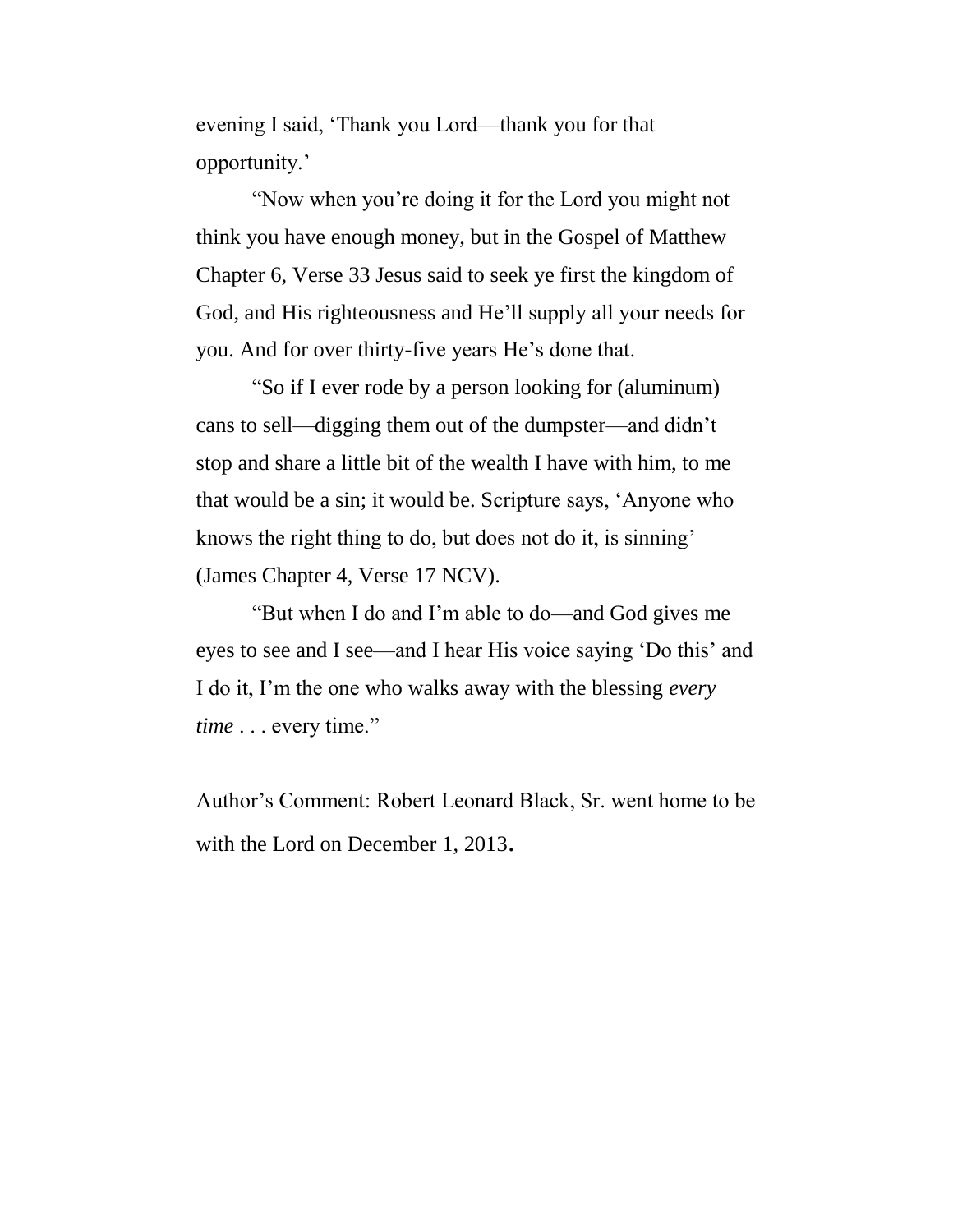#### CHAPTER FOUR

## TODAY'S MY BIRTHDAY

During a book signing for my first book, *Ten One-Dollar Bills*, a gentleman came and asked me to pray about joining a Christian men's organization. Christie, a member of the local Blythewood Gideon camp, had recently spoken at my church telling of this organization's work of placing Bibles in hotels, motels, hospitals and nursing homes. Praying and believing this to be the next step in my faith journey, I joined the organization in January of 2013.

The organization's South Carolina state convention was held that March. There I heard testimonies of individuals who after having received a Personal Workers Testament (PWT), accepted Jesus Christ as their Lord and Savior, and the resulting change in their life. A Personal Workers Testament is a pocketsize Bible that only contains the New Testament with Psalms and Proverbs from the Old Testament. These Bibles are easy to hand to someone in public and share the Good News with them, and it has the plan of salvation in the back. Handing out these small Bibles to individuals is also at the heart of this organization's work—sharing the Good News of Jesus Christ.

During the convention an announcement was made for each person to take two Personal Workers Testaments. We were instructed to pray over the PWTs, and witness to someone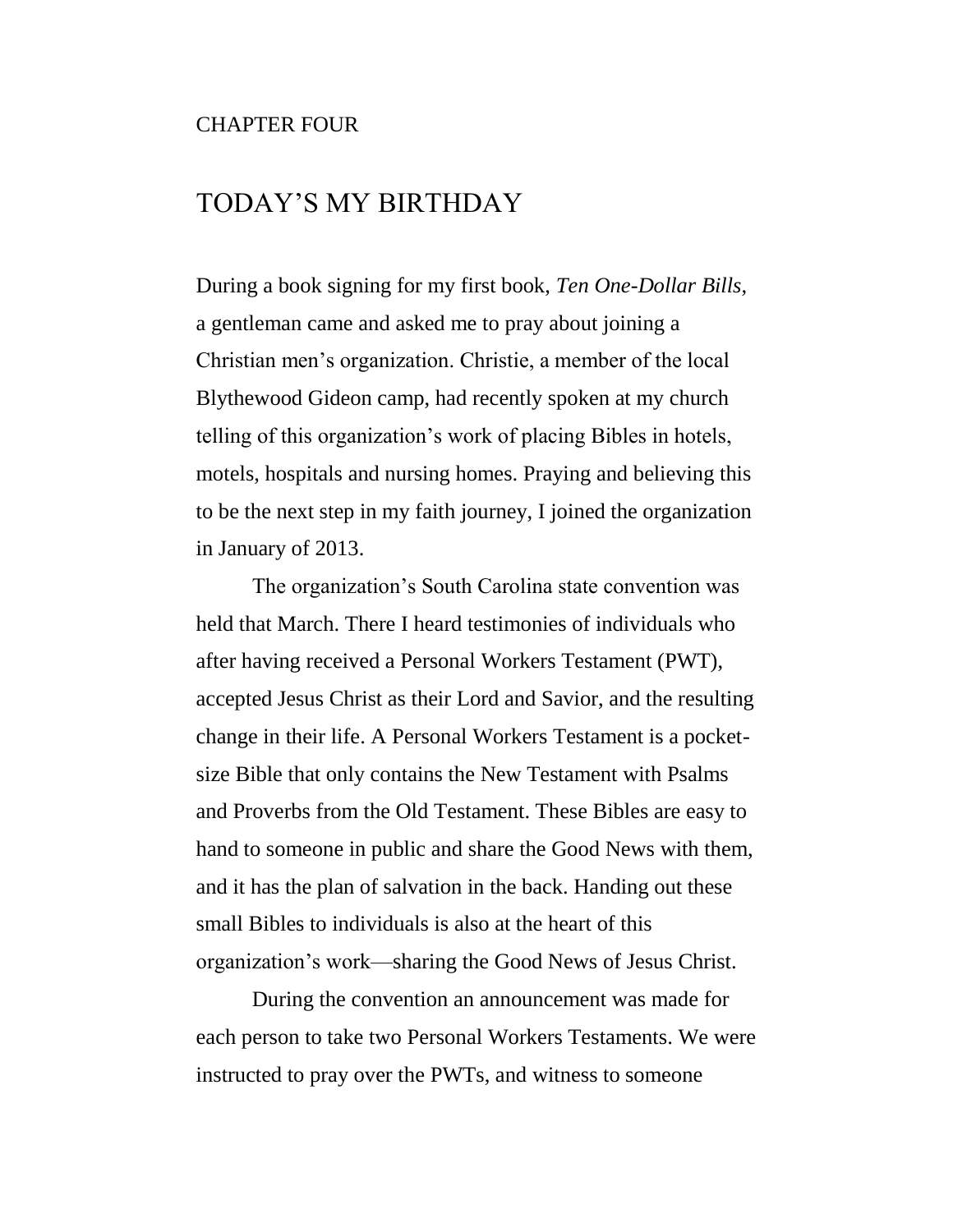during lunch. When the meeting adjourned I picked up two PWTs and hurried outside—getting into a large SUV with five other men.

Before leaving the driver made sure everyone had gotten their PWTs. Then he turned and said, "Let's pray for God to show us the person." So each man prayed aloud, asking God for His guidance in placing the PWTs.

After arriving at the barbeque restaurant in Lexington, one of the men immediately approached a young couple sitting on a bench waiting for other family members. I watched as he handed each a PWT and proceeded to share his faith; his approach was incredibly bold in my opinion.

Entering the restaurant I became increasingly nervous about openly sharing my faith. I tightly clutched the two PWTs in my right hand. I stood at a distance and scanned the items on the lunch buffet, all the while looking for a restaurant worker to whom I could give a PWT. Then my eyes became fixated on an older gentleman who was replenishing the meats and vegetables on the buffet. He suddenly looked up—his eyes locking with mine; I quickly turned and joined the other men at a table near the back of the restaurant.

When the waiter came to take our drink orders, Christie pulled out a PWT: "Do you own a GPS?" The young man thought for a moment before answering, "Yes—in fact I do." Christie handed him the pocket-size New Testament Bible and continued, "Yours works in the horizontal plane—mine works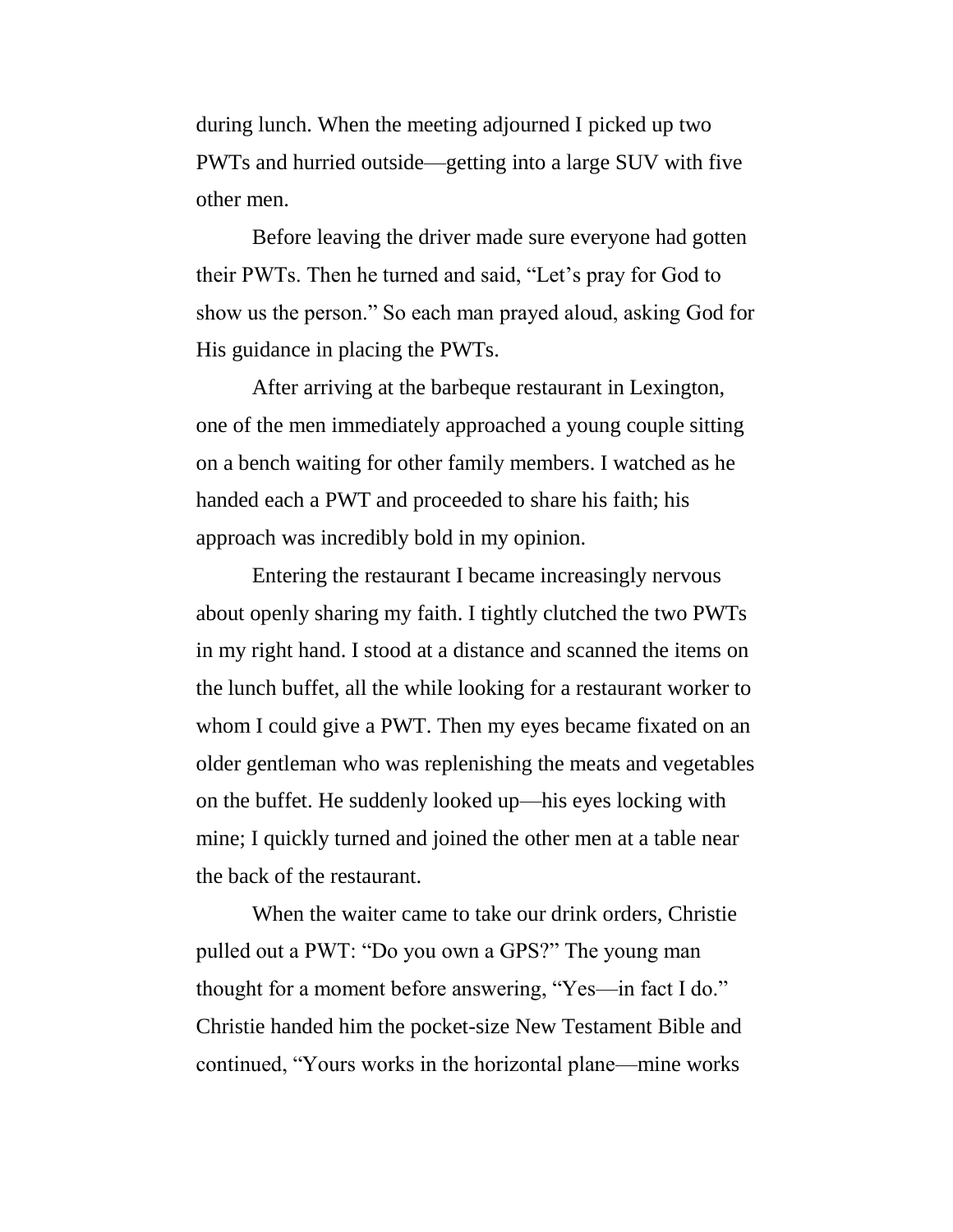in the vertical plane. This one tells you how to get from here to there (pointing upwards) and how to have a good time along the way." The young man smiled and thanked Christie before placing the small Bible into his pants pocket.

Later as everyone finished their meal, I again became nervous, knowing my PWTs were still safely tucked away in the inside pocket of my jacket. I encouraged the other men to leave to go pay before slipping into the sports-bar room of the restaurant. *My plan* was to give a PWT to someone in a more private setting—hoping it would be less embarrassing to me and that person. Surprisingly, there was no one else there; I stood and pretended to watch the news while I waited. A waitress finally passed by but seemed too busy for me to stop her.

After several more minutes, I lowered my head and prayed: "Lord, show me the person." I stepped out and started walking towards the cashier, pausing for a moment to glance at the buffet; the older gentleman was still on my heart. Though only having looked into his eyes for a moment, I *knew* he was the one.

After maneuvering through the crowd of people exiting the line with their plates, I was finally able to look behind the serving station. There he was, busy refilling the items on the buffet. When he noticed me looking, he stopped and walked over. He spoke first: "Can I help you?" Now it was *my turn* to be bold.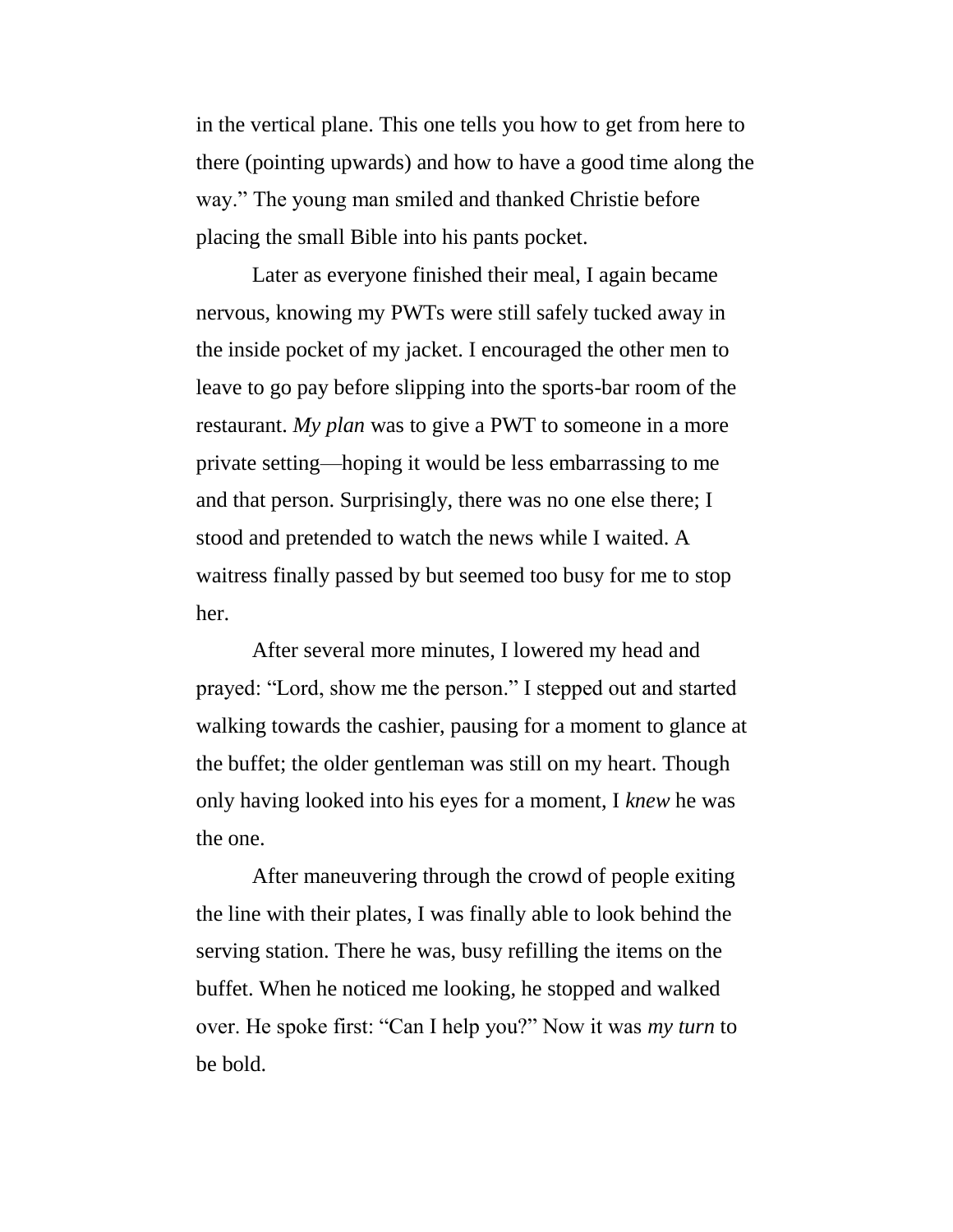"Has anyone told you they love you today?" were the first words out of my mouth.

"*What?*" was his reply initially.

"Has anyone told you they love you today?"—this time trying to speak a little clearer and with more confidence while showing him the PWT.

"My mother; she called and told me that this morning." He was now staring at the cover of the small book in my outstretched hand.

"Well . . . I love you and Jesus loves you too," I boldly stated while placing the small Bible into his open hands.

Now showing a hint of real emotion, he looked me in the eyes and continued the conversation. "Today's my birthday. Last week I told my mother all I wanted for my birthday was a small, pocket-sized Bible. When she called me this morning to tell me happy birthday, she said she had looked all over Lexington and couldn't find one anywhere. Now here you've given me one just like what I wanted, one that I can put in my pocket and read more about Jesus during my breaks. Thank you so much; you've made my day."

God's timing is always perfect; His hand is on *every single copy* of His Word.

Author's Comment: God was at work that Saturday. He knew the older man's need. He heard my prayer. And . . . He increased *our* faith.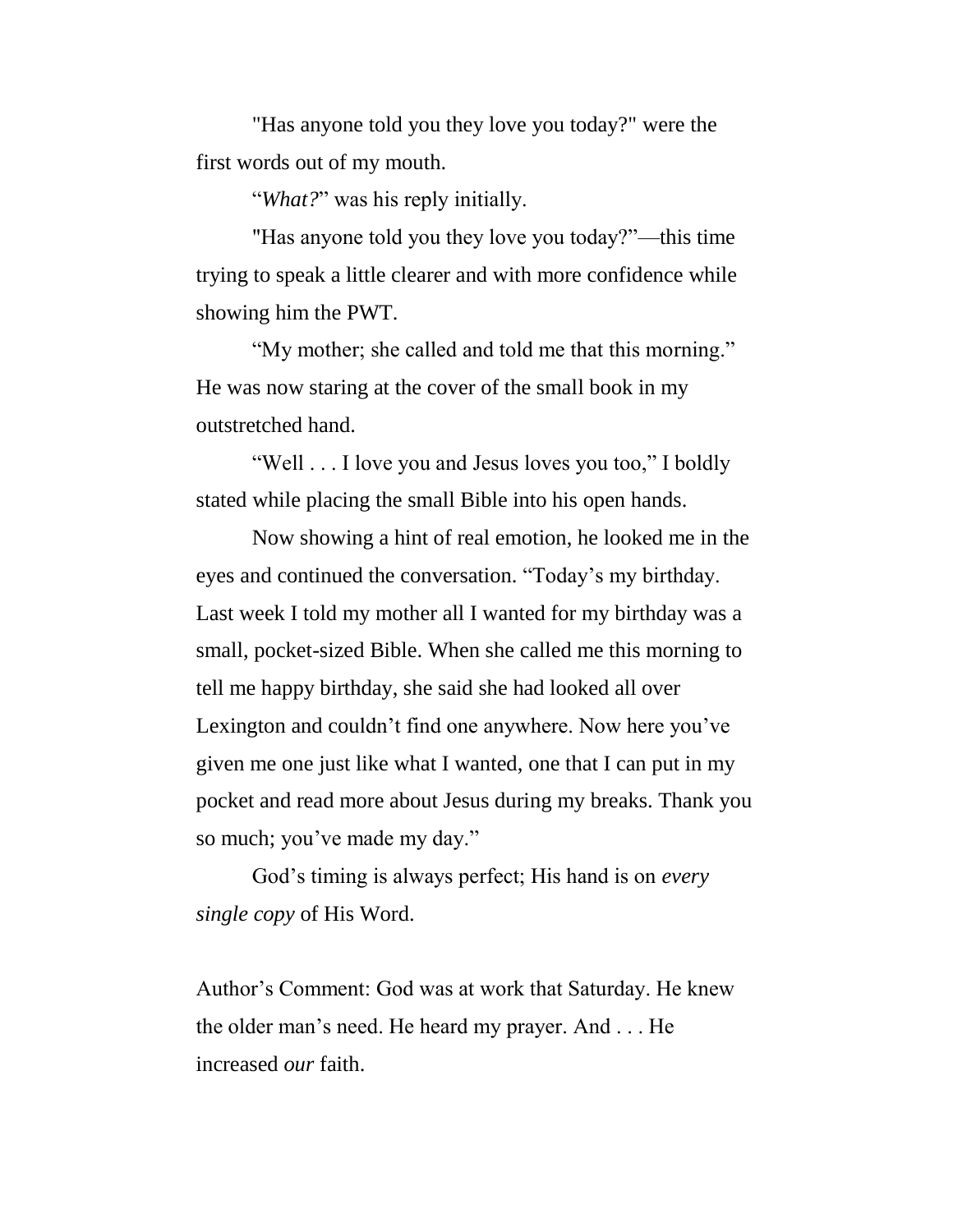#### CHAPTER FIVE

## NEED HELP. DOWN ON LUCK

Caring for the needs of others is what I enjoy doing most. "My brothers and sisters, if people say they have faith, but do nothing, their faith is worth nothing. Can faith like that save them? A brother or sister in Christ might need clothes or food. If you say to that person, 'God be with you! I hope you stay warm and get plenty to eat,' but you do not give what that person needs, your words are worth nothing. In the same way, faith that is alone—that does nothing—is dead" (James Chapter 2, Verses 14-17 NCV).

Many times when travelling I will pray: "Lord, show me someone to help today." On one such occasion I attended a funeral in Columbia and was returning home when I stopped at a gas station to fill up my truck. As I pumped my gas, I noticed a young woman sitting with her back against the station's building. She had her head lowered between her knees while holding up a small sign made from the flap of a cardboard box: "Need help. Down on Luck."

As I finished pumping my gas, I looked over at her one last time—*Lord, I see the person, but what can I do to help? I'm not a trained professional or a minister. What do I say to her, 'God bless you.'* So I did what I had seen all the other people do, I simply passed by her—and drove off.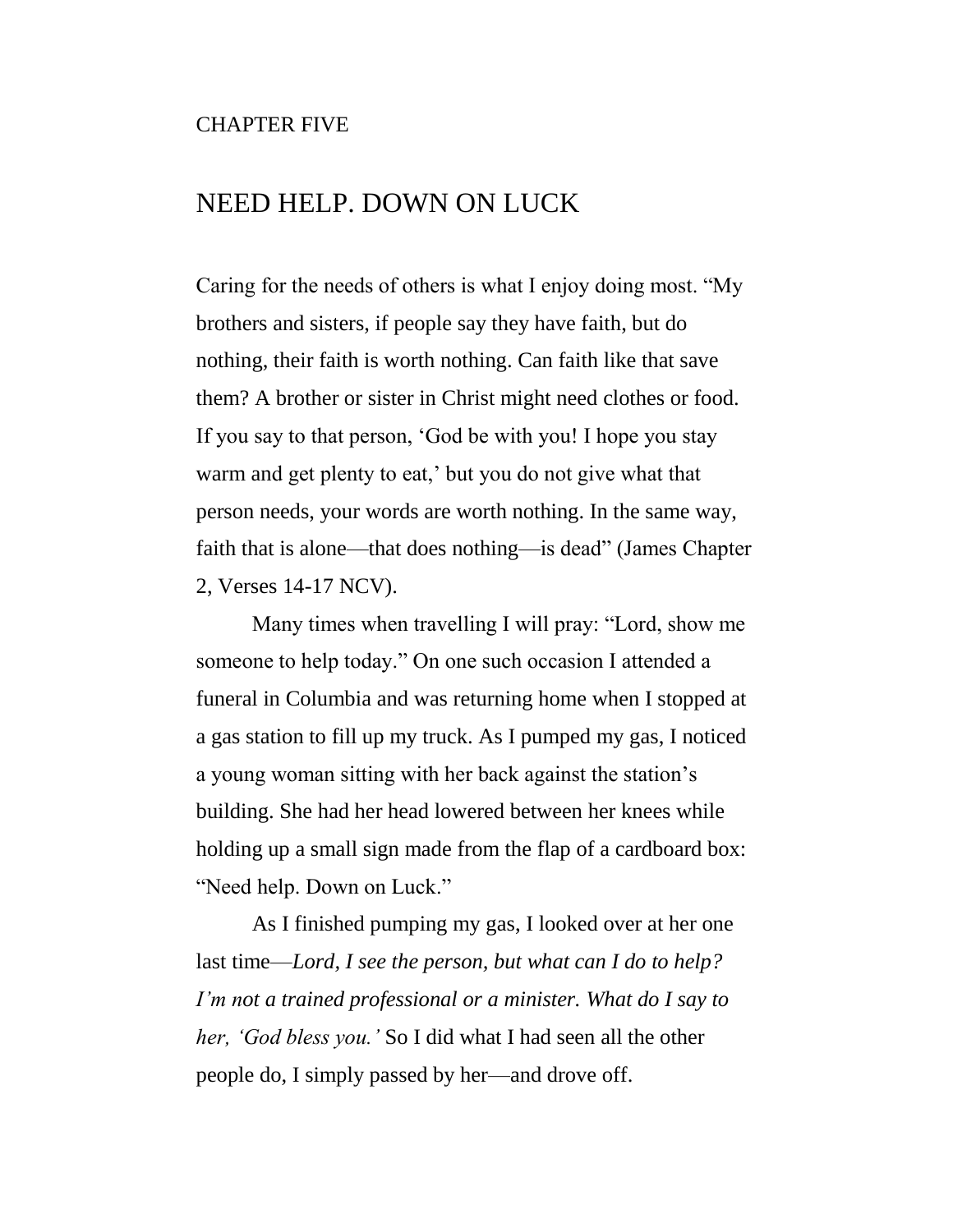But sitting at a green light behind a tractor-trailer that was not moving, I smiled and turned left back into the gas station's parking lot—this was *purely* a step of faith.

I entered the side entrance to the store and stood there for a moment, contemplating what I should do for her. *I can buy her a bottle of water*, knowing several stories in the Bible where Jesus would satisfy a person's physical need before addressing their spiritual need. I walked over to the wellstocked drink coolers.

The moment I reached for a bottle of water another thought ran through my mind: *Is this what I would* really *want for someone to buy me?* I grabbed a twenty-ounce bottle of Coke® instead—immediately the classic TV commercial with its well-known tagline came to mind: "Have a Coke and a smile!" Then I saw a large assortment of candy bars; but thinking a candy bar might make a melted mess in her hands, I instead grabbed a pack of peanut butter crackers.

After paying for the drink and crackers, I walked towards the exit—*Now what am I going to say to this lady?* I said a quick prayer and these words came to me: *Tell her what I put at the end of my g-mail signature, if that Scripture is truly what I believe in my heart.* Going on nothing but faith and a prayer, I pushed the door open and stepped around to the front of the building.

The young woman was still sitting there with her head down and holding the cardboard sign out in front of her—*What*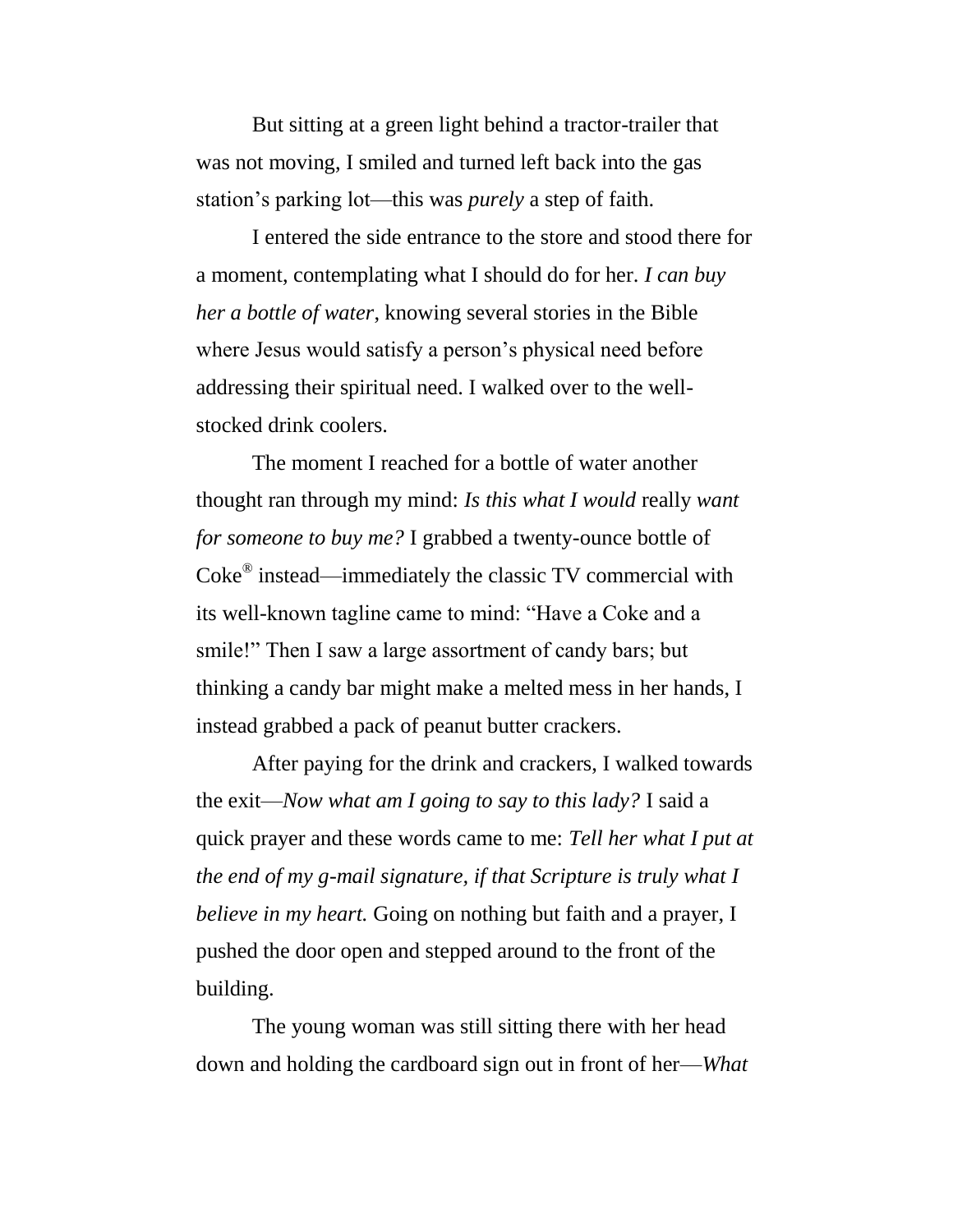*a sad sight.* More thoughts raced through my mind: *What if she's drunk or on drugs? What if she lashes out at me? What if someone I know is watching.* Putting all of these thoughts aside and trusting totally for God to take control of the circumstances, I walked until I was standing directly in front of her.

It took her a second to realize my presence—watching as she raised her head just enough to see what I was holding in each hand. She slowly put the sign down and reached out—one hand taking hold of the soda and the other grasping the pack of crackers. I took a slow, deep breath and boldly stated: "We should love people not only with words and talk, but by our actions and true caring" (1 John Chapter 3, Verse 18 NCV). She glanced up, looked me in the eyes and whispered: "God bless you."

That night I prayed for this woman, that the simple act of kindness and words spoken to her might have lifted her spirit a little and given her a sense that she was loved by someone. And for me it breathed life into the Scripture I spoke to her.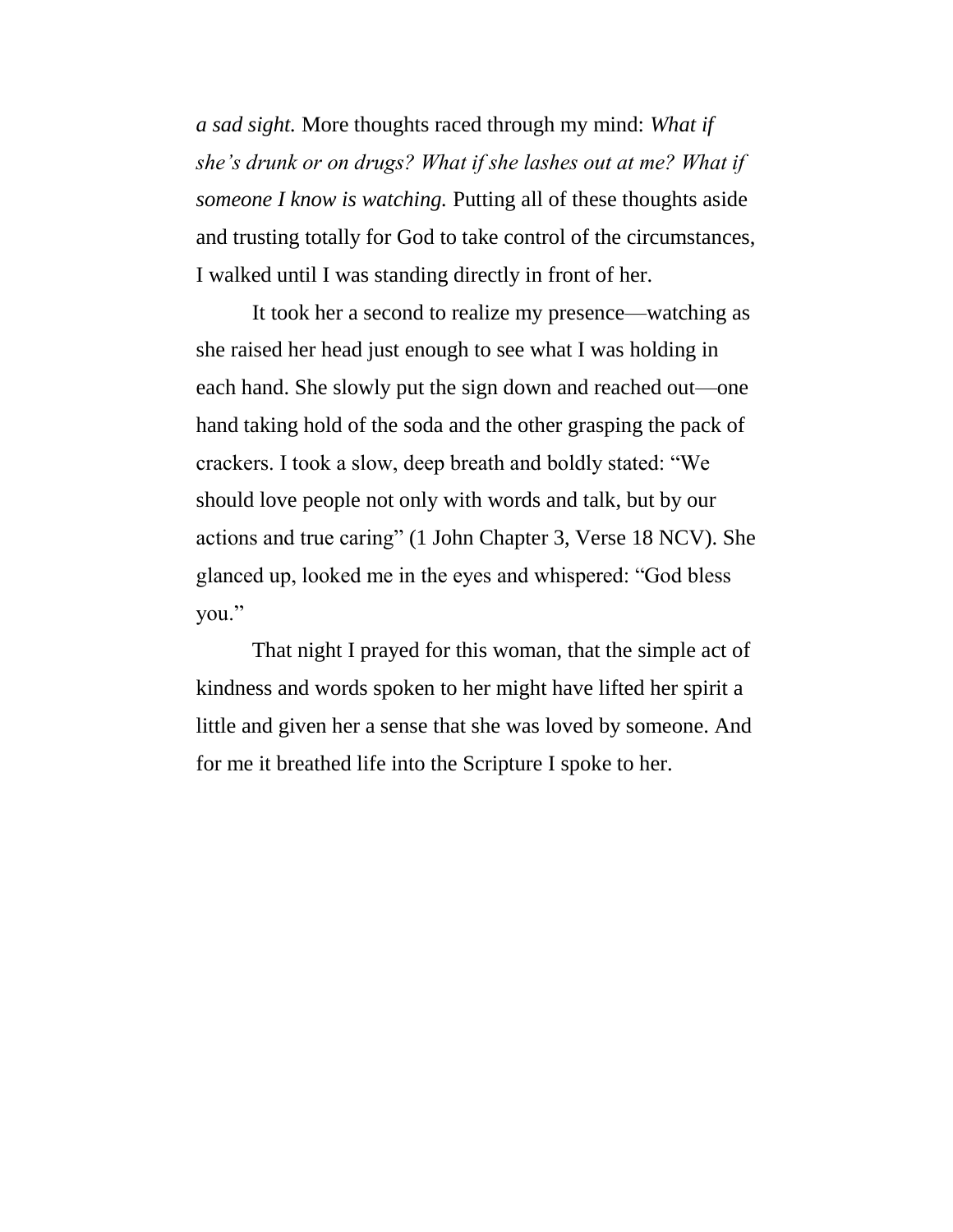#### CHAPTER SIX

## THE LEAST OF THESE

"The least of these" are the words used by Jesus in the Gospel of Matthew Chapter 25 to describe people in need—who may be a little different than us. Examples Jesus gave us in the parable included those who are hungry, thirsty, away from home, naked, sick, and in prison. In today's society those differences might also include socio-economic status, occupation, and physical appearance. But *we know* that Jesus loves these people the same as you and me. Then Jesus stated the eternal implications for persons helping—or not helping another person in need based on these differences. Ultimately the choice is each of ours to make.

The choice for me would come while waiting for my flight from Albuquerque, New Mexico to Dallas, Texas. Sitting at my flight's gate inside the terminal, I watched a young man walk up to a well-dressed gentleman sitting at the end of the aisle. I could tell by the young man's facial expressions and the whispering tone of his voice that he desperately needed something. The gentleman said a final, discernable answer: "No." I watched the young man lower his head and walk away.

The young man stopped beside a nearby trashcan looked around—and then peered inside. My instincts immediately told me he was looking for food. I turned and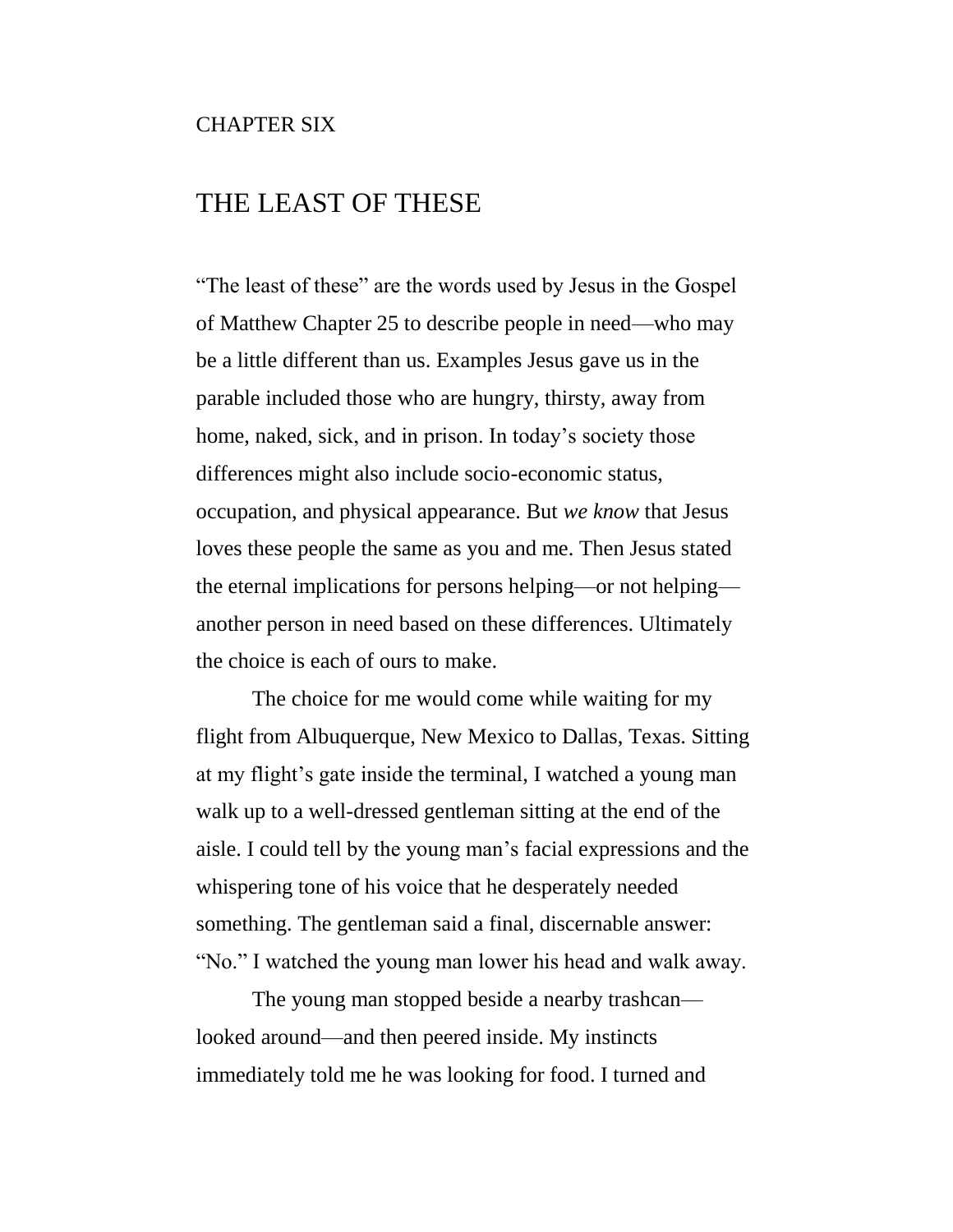asked the gentleman what the young man needed. "He needed money to buy something to eat. But who has the money to buy a plane ticket," he continued, "but not the money to buy something to eat?" I thought about his analysis for a moment, looked over again at the young man, and abruptly stated: "I need to get something to eat." I gathered my bags and walked to where the young man was standing—still studying the contents in the trash can.

"Hey, the guy over there said you need something to eat?" He looked up at me with a blank face. I immediately noticed the tattoos covering his arms and face. "Come on ... let's get something to eat," I offered. With no other words spoken, he picked up his backpack and we began walking together. I shook off each stare as we walked through the terminal towards the food court.

After sitting down with our pizza slices and sodas, we introduced ourselves and began some small talk. His name was Stefan and he was from Taos, New Mexico. Last year his family business failed—and afterwards his marriage broke apart. For the past several months he had basically been homeless. He worked several odd jobs to save for the plane ticket to Boston, where he had family. He hoped to get a new start in a band; he had once played the electric guitar in a band in New Orleans.

Then his mood became more somber. "The hardest part is leaving behind my daughter—I love her so much." I could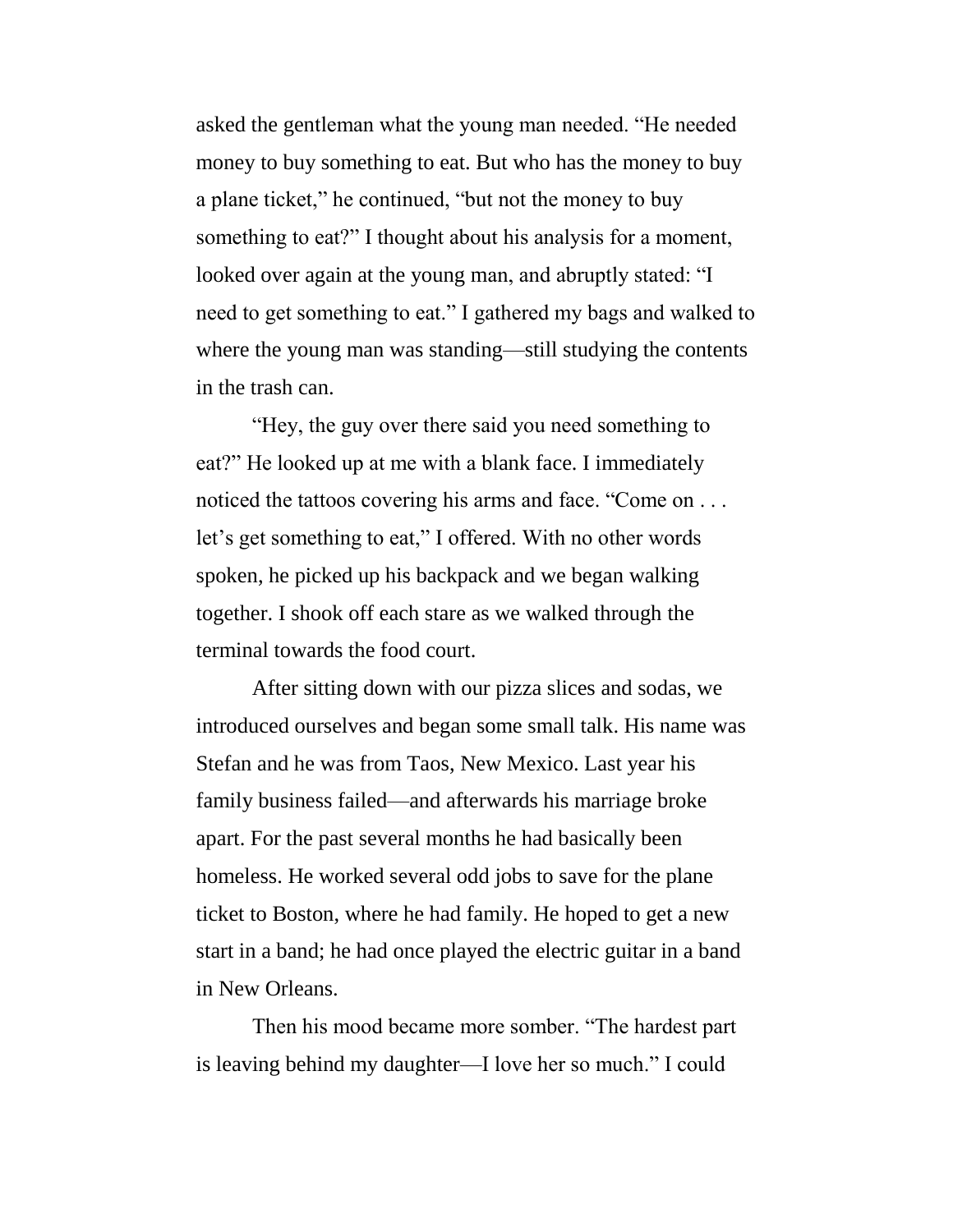tell he was deeply troubled by this, so I pulled a pocket-size New Testament Bible from my backpack. I showed him the "help" pages in the front.

"Do you know why I took the time to help you?" the tone of my voice insinuating a rhetorical question. "It's because when I saw you it reminded me of a young man that I didn't take time to help." Stefan briefly glanced up from eating. I continued: "It was a Wednesday night and I had just pulled into the church parking lot, when I noticed a teenager walking alone. Watching him walk to his car reminded me of myself as a teen—withdrawn. Then I heard God telling me to go and talk to him—but I didn't. The following week that teenager . . . committed suicide." Stefan was now staring intently into my eyes, seemingly trying to read my next thought.

"Stefan, I promised myself that if God ever showed me another person who needed help, I would stop and take time to help them." Stefan's eyes filled with water as he realized *he* was that person. "Stefan, no matter how bad you think your life is right now, God has a purpose and a plan for it; God loves you. You need to read and study God's Word, pray, and work hard to get back on your feet. You need to stay in touch with your daughter to keep reminding her how much you love her." Then I prayed with him.

After we finished eating he thanked me for the meal, and then gathered his bags. As he walked away the passage from the Gospel of Matthew came to mind, "I was hungry, and you gave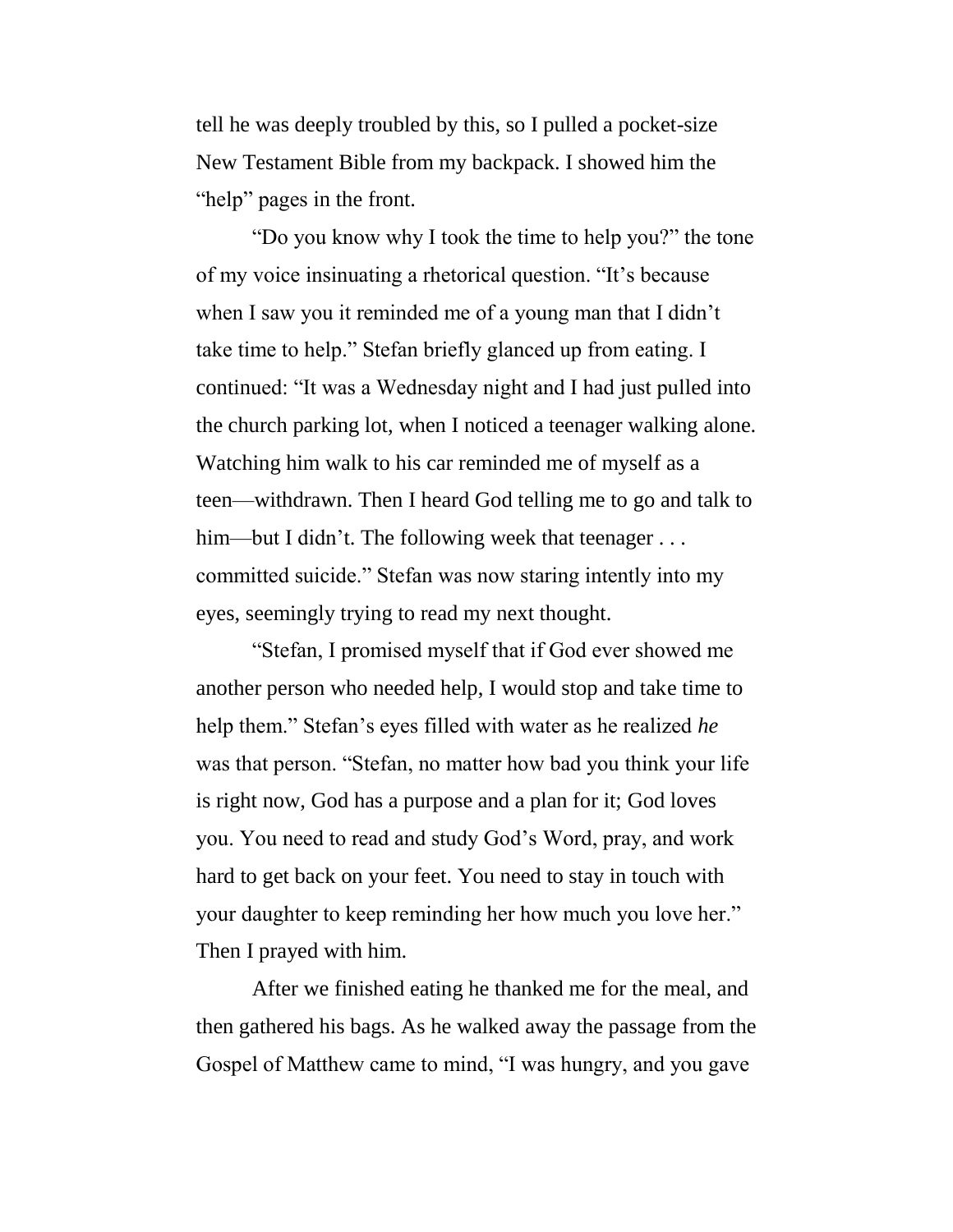me food. I was thirsty, and you gave me something to drink. I was alone and away from home, and you invited me into your house" (Matthew Chapter 25, Verse 35 NCV).

After recalling this story, the statement made by my late uncle Robert means even more: ". . . if you open your eyes and you know in your heart you prayed that morning, 'Lord, increase my faith,' you're just looking for God to give you an opportunity to increase your faith."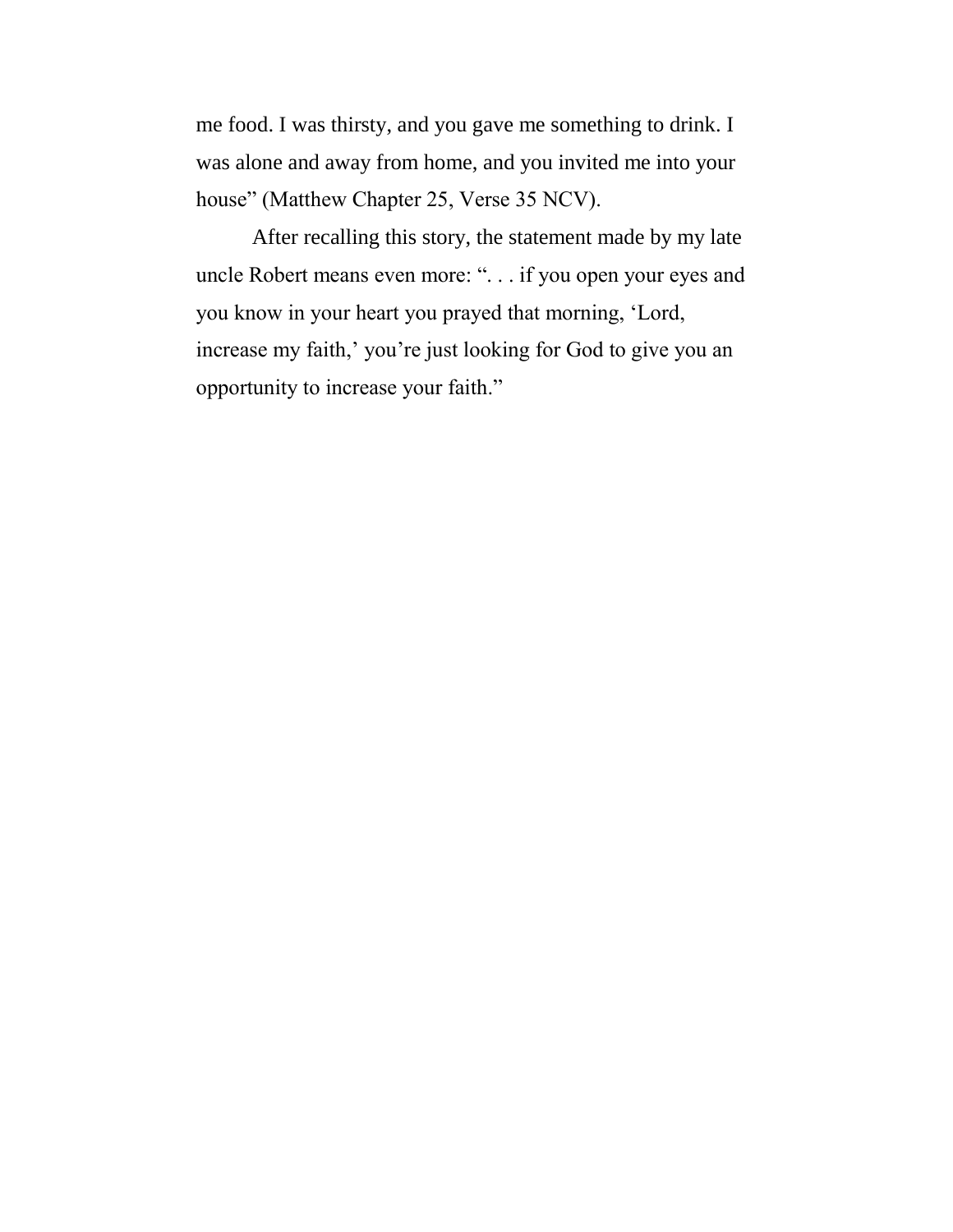#### CHAPTER SEVEN

#### THE LEVITE

My family's early summer vacation at Myrtle Beach had passed quickly. Packing for the return home, I saw the floor jack sitting in the back of my truck. At that moment I stopped and said a prayer: "Lord, show me the person you would have me to help today."

Traffic was bumper-to-bumper from the campground to I-95 that morning. Turning onto the on-ramp, there in the emergency lane was a woman standing beside a van. I noticed its axle sitting on the pavement and a fully inflated tire propped up against it. Now all she needed was a person with a lowprofile floor jack—like the one in the back of my truck—to stop and help. But it was getting late and I was trying to stay ahead of the traffic—so I passed her by. (*And the rooster crowed.*)

Later that summer after my son's last baseball game in Charleston, South Carolina, I got stopped by the first traffic light leaving the field. I looked directly across the intersection and saw a truck parked on the right-side of the road—against the concrete barrier. A man was stretching jumper cables from his car, across the concrete barrier, to the stalled truck—they weren't long enough. I knew my new set of jumper cables would easily reach across, but I was in a hurry to get home—so I passed him by.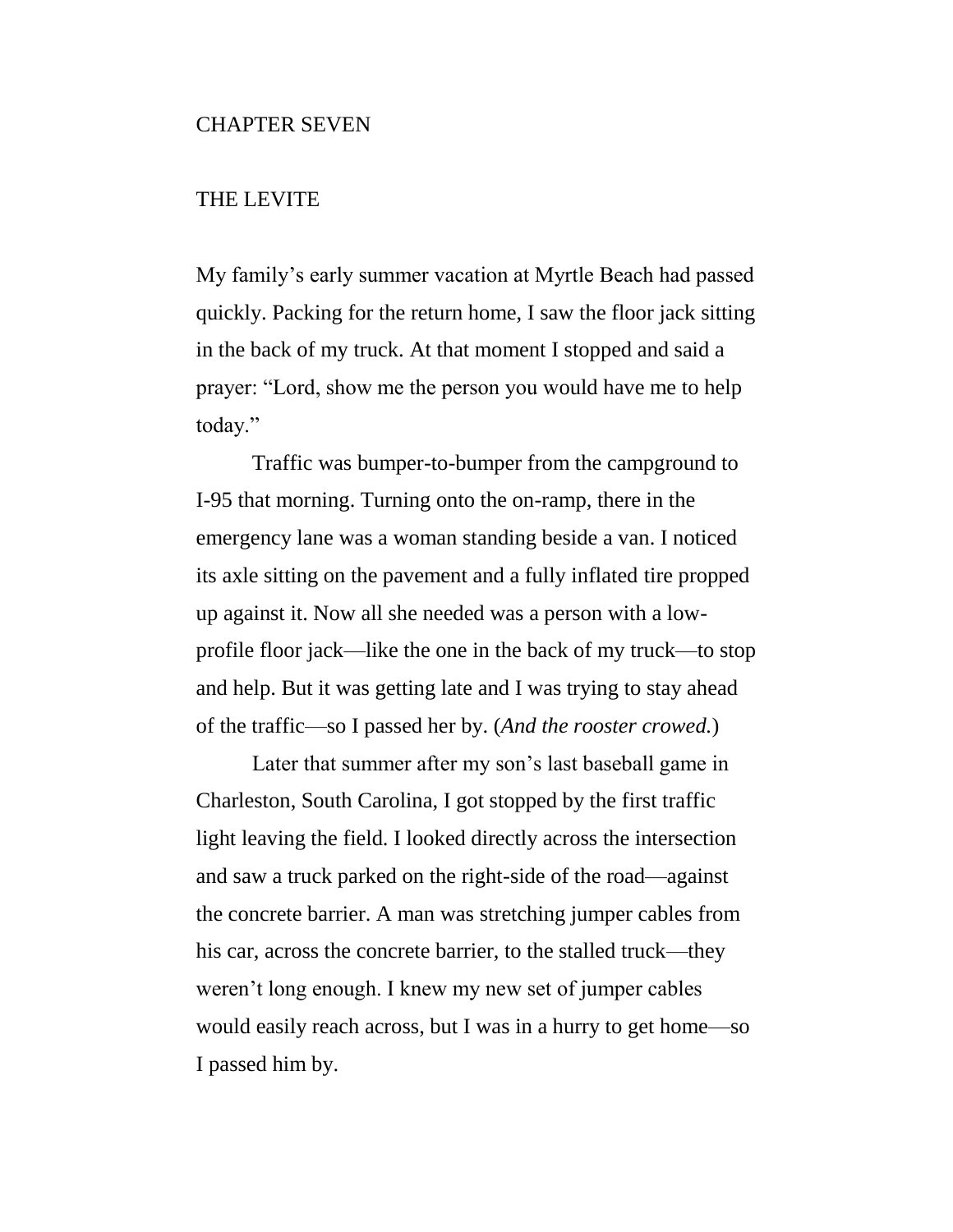Later I was packing for the annual end-of-summer Harman family beach trip. Placing the last beach chair in the back of my truck, I looked and saw the floor jack sitting in the garage. I remembered taking it on the last trip to the beach and not using it—so I put it in the back of my truck. I stopped and prayed: "Lord, show me the person you would have me to help with this jack."

My week of vacation quickly passed. My son and I left early that Saturday morning so we could pick up our dog from the veterinarian in Blythewood—to save the additional twonight stay through the weekend. Then in the driving distance I saw a man standing beside a truck on the side of the road. As we got closer, I noticed the truck's axle was on the pavement. My eyes opened wide when I saw he was standing with a fully inflated tire—all he needed was a person with a floor jack to stop and help. I had one in the back of my truck. But being on a tight schedule to get back to Blythewood, I didn't think I had even a minute to spare—so I passed him by. (*And the rooster crowed.*)

Then I remembered what Jesus told Peter in the Gospel of Mark, "I tell you the truth, tonight before the rooster crows twice you will say three times you don't know me" (Mark Chapter 14, Verse 30 NCV). Not being obedient in following through with what was *plainly* the Lord's answer to my prayer each time was—without a doubt—denying being a follower of Jesus. And like Peter, I began to cry.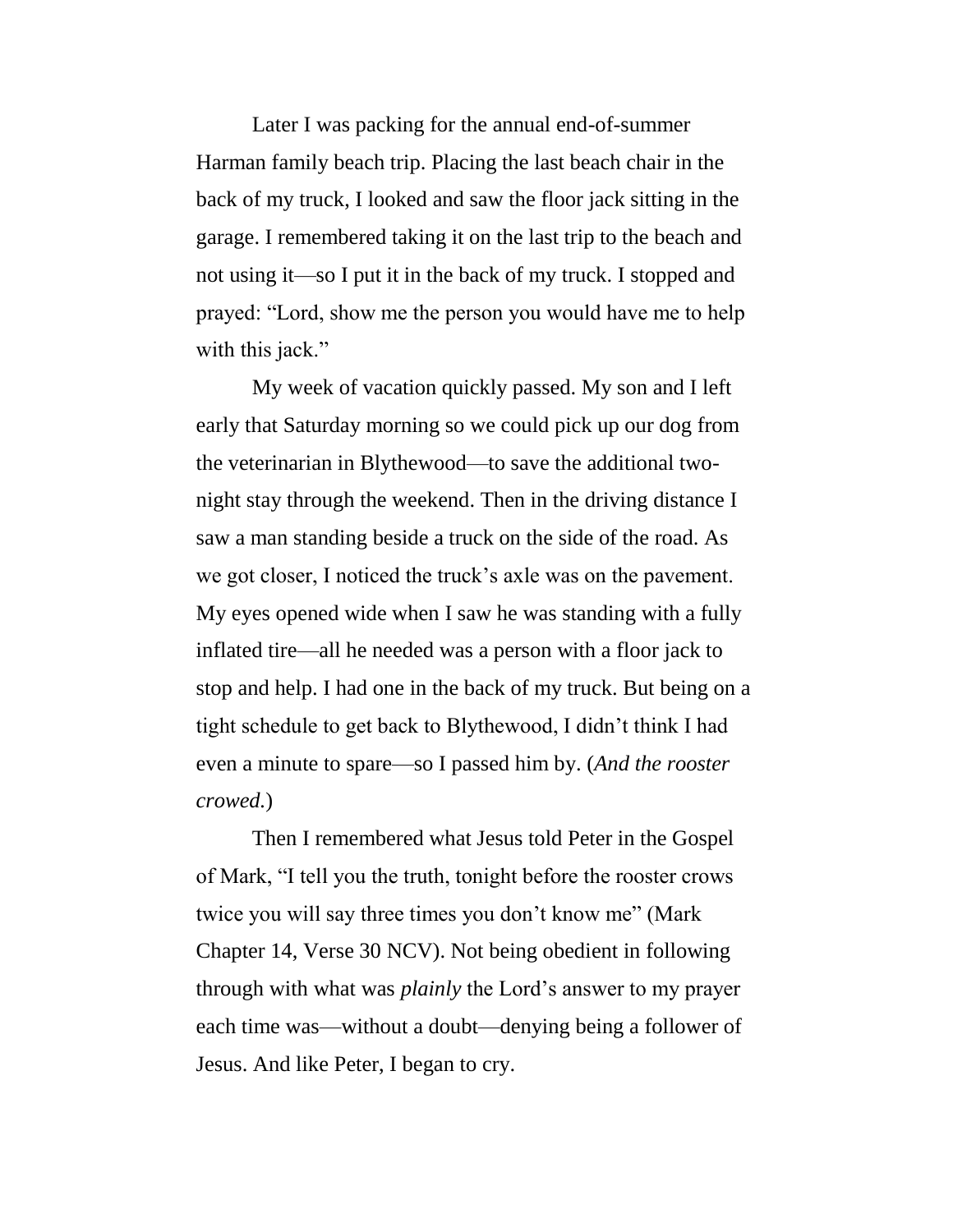Another parallelism for me is a story in the Gospel of Luke Chapter 10, where Jesus explains to an expert on the law what it really means to "love your neighbor." In this parable we first see a priest (a Jewish religious leader) avoided the injured man on the side of the road. Then a Levite (Levites were members of the tribe of Levi who helped the priests in the temple) avoided the injured man. But the third man, a Samaritan (a people disliked by the Jews because they were only part Jewish and worshipped differently) stopped to clean and bandage the man's wounds.

Then Jesus asks the expert on the law, "Which one of these three men do you think was a neighbor to the man who was attacked by the robbers?" The expert on the law answers, "The one who showed him mercy," to which Jesus commands, "Then go and do what he did."

Thinking back on my actions, or lack thereof, and then thinking of Jesus' parable, I was most like the Levite, a person unwilling to be a neighbor to those in need, people Jesus had shown to me. And I felt like Peter, having been disloyal to Jesus and his teachings. But then I remembered in the Gospel of John Chapter 21, Peter is given an opportunity to restore his loyalty to Jesus. So I fell on my knees and asked for His grace and forgiveness. And just like with Peter, Jesus said: "Follow Me!"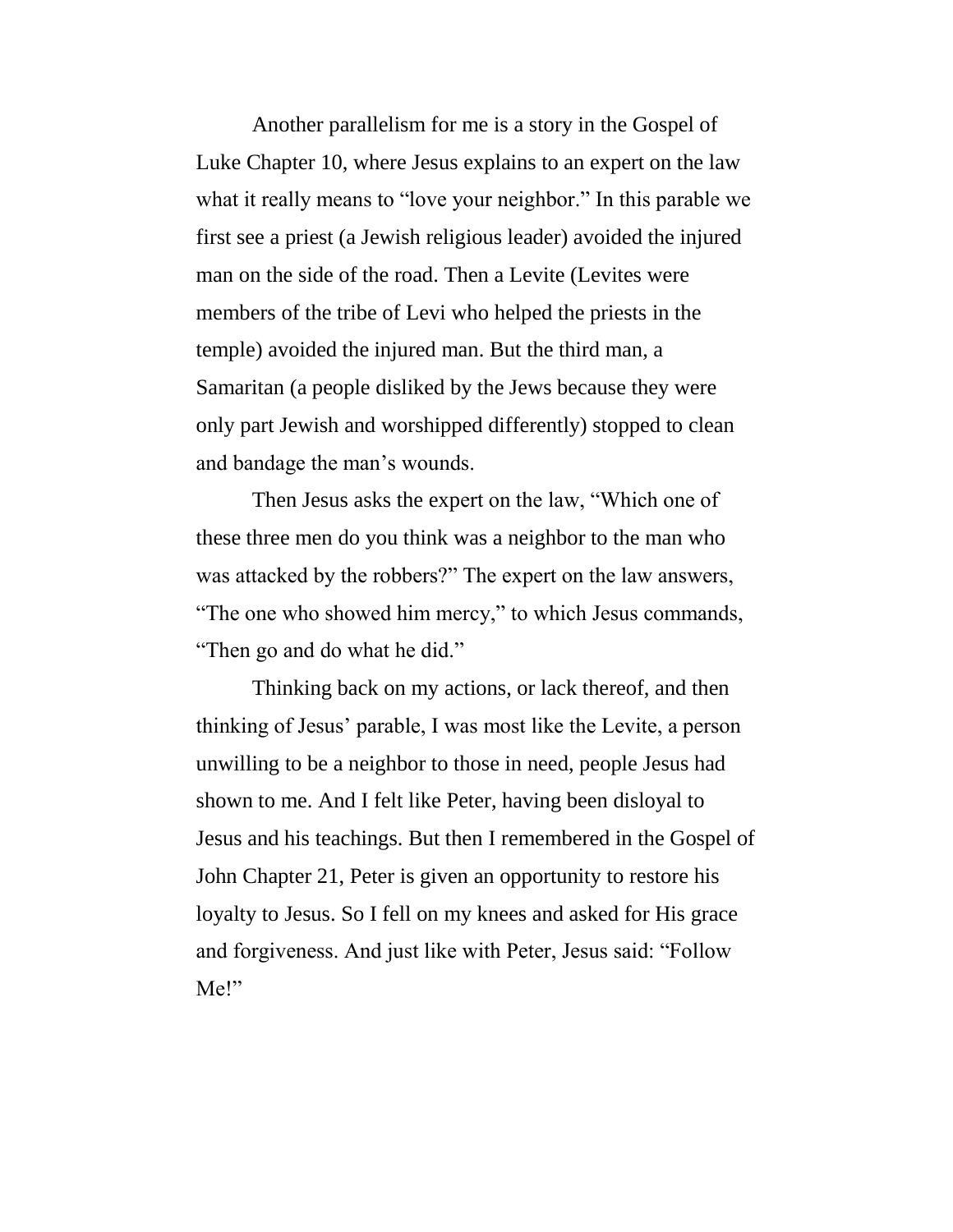#### CHAPTER EIGHT

#### THE SAMARITAN

It was nighttime driving back into Santa Fe, New Mexico when I saw an Arby's restaurant sign glaring in the distance. For some reason a thick layered roast beef sandwich sounded really good. Pulling into the parking lot, it appeared I would be dining alone— it *was* almost nine o'clock.

After ordering I walked around to find a seat and jokingly announced, "Now, where am *I* going to sit?" I took a table near the front door to see people as they came in. It was also near the counter so I would know when my food was ready, which thankfully didn't take long.

I had just finished eating my sandwich when a young man opened the door and walked straight over to my table.

"Do you have any spare change?" were the first words he spoke.

"Do you need something to eat?" I instinctively replied.

"No, I've eaten," he replied, "I only need a few more dollars to buy a motel room for the night."

"Why do you need money for a motel room?" I asked.

"I got on drugs," he continued, "and one night I needed money to buy more—so I robbed a man. I served time in prison. I'm clean now, but still no one will give me a job—not with an arrest record. So I beg all day for people's spare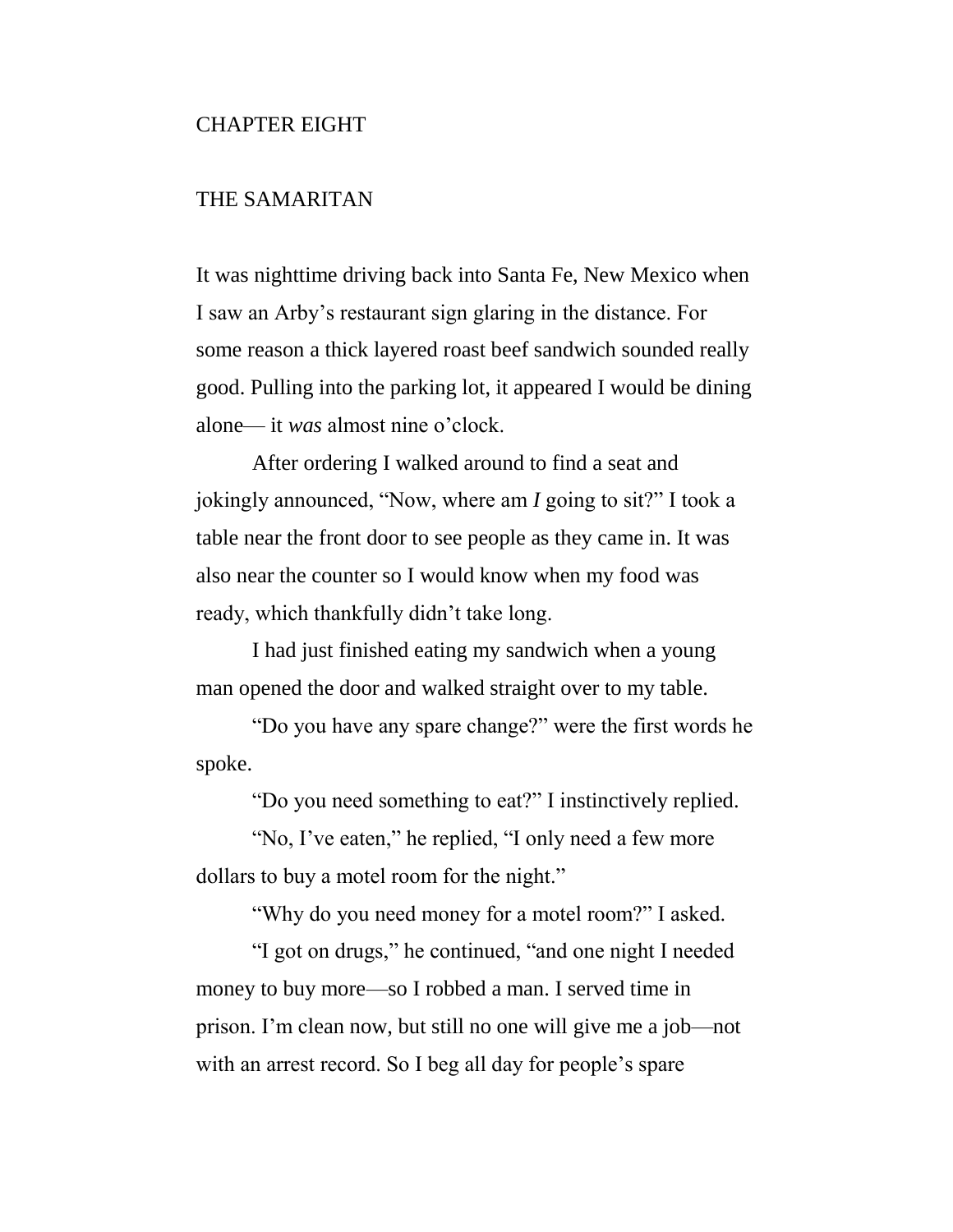change; when I get \$35 a motel owner sells me a room for the night—I get a hot shower, a warm place to sleep, and breakfast the next morning."

"You do this every night?" I asked inquisitively.

"*Every night* for almost a year now," he said with a somewhat gloomy expression.

I took out my wallet and gave him a ten-dollar bill. His eyes got a little glassy. Then I reached into my backpack and handed him a pocket-size New Testament Bible. "Do you know Jesus," I asked.

He paused before answering, "I went to church when I was younger—but haven't thought much about religion lately." He allowed me to pray with him before leaving.

For the next several minutes I sat and thought about our conversation. Then I began watching a guy standing at the counter flipping through a handful of coupons. He asked the cashier about a specific coupon, looked back through the others, and returned to a table near the back. He repeated this two or three more times. Returning to the counter, I got up and walked up to him. "If you need something to eat, then I'll buy you something to eat," I offered. I then added, "So put your coupons away and pick out what you want." And he did.

After he picked up his tray of food, we walked back to a table with coupon fliers scattered all over it. He quickly gathered them into a single pile. I let him sit down and start eating before starting a conversation.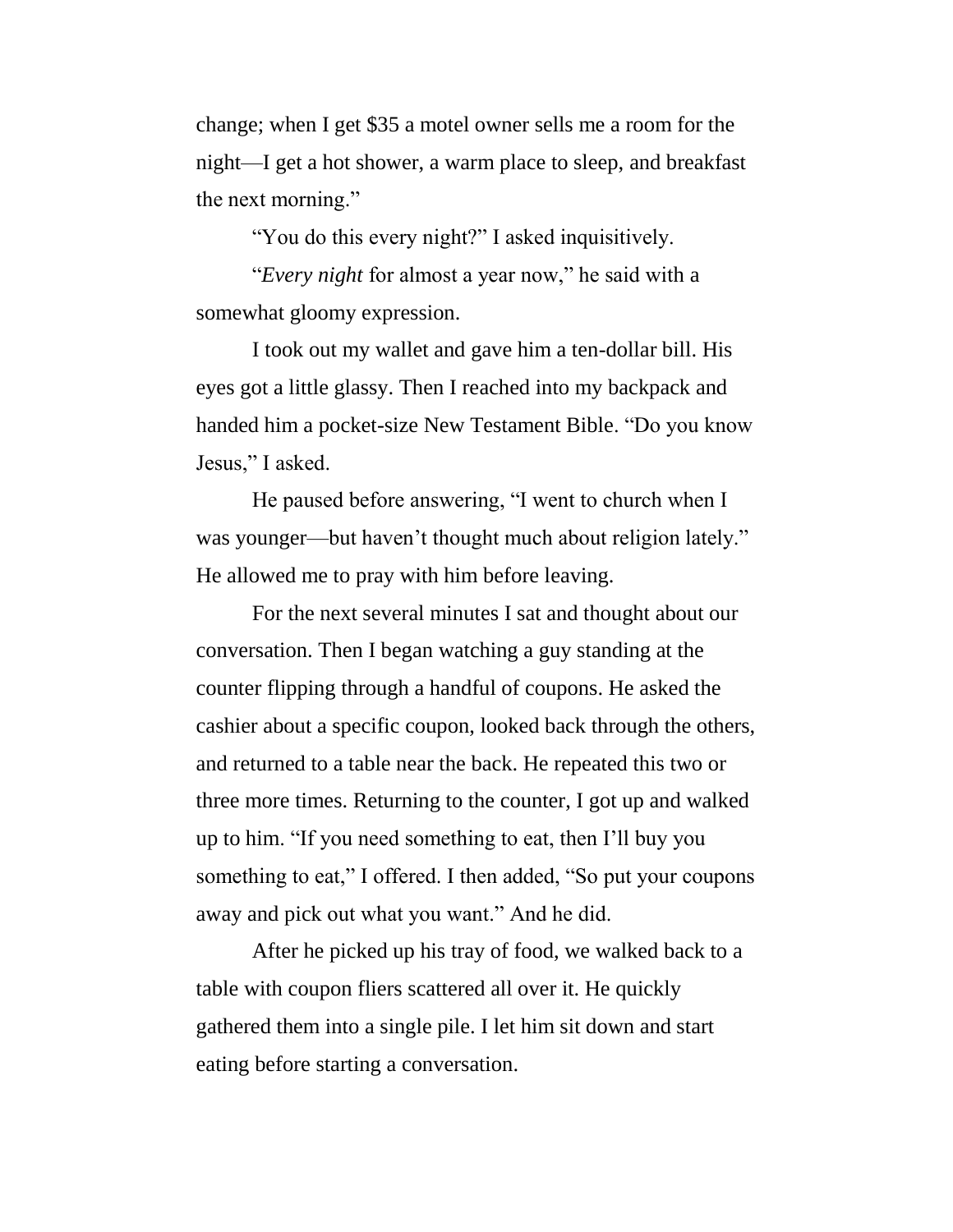"What's your story?" I asked. He took a quick sip of soda and looked up, "I've been out of work and living in my car for almost a year now. At night I go to the post office and dig through the dumpster for fast food coupons." I paused to gather my thoughts, not really knowing what to say next—as he continued eating his sandwich and fries.

"What kind of work did you do?" continuing the conversation. He quickly finished his drink before answering, "I was a licensed massage therapist . . . making really good money and living the American Dream: I had a house, a wife and a couple of kids. Most of my work involved standing for long periods of time—which caused an old football knee injury to come back and haunt me. I had to have surgery, causing me to miss a lot of work. When I was finally able to return to work I could stand only for a limited amount of time; this affected my performance. I was finally let go. Eventually I lost my home—and then my family. And now here I am, living on the street just trying to 'get by' until I can find another job."

I walked out of the restaurant that night having gained a different perspective for people whom society labels as "homeless." In fact, the two men I met weren't much different from me—except for the fact that I have a full-time job and a loving family.

My third opportunity to be the Samaritan would be the very next day. At the end of the interstate exit ramp—leading to the Albuquerque airport—was a man standing and holding a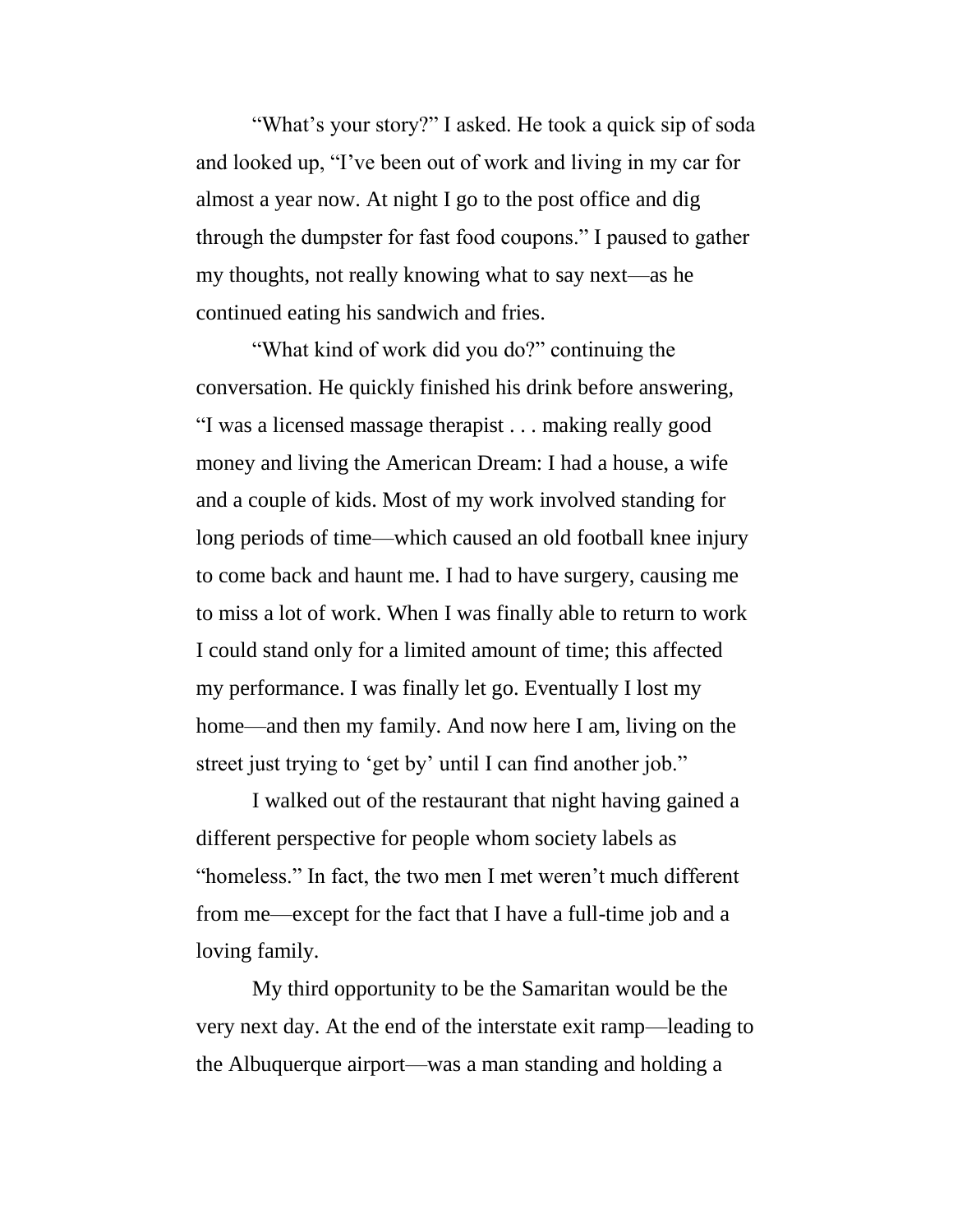sign with these words: "Need food." Getting stopped by the traffic signal, I looked down at my container of half-eaten fries. I quickly let down the window and held out the container. The man walked over and took it from my outstretched arm, at which time I boldly proclaimed: "We should love people not only with words and talk, but by our actions and true caring" (1 John Chapter 3, Verse 18 NCV).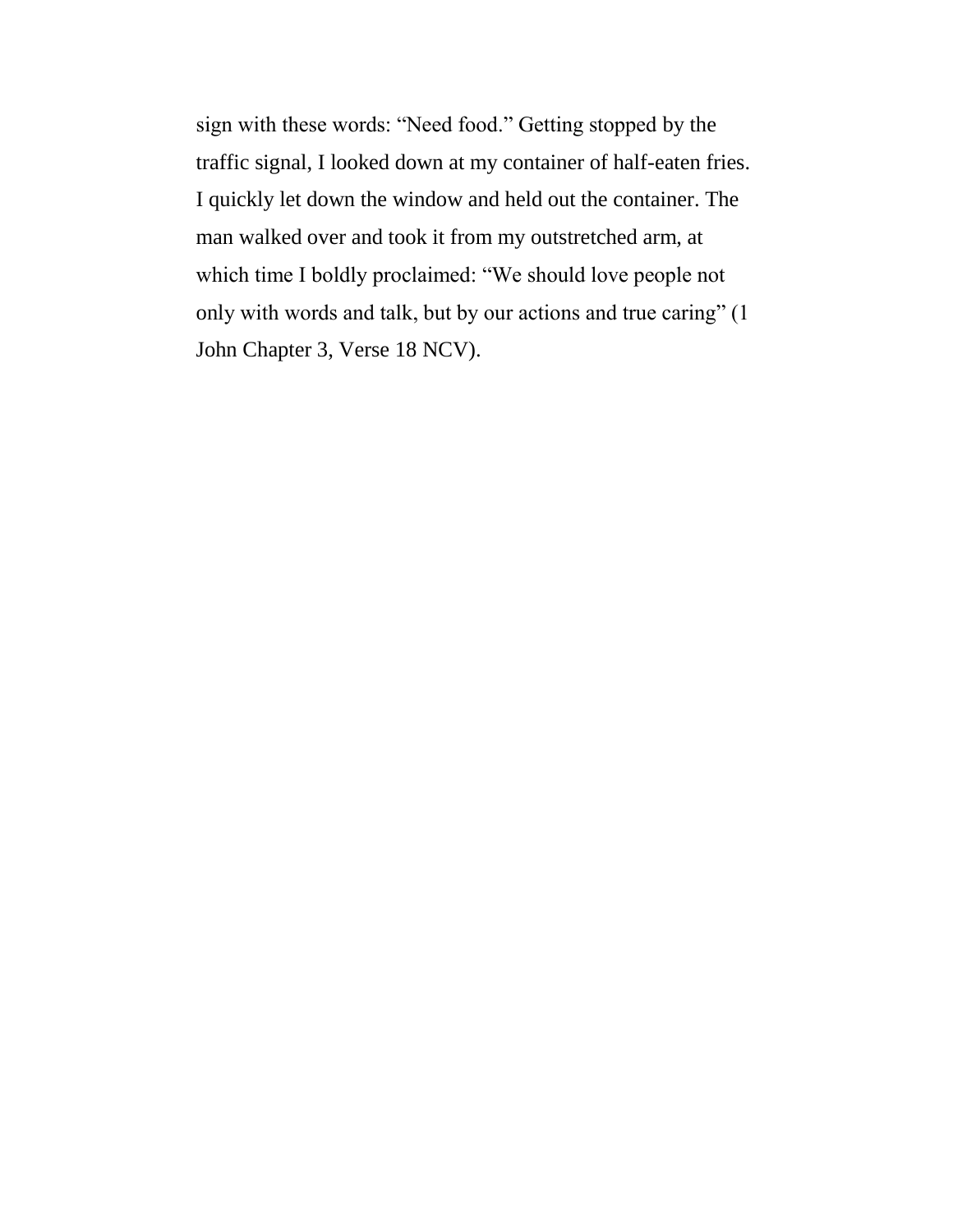# THE MAN

I was driving to Winnsboro on a hot and humid Saturday morning when, on a straight section of Highway 321, I saw in the distance something near the road. Getting closer, it was a man standing with a backpack. I gave him a quick once-over as I passed by, assuming he was waiting on the transit system bus.

I spent almost an hour getting the brake pads for my daughter's car and making a few other stops before heading back home. As I approached the same stretch of road, I saw the man still standing there. This time I stopped, let down my window, and asked, "Where do you need a ride to?" His response was quick, "The bus station in Columbia." "I can't take you that far," I continued, "but I can get you closer than where you are now. Come on . . . get in."

The man's name was Joe—and he was going to Savannah where he had family. "I'm trying to get my life back in order," he stated. At that moment I pulled out a pocket-size New Testament Bible and said, "This Book can help you do that!" He smiled, "I know it can. I carry one right here," lightly patting his backpack.

After travelling a few more miles Joe looked over at me, and in a soft spoken voice said, "I really do appreciate this. You know . . . people don't stop and pick up black men anymore. I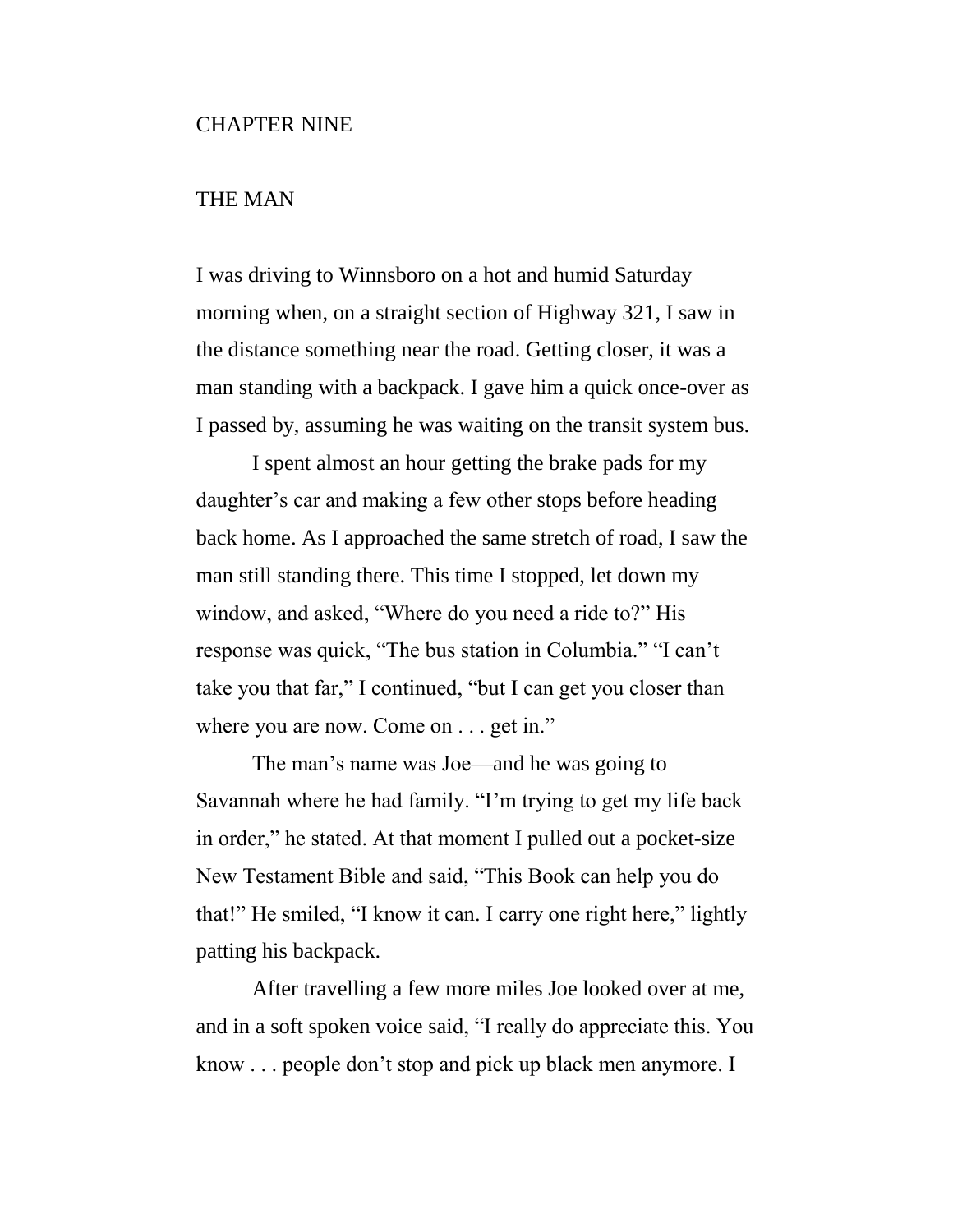had stopped counting the cars before you came along." For a moment I was taken aback by his comment. Now noticing the time was after 11 a.m. I asked, "Can I buy you an early lunch?" "Sure," he said with a slight grin.

Pulling into the gas station parking lot I felt a sudden sense of déjà vu—this was the same gas station where the young woman had been sitting against the building—holding the sign, "Need Help. Down on luck." Getting out of my truck I stopped and wondered how long she stayed there after I gave her the drink and crackers. Then I smiled and started walking, knowing that what I do for people—no matter how small it may seem to me—is welcomed and appreciated by them.

Entering the restaurant the lady at the counter looked at Joe and then glanced at me. Even though we had walked in together I could tell she was afraid to ask if we would be *sitting* together. I helped her out by kindly stating, "We're together."

We sat and each opened a menu. I was studying the choice of sandwiches when I noticed Joe quickly flipping backand-forth between pages—I sensed he was concerned with choosing an item that may seem too expensive. I finally spoke up, "I usually get the hamburger or the grilled chicken sandwich." I could tell he immediately felt more at ease.

We each enjoyed a burger with fries and talked for almost an hour before finally agreeing that we both needed to get going. As I was paying, I noticed Joe glance at the bottles of water chilling in a bowl of fresh ice at the end of the counter. I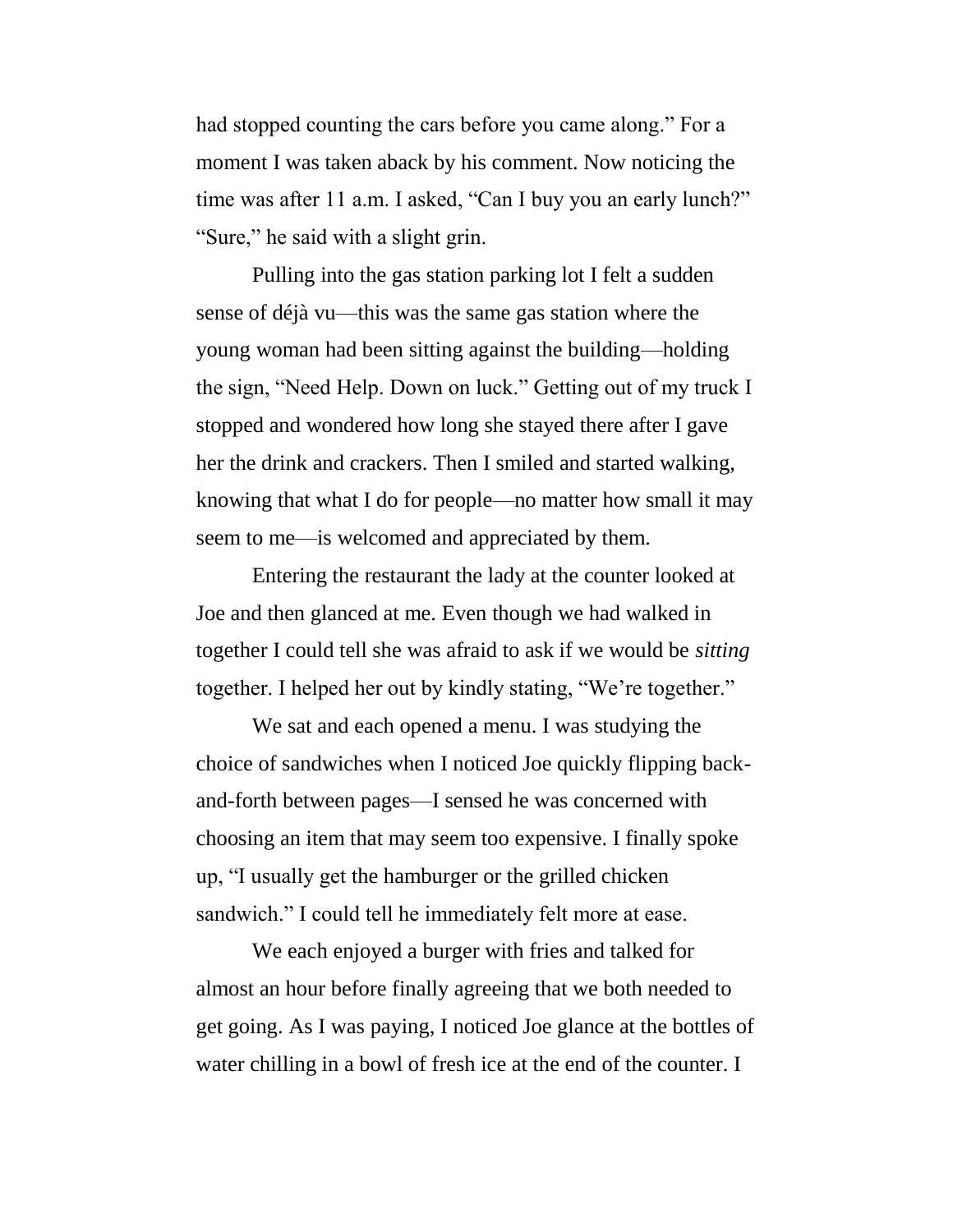told him to grab one; he did—then thanked me and walked outside.

Joe struck up a conversation with a man standing on the sidewalk, so I didn't bother to say good-bye. Walking towards my truck, I drove off feeling good inside for helping Joe, a man who simply needed a small act of kindness.

I realize there are dangers when stopping to help a stranger. This is why—even after I've prayed for God to show me the person—I'm still cautious before stopping. My first concern is my family: I never give a stranger a ride if a family member is with me. Now this doesn't mean that I don't stop, but I may only offer to call for assistance. The second concern is for my safety: can I safely help this person? This could involve changing a person's car tire on the side of a busy highway, which may require taking additional precautions. And the final concern is for my life: am I willing to put my own life at risk to help a person in a perilous situation? And as spoken by Jesus, "The greatest love a person can show is to die for his friends" (John Chapter 15, Verse 13 NCV).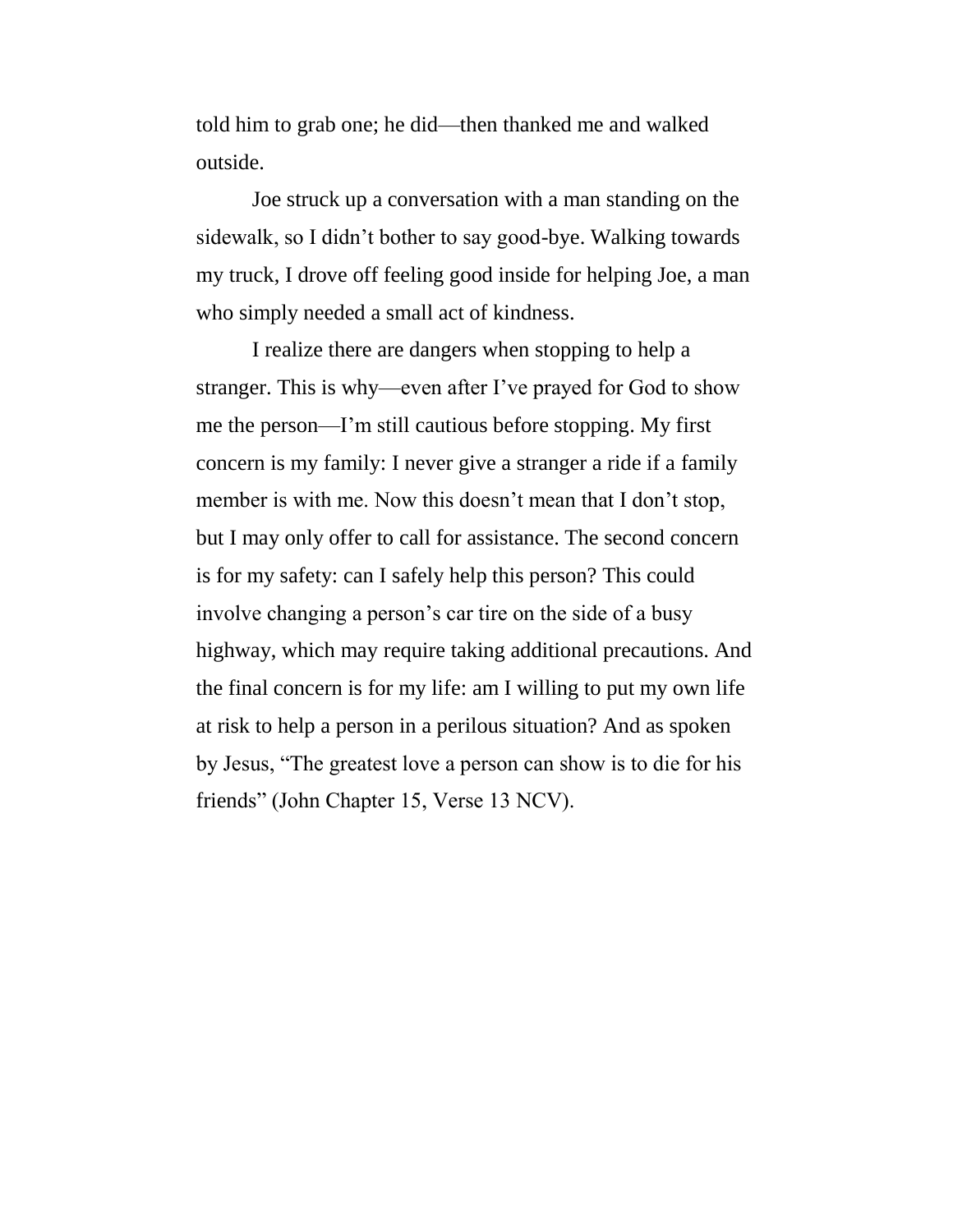## CHAPTER TEN

## THE HOLY SPIRIT

The 2015 South Carolina state convention for the Christian men's organization I had joined was being held in Spartanburg, so I asked my birth mother, Nona, to pick me up at the hotel so we could have lunch. (I knew growing up I was adopted, and after waiting 40 years to begin and another 2 years of searching, I made contact with my birth mother in July of 2011, and we've kept in touch ever since.) So after receiving instructions for witnessing and praying, I rushed down the steps to meet Nona, who had already texted where she was parked.

During lunch I asked our waitress, "Do you have a GPS?" She stopped and looked at me—somewhat bewildered by the question. I held up a pocket-size New Testament Bible and continued, "This GPS, God's Plan of Salvation, tells you how to get from here to there (pointing upward) and how to have a good time along the way; and if you get lost it has 'helps' in the front to help you find your way." She flashed a smile and a "thank you" as she took the small Bible. As she walked away I turned back to Nona, who had a big smile on her face.

We arrived back early from lunch, so we decided to sit in the hotel's lounge area to talk more. As we were talking Nona suddenly exclaimed, "We need a picture!" She stood up and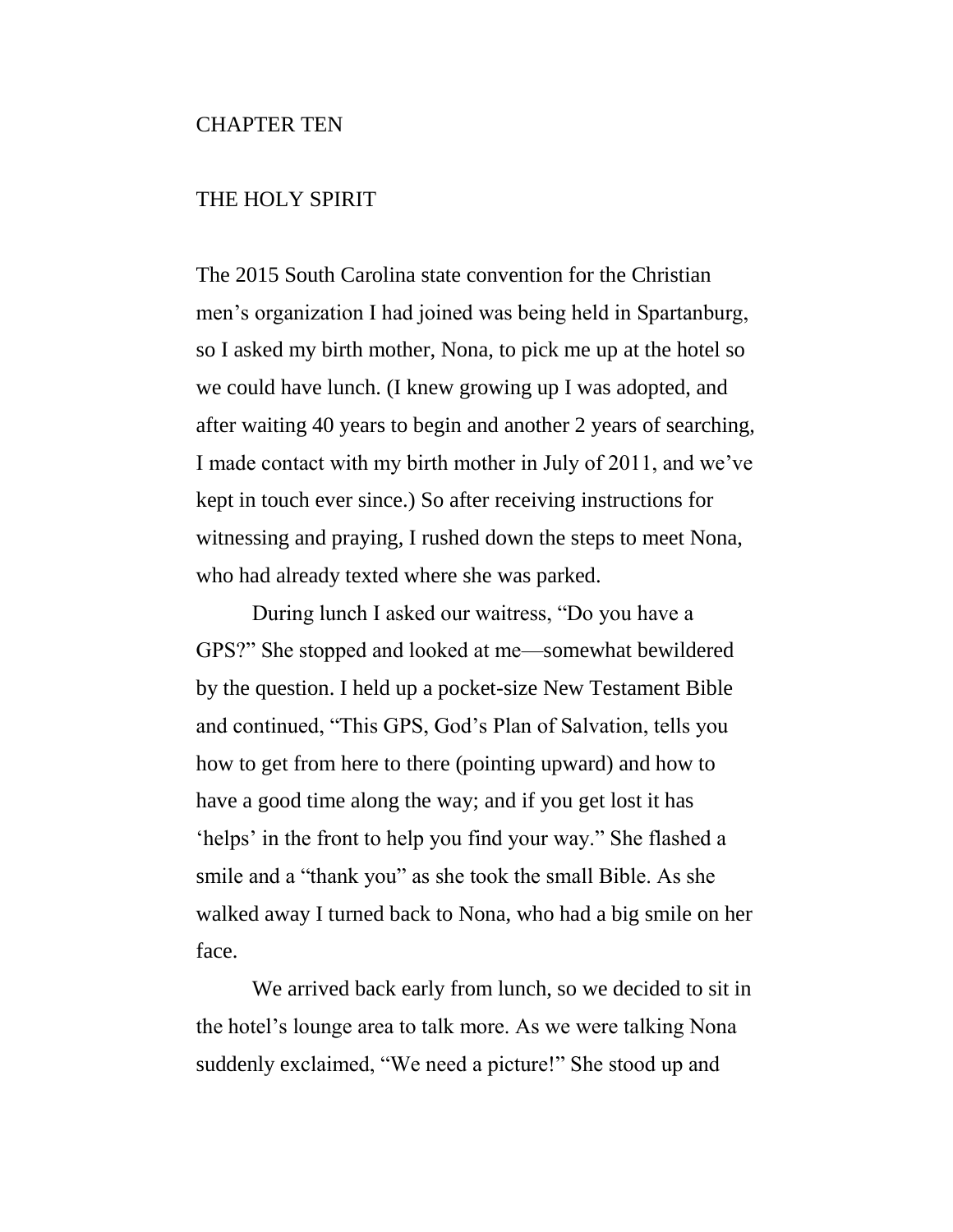canvassed the room before walking to where a large family was seated around a table. For a moment Nona conversed with the family, and then the young man at the far-end of the table stood up. Nona handed him her phone and showed him which button to press. I got up, and we posed for a quick picture.

Back at our seats, I opened the box of Girl Scout cookies Nona had brought me. We had each finished eating one when I decided to share them with the family and young man who took our picture. Nona and I both commented on the friendliness of this family, and I reached into my duffle bag to grab a copy of my book, *Ten One-Dollar Bills*, to share with them too.

I walked over to their table and shared the cookies with the young man and his family. Then I handed my book to the girl seated closest to me. She looked down and read the book's cover, but before she could speak I said, "I wrote it. It's based on a mission project where my church helped two communities in Nicaragua build a walking bridge across a river." At that moment her grandfather took slight hold of the book, turned it towards him, then said, "*Ten One-Dollar Bills* . . . I like that title; it sounds interesting." I simply smiled and walked away.

Nona and I were in steady conversation when I caught a glimpse of an older gentleman standing nearby—observing our conversation. It gave me an eerie feeling. Then Nona pointed out to me that it was the grandfather holding my book. Knowing this I struck up a conversation. He moved closer as I began speaking.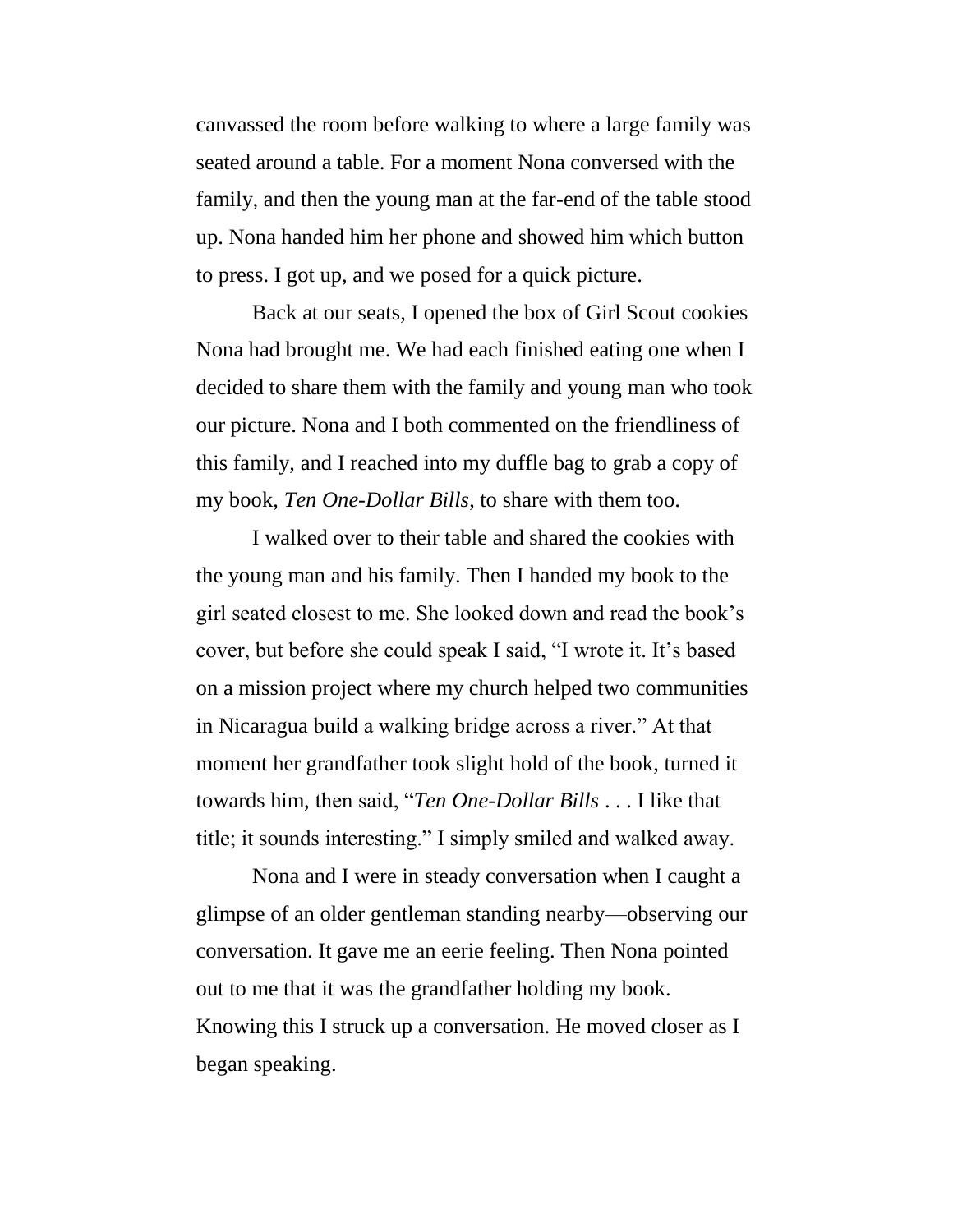"The story of the ten one-dollar bills comes from when my mother was in the hospital losing her battle with cancer. My great-aunt came to the hospital that week and handed me a card with a bunch of dollar bills tucked inside—ten one-dollar bills. She said, 'You're going to be here all week, and you can't always find change for the drink or cracker machine.'

"I had never shared that story with anyone until I shared it one evening with my wife. I told her that I felt led to give ten one-dollar bills to a friend who was recovering in the hospital from a motorcycle accident—and I did. But that's all I'm going to tell you, except later in the book that same family's church made a donation to the Nicaragua bridge fund."

At that moment the man sighed and sat down on the armrest of the chair beside me. Then he lowered his head and said, "My wife passed away from cancer six months ago."

"Oh—I am so sorry," leaning more towards him and placing my hand on his knee.

"It's alright. I'm 82 years old," the man said slowly standing to his feet. "Now I'm going to start crying," glancing away while walking back to rejoin his family at their table.

I sat there for a moment trying to understand the conversation that had just occurred between the man and me, when the chairman of the Christian men's convention walked up and informed me that the presenters for the afternoon were meeting upstairs in five minutes to have prayer. Nona and I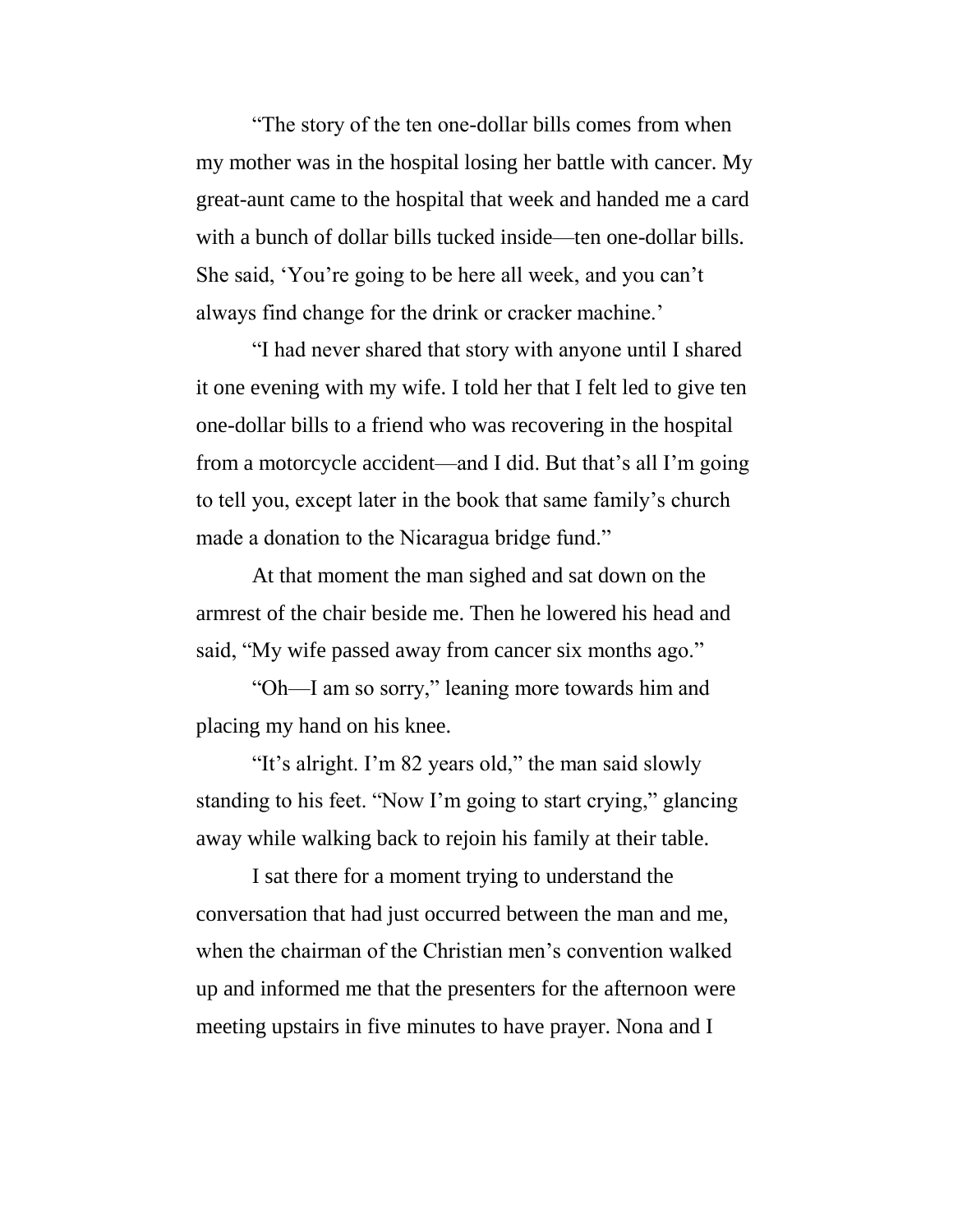quickly finished our conversation and said our good-byes at the bottom of the stairs.

I met with the other presenters in the second floor meeting room. We stood and held hands in front of the podium, each man taking a turn to pray for the meeting. I still felt nervous since I had never officially spoken in front of this Christian men's organization. I tried to feel at ease by reminding myself that my presentation wasn't the first after lunch—giving me more time to pray, gather my thoughts, and reel in my nerves.

The first presenter went over his allotted time, so when he finished I was quickly introduced. Standing at the podium, I took out my notes and glanced over the room filled with professional men in suits. Thankfully the hours of preparation were enough that I didn't have to read from my notes verbatim. I also finished within my allotted time—giving the announcer a reason to smile as I exited the stage and returned to my seat.

As the next presenter began, my mind drifted back to the older gentleman (the grandfather) I had met downstairs. I got the strongest feeling he was coming up the stairs to talk with me more about my book. No doubt—it was the Holy Spirit at work.

So when the speaker finished and it was time for the afternoon break, I quickly stepped into the aisle and walked towards the exit door. Before I could reach the door Tim, the organization's state president, came through it and—seeing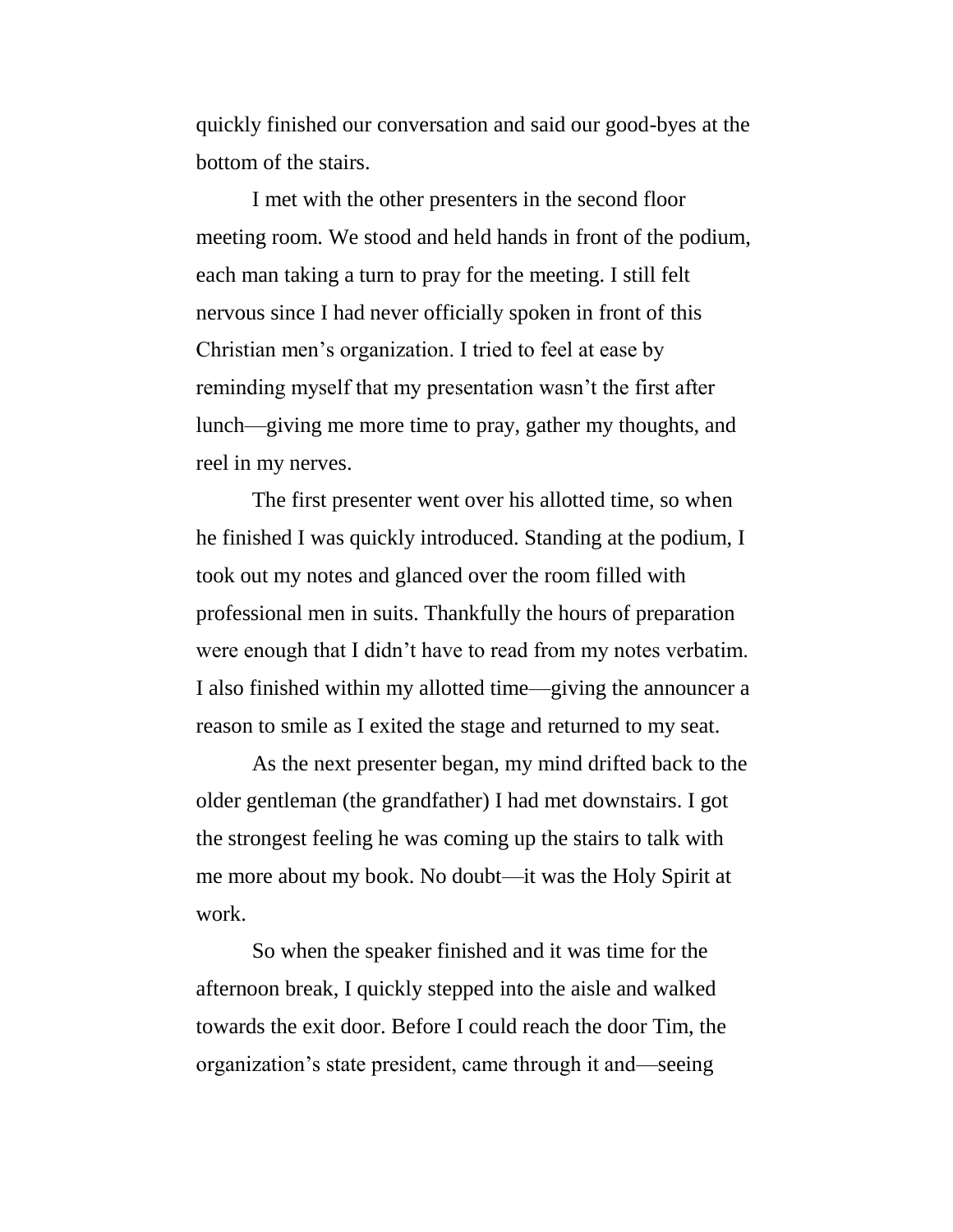me—ecstatically stated, "I've got someone who has copy of your book and wants to talk with you." Out from behind him stepped the grandfather. I greeted him with a warm smile.

Sitting down to talk, I asked him if there was anything he needed for me to pray with him about. He said, "No," and then with a firm voice stated, "I'm 82 years old and I've never met anyone who is as genuinely honest and nice as you." He took out the book I had given his family and said, "I'm going to read your book." We talked a few more minutes and—as quietly as he entered the room—he got up, shook my hand, and exited.

I sat there for a moment and reflected on his words. It was humbling for someone his age to tell me he had never met anyone "as genuinely honest and nice." I was also humbled because I knew that my conversations with this man were prompted by the Holy Spirit; I was simply doing what I felt led by God to do.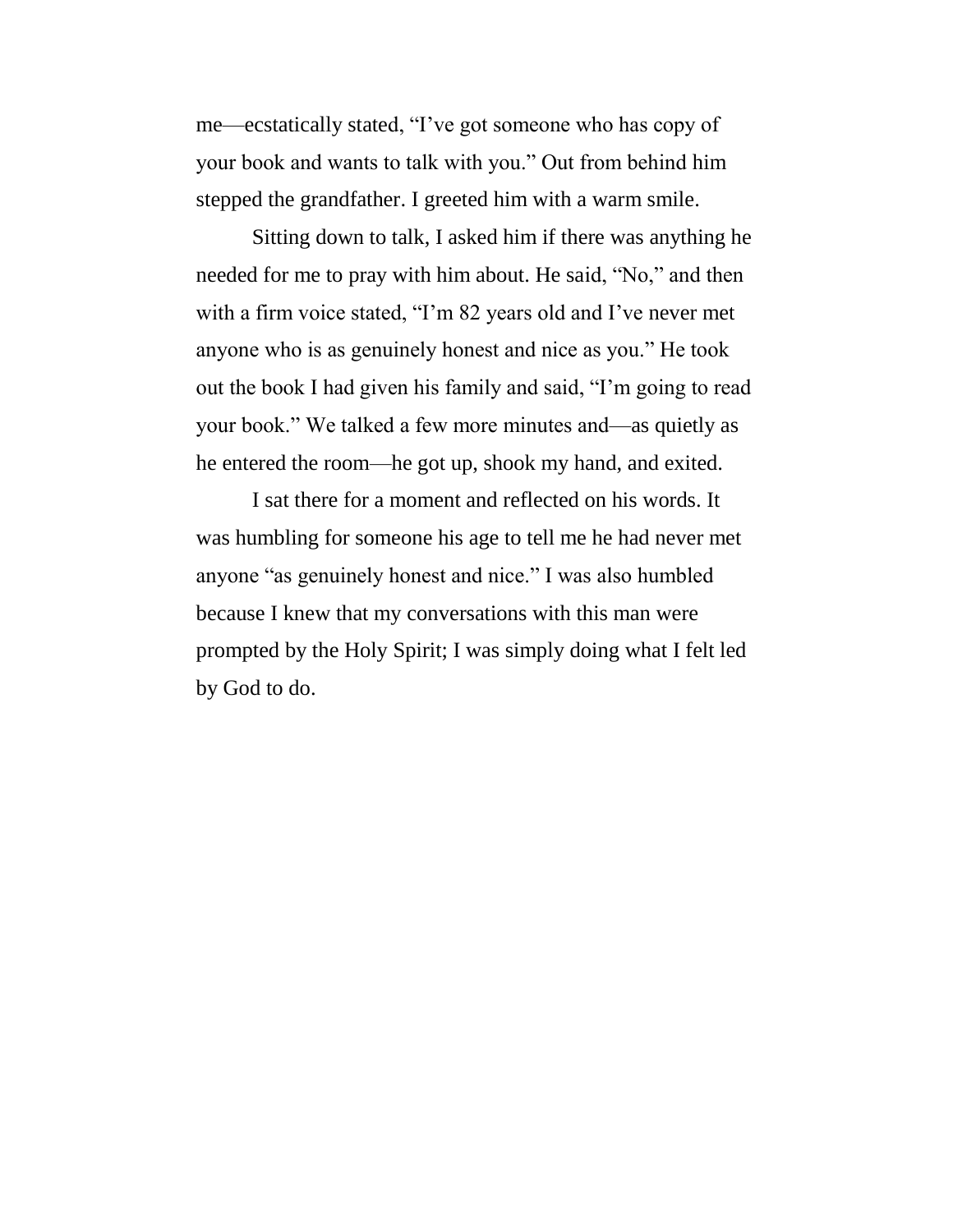## CHAPTER ELEVEN

# THE DENARII

In previous chapters I wrote about two characters in Jesus' parable of the Good Samaritan—the Levite and the Samaritan. Each time when I saw someone in need there was but a moment to choose which role I would play. I learned to always be praying so as to react without thinking. And when I allowed my mind to guide in making the decision, those times—more often than not—I played the role of the Levite, the person in Jesus' parable unwilling to help the person in need.

To play the role of the Samaritan, I must first be willing to give my time to stop and help a person. This truth cannot be demonstrated any better than by the lady who, at the end of a Sunday morning worship service, stood in front of the church congregation and holding up her arms, showing everyone her missing hands, stated, "One night my boyfriend, in a violent rage, cut off both my hands and left me beside the road for dead. Now I cannot drive. I depend on someone else for everything—to take me to get the medicines I need and take me to doctor appointments. And the one thing I now know is that people will give you their money . . . and people will give you their advice, but people will *not* give you their time." The lady stood there for a moment, seemingly waiting for someone, including myself, to raise their hand to help. But no one did.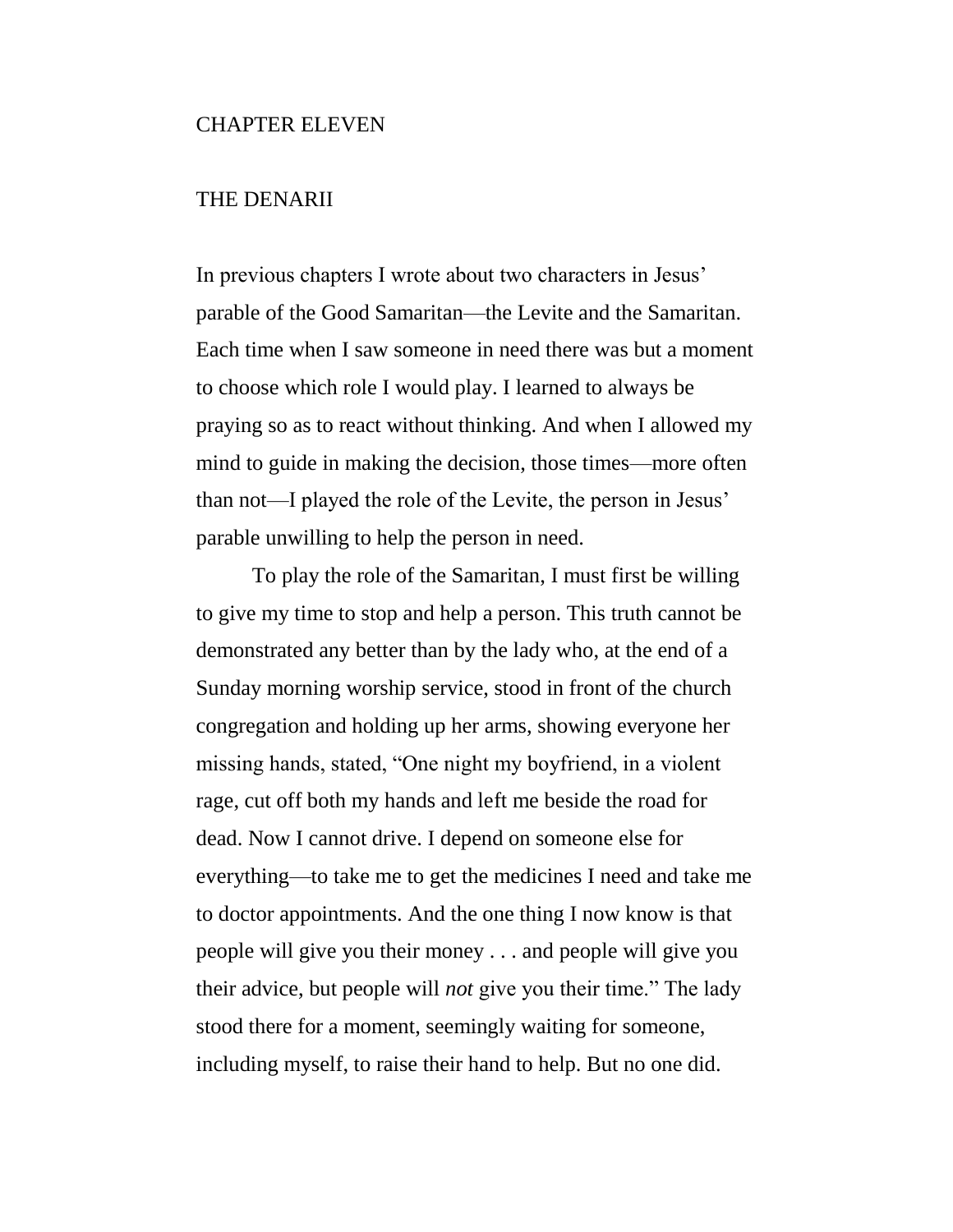And not only must I be willing to give of my time (including vacation time from work) to help someone, but often I must also be willing to give of my money. For the lady in my church, money in the form of fuel for my vehicle. And in Jesus' parable the Samaritan gave the innkeeper an amount equal to two-days wages (about \$125 in today's dollars) to take care of the man's room and expenses. The Samaritan was following through in helping the man in need. I was recently told a story by Eddie, a Christian friend and church member, of what it means to help in such a way.

# AN OPPORTUNITY

Eddie began, "My friend John was in Walmart standing in the checkout line. A young military couple with two children was checking out, placing their stuff on the conveyor at the register. They were paying with what appeared to be WIC (WIC is a federally funded program to support low-income Women, Infants, and Children). And then they kind of looked bewildered; they were \$40 short. John was standing right behind them and told the cashier, 'Just ring it up . . . I'm going to pay for it.' So he gave the extra \$40 they needed to pay for their groceries.

"John said while he was checking out, he noticed out of the corner of his eye the family was standing near the exit doors—off to one side. After he paid for his stuff and as he approached the exit, they stopped him. The wife spoke first: 'I've got to ask why you did that?' John knew this was a perfect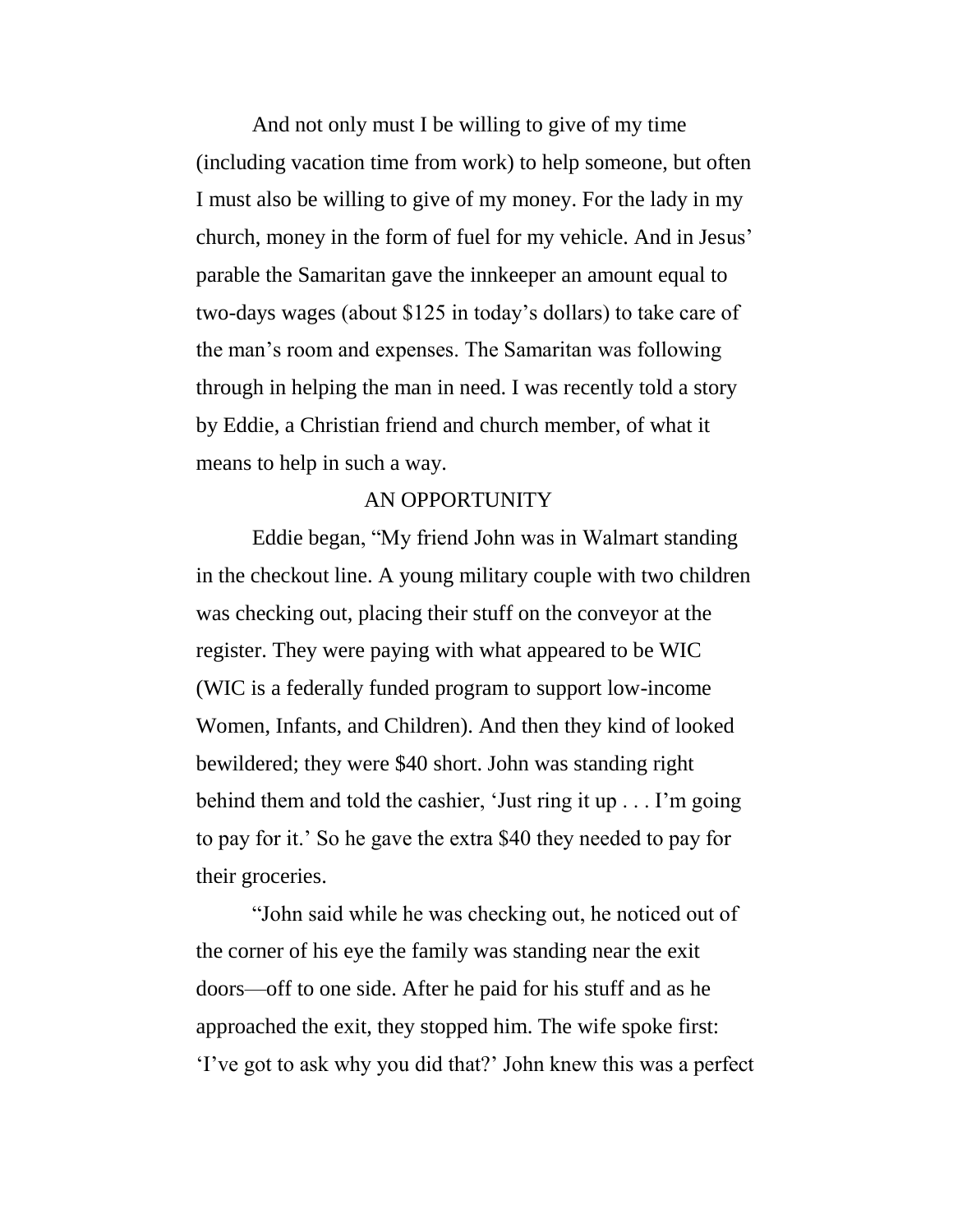opportunity to witness to somebody, so he said, 'I serve a God that is bigger than any problem—and He has blessed me so much and commands me to do for others. So when the opportunity arose to do, I did.' And John started witnessing to them about the Gospel and Jesus.

"The wife started asking John all of these questions. The husband was standing farther off to the side, just listening. Finally John said, 'You can have exactly what I have—all you have to do is ask for it.' And the wife inquired, 'How do you ask?' And John said, 'You pray what I call the sinner's prayer—and that leads you into salvation.' Then the husband grabbed John on the shoulder and spoke up, 'Can I have that too?' So John gathered the couple around him and started saying the sinner's prayer—and led them both to Christ.

"When John had finished leading them in prayer, he stopped and looked around. Standing behind him were two gentlemen he didn't even know; they had been praying for him while he was praying with this couple.

"The opportunities in life—you have to be able to see them. Sometimes we don't *see* what God has put in front of us. But that day John saw it and then followed through on what God had put in front of him. For a small sacrifice of his time and a small monetary gift, John led two people to Christ that will now have an eternity with Him.

"And you may not think about it," Eddie continued, "but \$40 to this couple that day and at that moment was everything.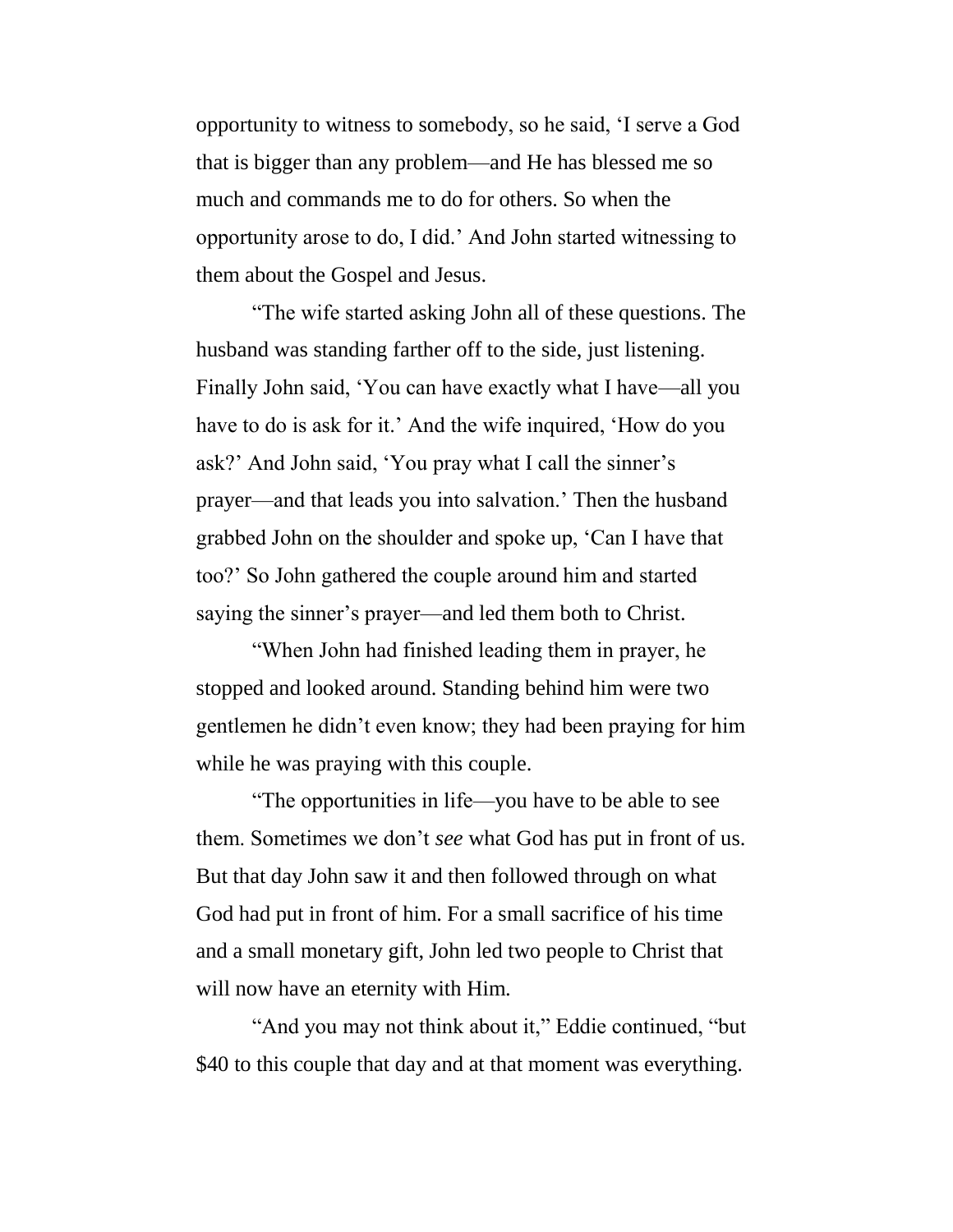To John it was two bills in his pocket—it wasn't that big of a deal. And John challenges each of us to 'put \$20—somewhere in your wallet that you're not going to spend on yourself or your family—and when God shows you an opportunity, you never know how it might be used to lead someone to Him.'"

Now after reading Eddie's story, the question you may now have is, "How can I invite Jesus into my heart and life?" If you desire to accept Jesus as the Savior and Lord of your life, then pray the following:

*Dear Lord Jesus, thank you for loving me. I believe with all my heart that you are the Son of God and that you died on the cross for my sins. I know I have sinned. I ask you to forgive me. I turn away from my life of sin and selfishness and receive you as my Savior and Lord. I want to learn to love you, trust you, and serve you. Thank you for coming into my life. I pray in your name. Amen.*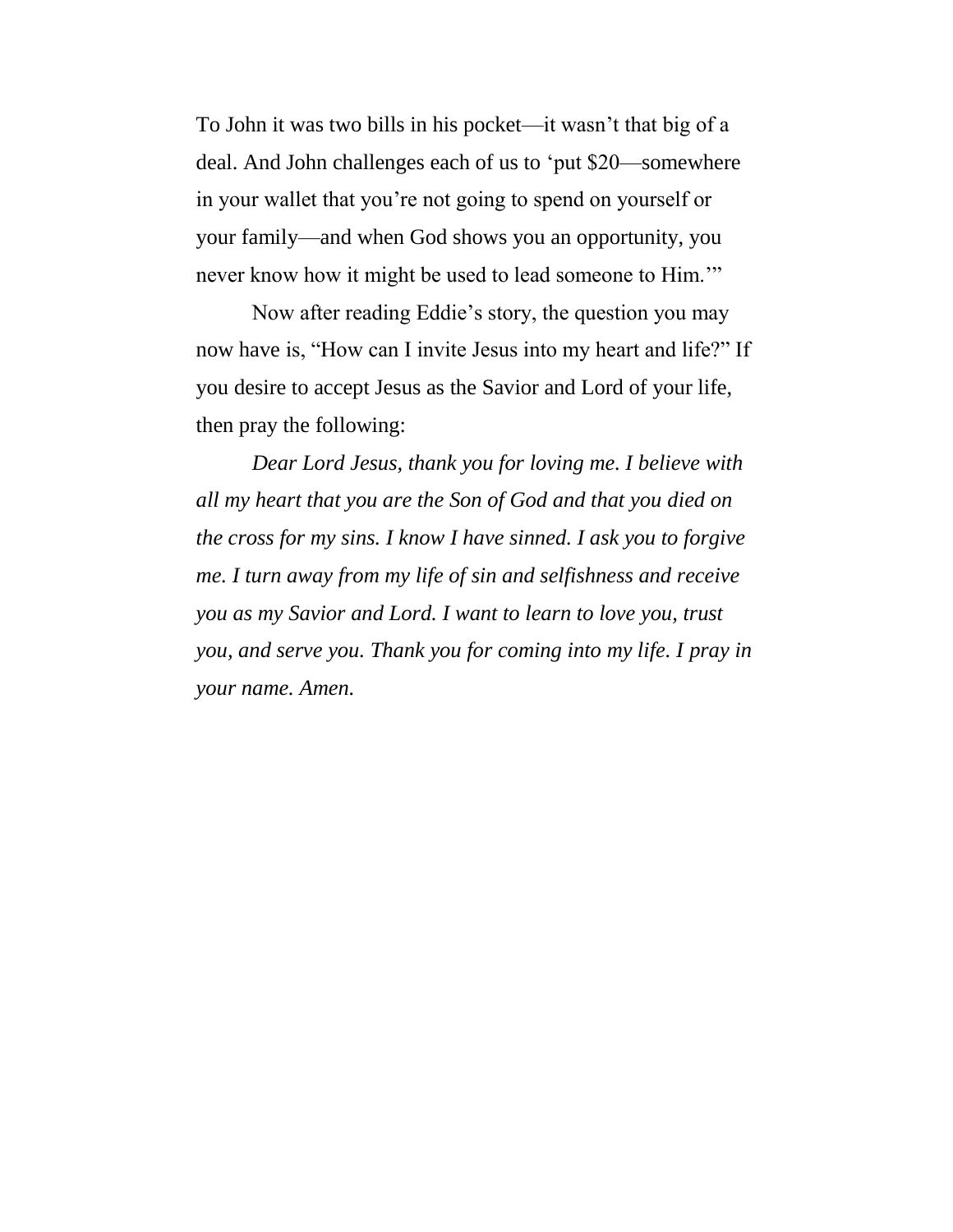## CHAPTER TWELVE

# A GOOD FRIDAY

On Sunday March 29, 2015, I gave a report on the work of the Christian men's organization at St. John United Methodist Church in Columbia. Being the fifth Sunday of the month, it was a combined service of the three churches which the Reverend John Jordan pastored. A covered dish meal followed the service.

During lunch I sat and ate with an energetic young couple. We talked and seemed to share a lot of the same interests—including having a heart for mission work. Then Samantha, the young woman, mentioned the need for 500 small Bibles for a Good Friday event being planned at the Christ Central Ministries on North Main Street in Columbia.

The event was being called "Good Food. Good Feet. Good Friday!" with the tagline, "A community comes together to serve the footcare needs of the homeless." The event was being spearheaded and sponsored by Donna, the owner of Mrs. GoodFoot nail salon in Columbia. Samantha continued by explaining what started as a vision to wash one man's feet had grown to a community coming together this year to serve the homeless in Columbia.

I left the church luncheon with the excitement of having an opportunity to participate in a local mission event. That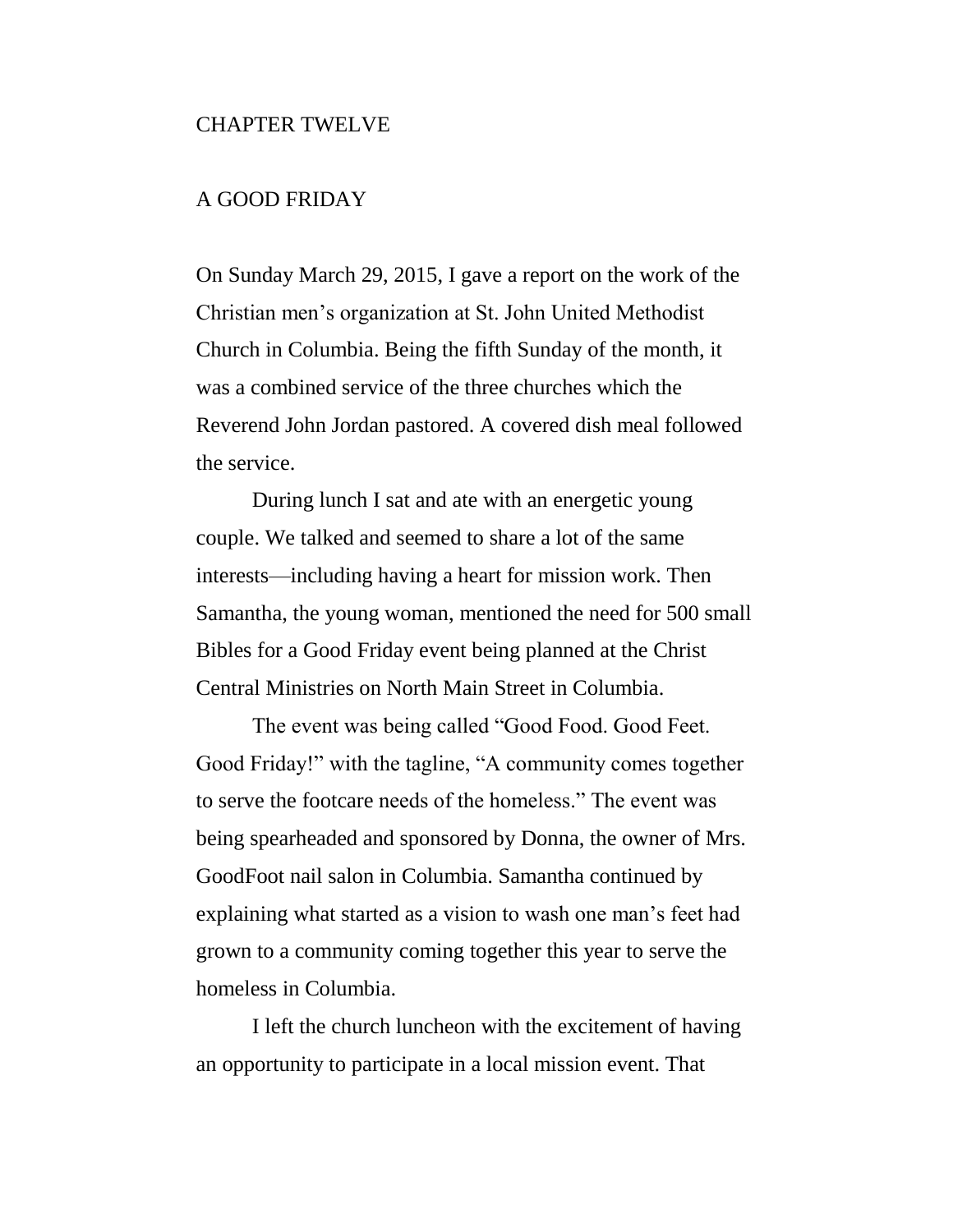afternoon Samantha texted the link to the Good Friday event's Facebook page and Donna's contact information.

After reading Donna's newest Facebook post, she anticipated only needing 200 of each item for the "blessing bags,"—which meant fewer Bibles were needed. Items already donated included socks, ChapStick®, gum, snacks and bottled water. I added a comment about donating the Bibles for the event; Donna and another person quickly "liked" that comment.

On Good Friday the homeless received human compassion by having their feet washed and cared for, getting basic oral hygiene, and then being given a nice care package filled with "love." Upon exiting the church building each of them then received spiritual care—a copy of God's Word and prayer. In my eyes this was an incredible mission event. That Friday, 85 New Testament Bibles were handed out. Five men prayed to receive Jesus into their hearts as their Lord and Savior. It really *was* a Good Friday.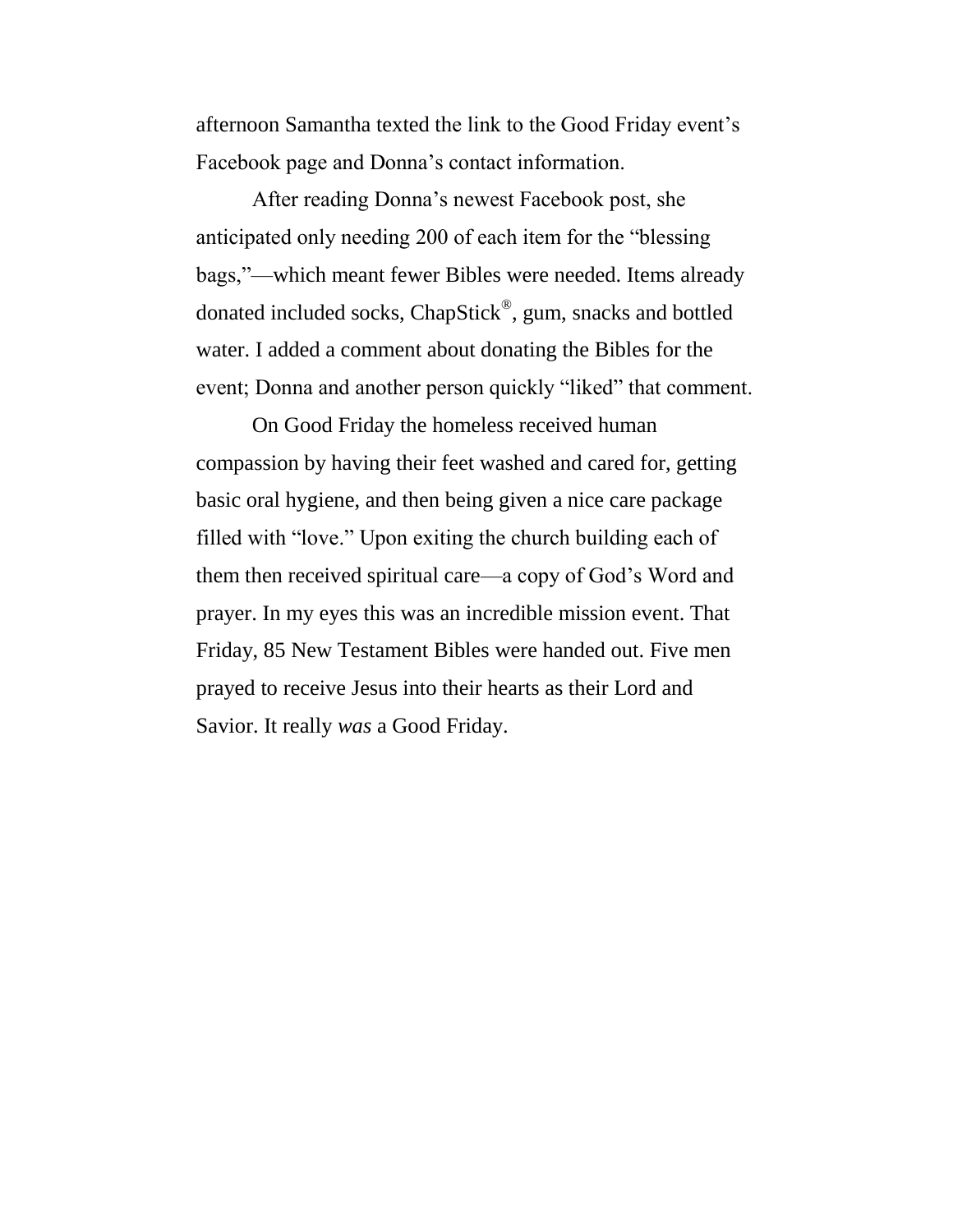### CHAPTER THIRTEEN

# A GOOD MAN

On Friday May 15, 2015, I arrived at the Columbia Metropolitan Center to participate in the annual South Carolina Book Festival, hoping to share the need for pedestrian walking bridges in developing countries with a broader audience. I was directed to drive around to the rear of the building. A man who worked at the center helped me unload two boxes of books and display materials onto a dolly.

With everything unloaded I reached into my truck for a Personal Workers Testament, then turned around and asked him, "On a scale of zero to one-hundred—if you died today would you go to heaven?" He paused, and then stated, "I think so. I'm a good man." I looked him straight in the eyes and said, "Billy Graham is a good man, but only through the shed blood of Jesus Christ is he washed clean of his sins, and that's the only way to everlasting life with Jesus in heaven."

After quoting several Scriptures I turned to the back of the PWT and read John 3:16—inserting his name in the text, "For God so loved 'Tyrell' that He gave His only begotten Son, that if 'Tyrell' believeth in Him that 'Tyrell' should not perish, but have everlasting life." When I finished I looked up and asked Tyrell if he wanted to invite Jesus into his heart. Without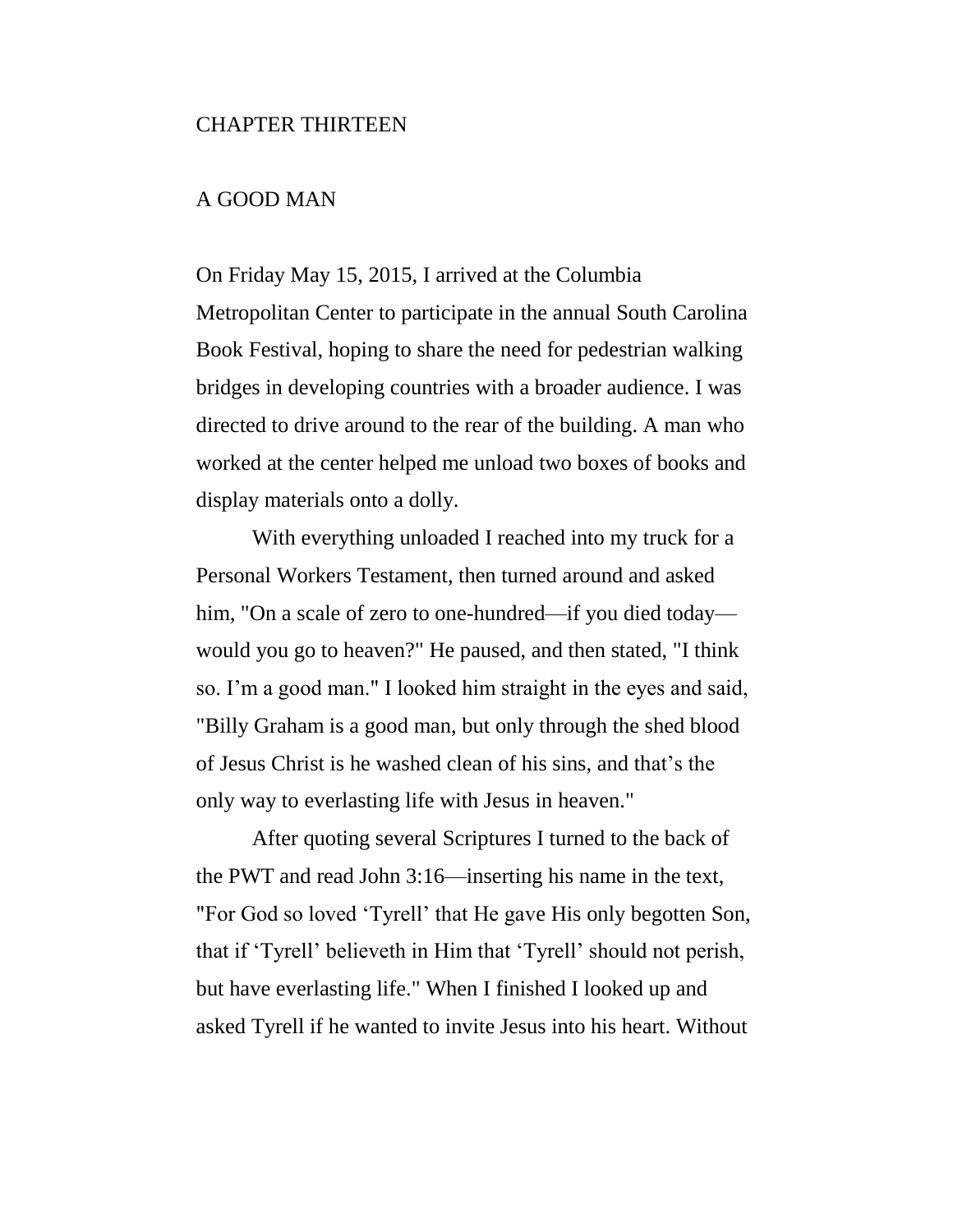hesitation he said, "Yes." So right there on that loading ramp Tyrell prayed and received Jesus into his heart and life.

Then I asked, "Is there a local church where you can attend?" He replied with a gentle smile, "I sometimes attend the Christ Central Church on North Main Street." "Were you at the church on Good Friday when they were washing people's feet?" I excitedly asked him before continuing, "I was there passing out Bibles and praying with each man and woman as they exited the church." Tyrell thought back for a moment, "I wasn't able to make it that day."

And with Tyrell's last answer I knew that I was where God meant for me to be that day, doing what He called me to be doing—sharing my faith and the Good News.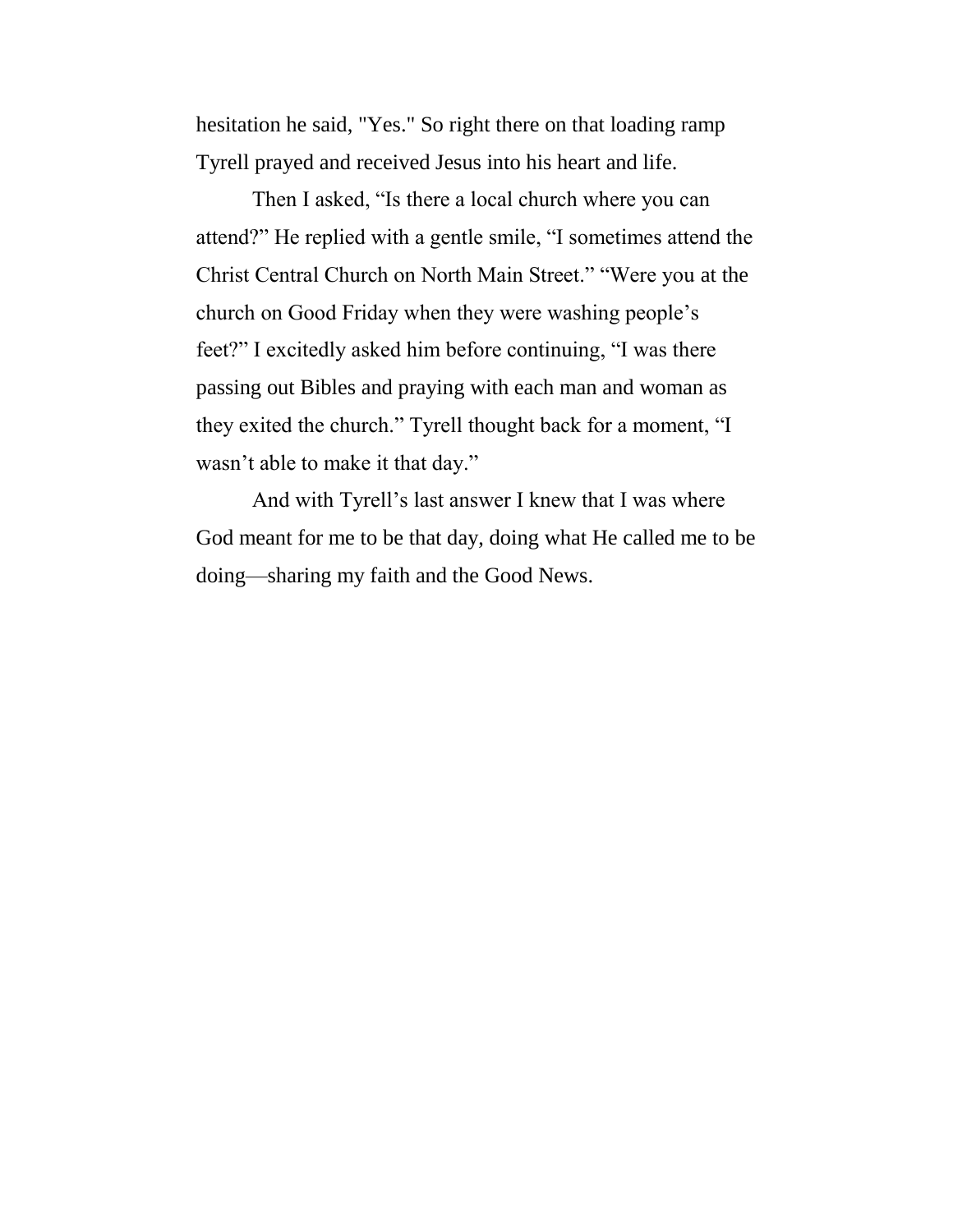## CHAPTER FOURTEEN

# A CALLING

It was early in 2010 when I began asking myself, "Am I called to go help two communities in Nicaragua build a walking bridge across a river?" Though definitely interested in all of the challenges, I knew that just committing to go to Nicaragua meant I had placed one foot out of the boat. Now I prayed for God to show me a physical sign, a "call," for me to step out of the boat and walk out onto the water—to go and help build this bridge.

As I questioned being "called," one person immediately came to mind: the Reverend Billy Graham. Surely for Billy Graham to have dedicated his whole life to serving the Lord he had to have been called. Then I remembered reading of one of his daughters being asked about her father's unwavering, lifelong commitment to serving the Lord, and her answer simply being: "Daddy was called." But how did Reverend Graham know he was called by God?

The answer to that question would unknowingly come the following weekend as I began watching the DVD movie *What Would Jesus Do*. Its previews included a movie titled *Billy—The Early Years of Billy Graham*, a documentary of the early years of Billy Graham's life and ministry. I purchased and watched the movie the following week while sitting in my truck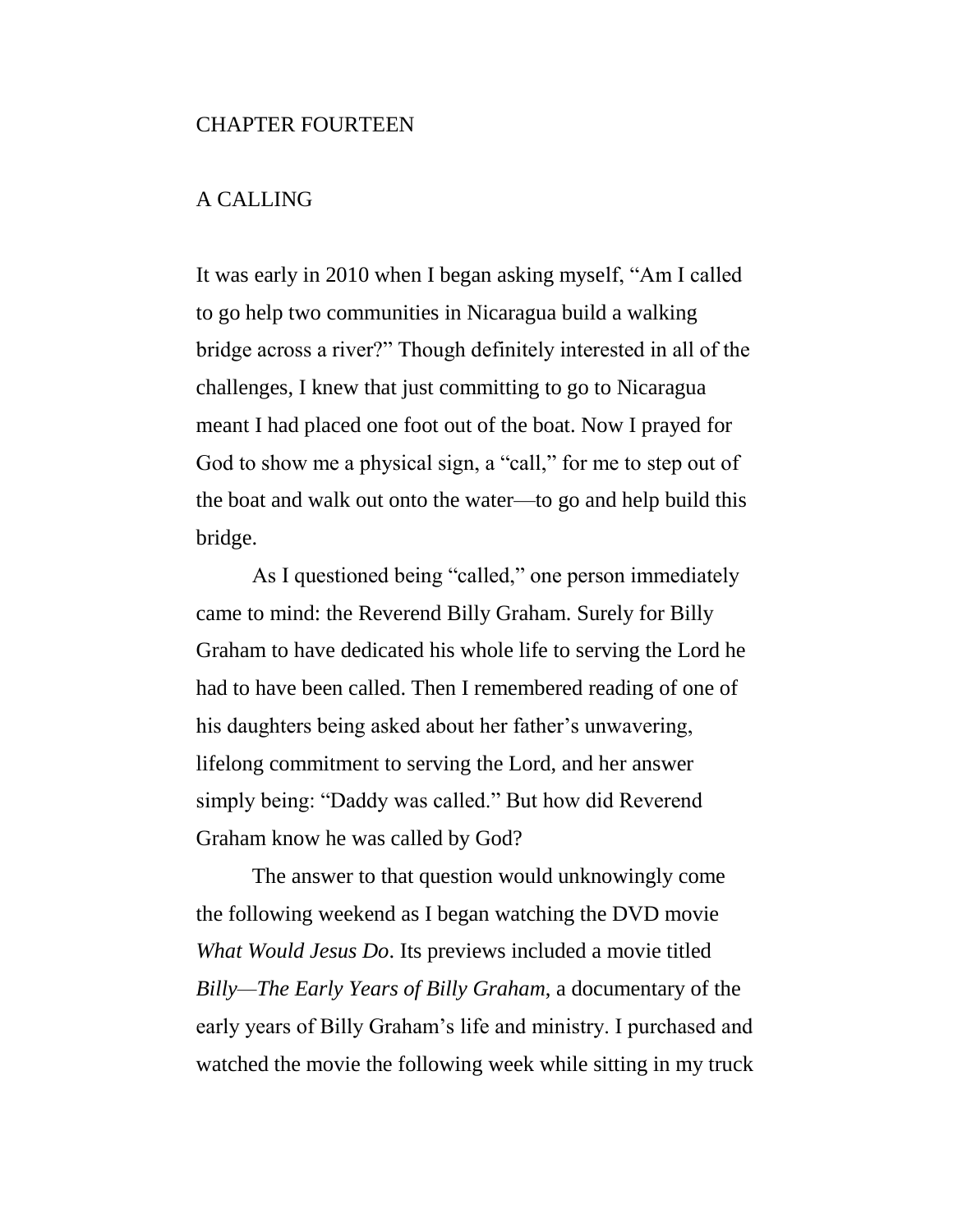during my son's hitting lesson at the baseball field in Blythewood.

The beginning of the movie was very solemn—depicting an older Billy Graham wearing a black trench coat and polished black shoes walking slowly towards the camera. It was a simple—yet somehow powerful—opening scene. When the movie actually started it showed Billy Graham's daily life on his family's dairy farm. The next major scene was him attending Mordecai Ham's tent revival in Charlotte, North Carolina. The movie then shifted to his college experiences at the Florida Bible Institute.

In one classroom scene at the Bible college, the young Billy Graham was asked by his professor to preach in a local church. In the movie as he began preaching, my eyes unexpectedly swelled up with tears. I hit pause and wiped the water from both of my eyes. I sat there for a moment trying to understand my sudden onset of emotions, knowing there was nothing sad about what I was watching. After a few minutes I pressed play to continue the movie.

The scene that followed occurred during a Bible class. As his professor lectured, Billy Graham raised his hand and asked, "Who becomes an evangelist? Is desire enough? Or is it a matter of devotion?" His professor stopped and became more serious before answering, "It cannot, and must never be, about the money—and fame. It's about . . . the call. It's about serving the One that died for you. It's about *His* message."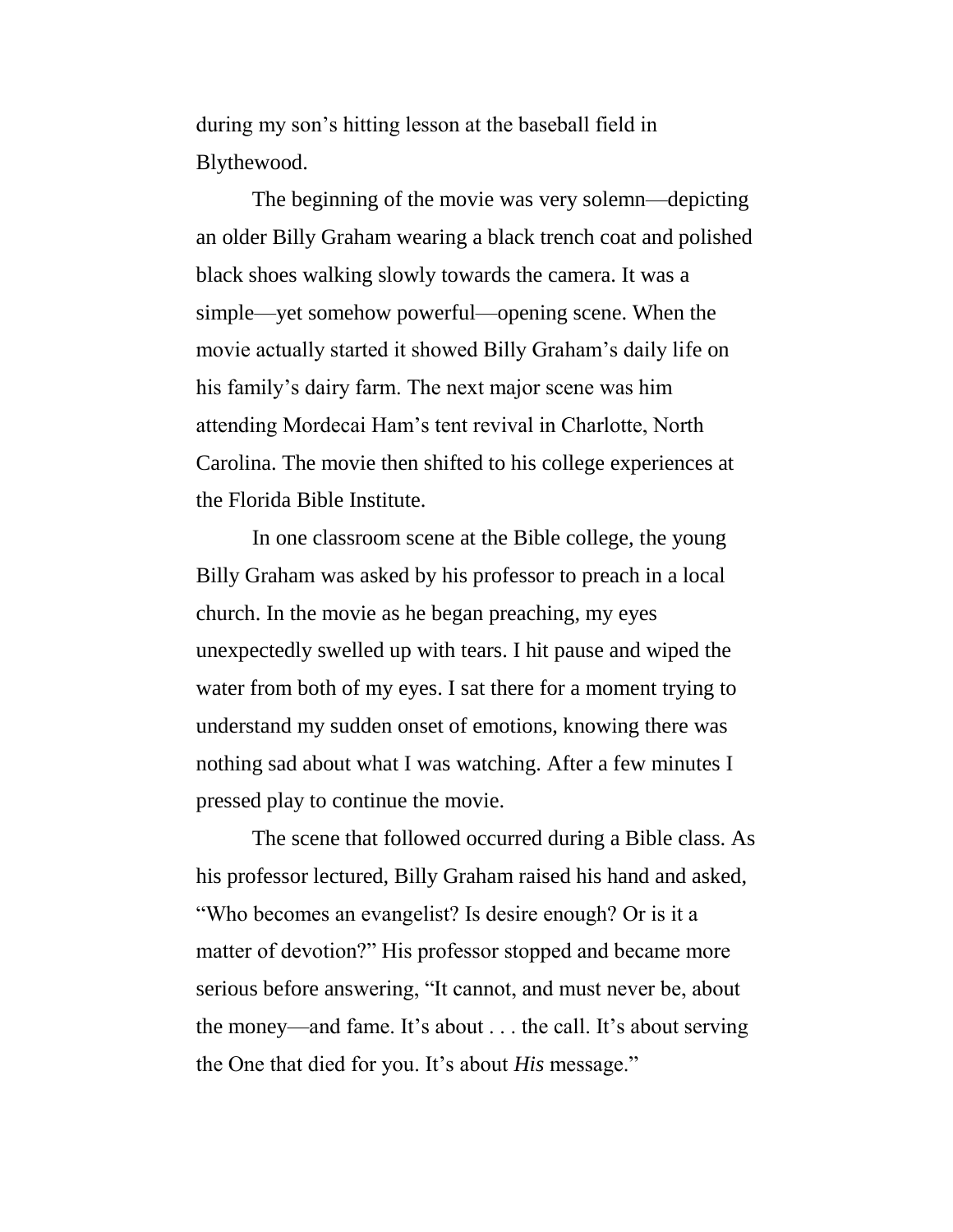Suddenly at that moment I felt a large body of energy come down and cover over my entire body. Then it squeezed tightly, like a person giving me a big hug. Tears began streaming uncontrollably down each cheek. I reached down and stopped the movie, and then looked straight up and yelled out, "GOD, WHAT ARE YOU TRYING TO TELL ME . . . ARE YOU CALLING ME TO PREACH?" And as unexpectedly as it came over me, the energy lifted. I had never experienced anything like that before in my life—nor have I since. And over a year would pass before I would understand the meaning of that encounter.

During the first meeting with my birth mother, she shared many details about my biological family tree. There are branches with Sunday school teachers, Sunday school directors, and preachers. And there's one branch with a family of evangelists that includes *the one featured in the DVD movie!*

Now I finally understood what God was telling me the first time I stopped the movie—"Thomas, this man is part of your family." And then the second time . . . "I *am* calling you."

Author's Comments: On page 10 of Billy Graham's autobiography *Just As I Am*, he mentions taking family vacations ". . . with Aunt Ida and her husband, Tom Black (Thomas F. Black\*), and their several kids, including cousin Laura, who was more like a sister to us." Billy Graham's cousin, Laura, is my biological grandmother.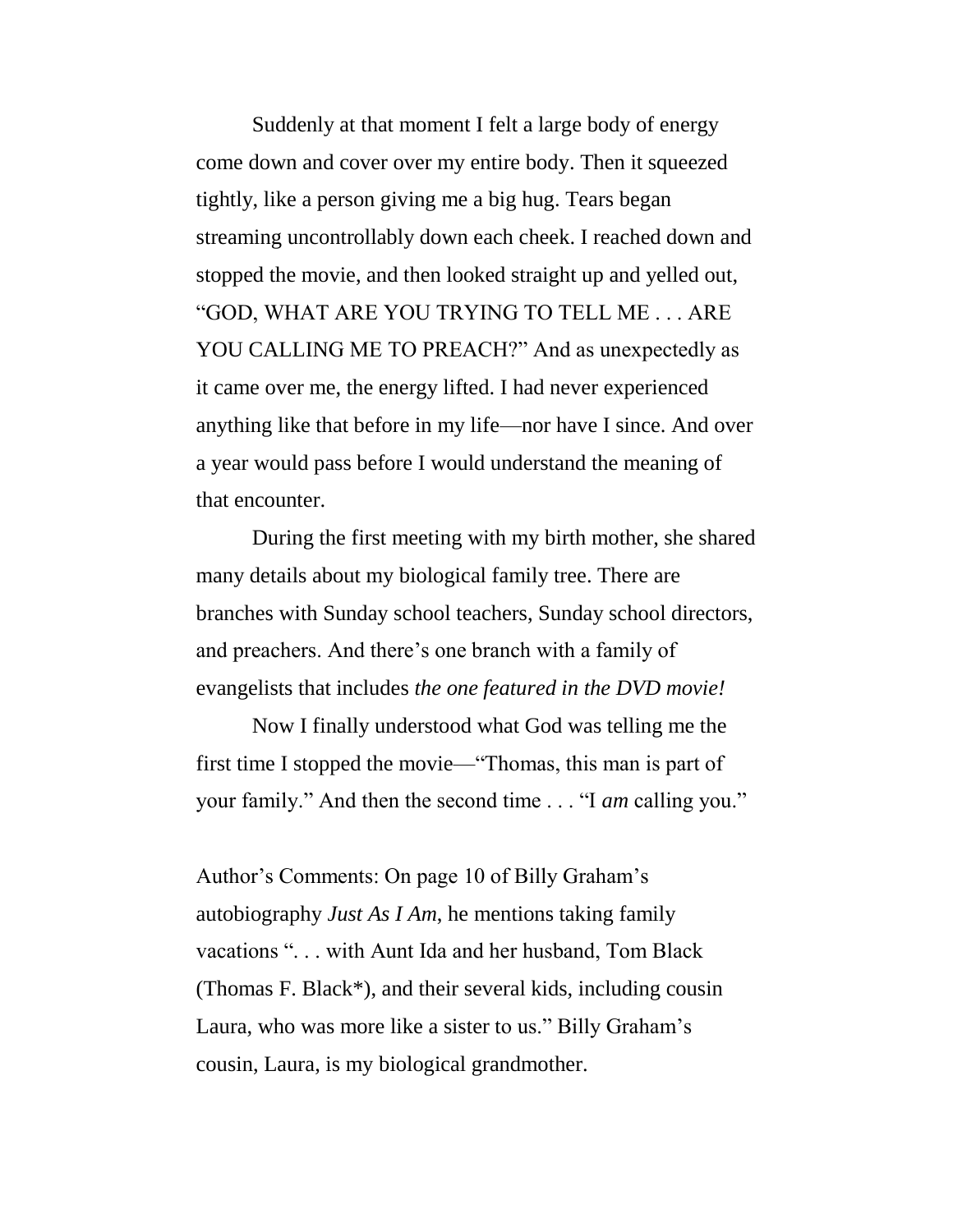\*I am named after my adoptive dad, Thomas S. Black, who is not related to my biological great-grandfather, Thomas F. Black.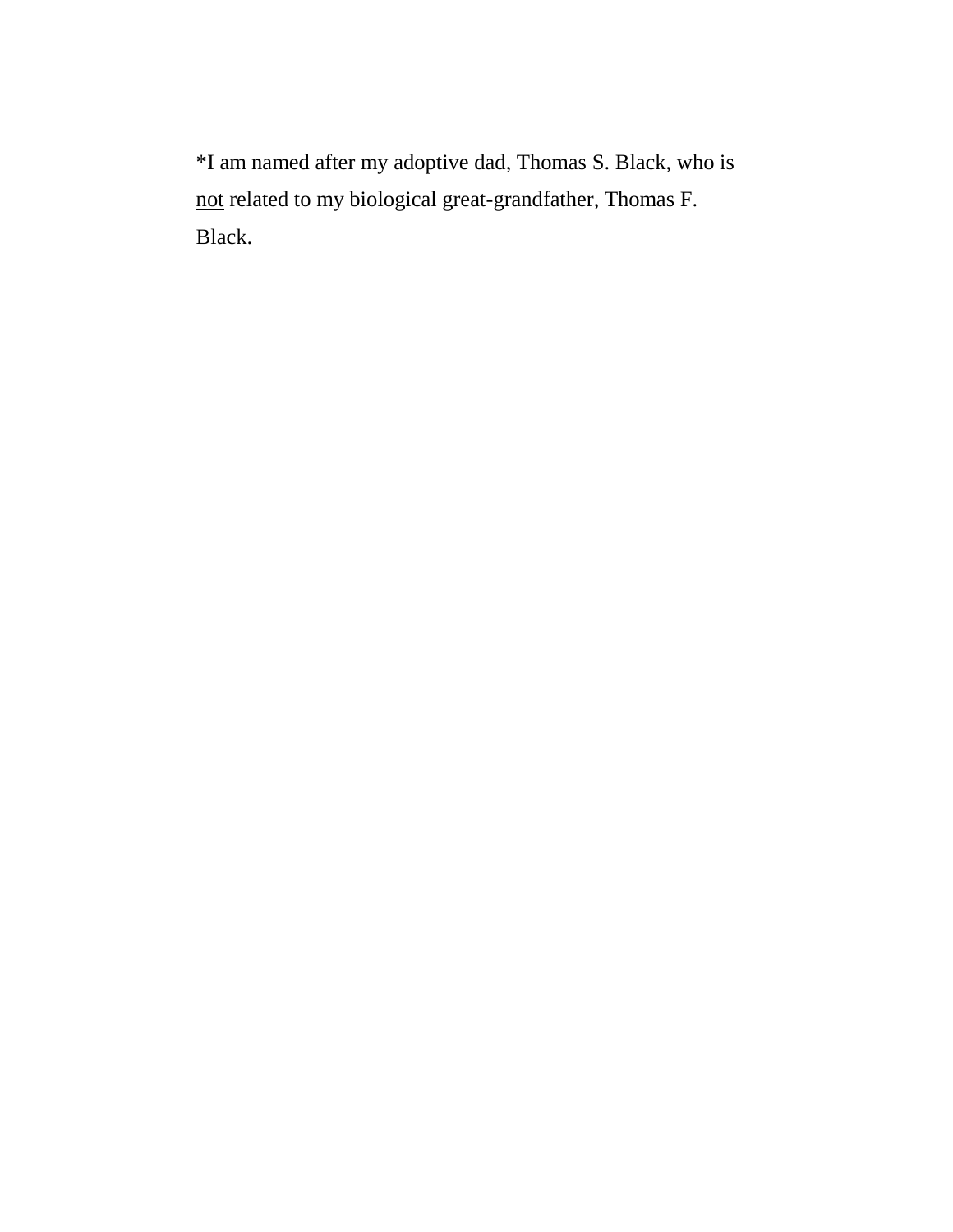#### CHAPTER FIFTEEN

# A HEALING

During my last visit with my uncle Robert, he shared with me a book written about the life of my great-grandmother, Sally Francis McCorkle. She was his and my dad's maternal grandmother. This book was written and presented to all of her family by the Lando Church of God on October 26, 1969.

THIS IS YOUR LIFE SALLY FRANCIS McCORKLE Sally Francis Small was born June 10, 1890 in Kershaw County. Her parents were George and Henrietta Small. There were four sisters and two brothers in this family. They moved to Pineville when Sally was four, and she attended school there. As most children did in those days, Sally started work in a cotton mill at the age of eleven. She had to stand on a box to reach her work. One of her old friends stated, "She was a top notch spinner when she came to Lando at the age of fifteen."

Mrs. McCorkle did not have much formal education, but the knowledge and wisdom she has gained through the years would make many college professors envious of her.

Sally was a very pretty young girl. Her dark hair was teased much as we wear ours today. (They called it tangled.) She wore hers bouffant with a little bit pulled down over one side of her forehead. Sally was very petite and always looked neat in her clothes. The skirts had already started getting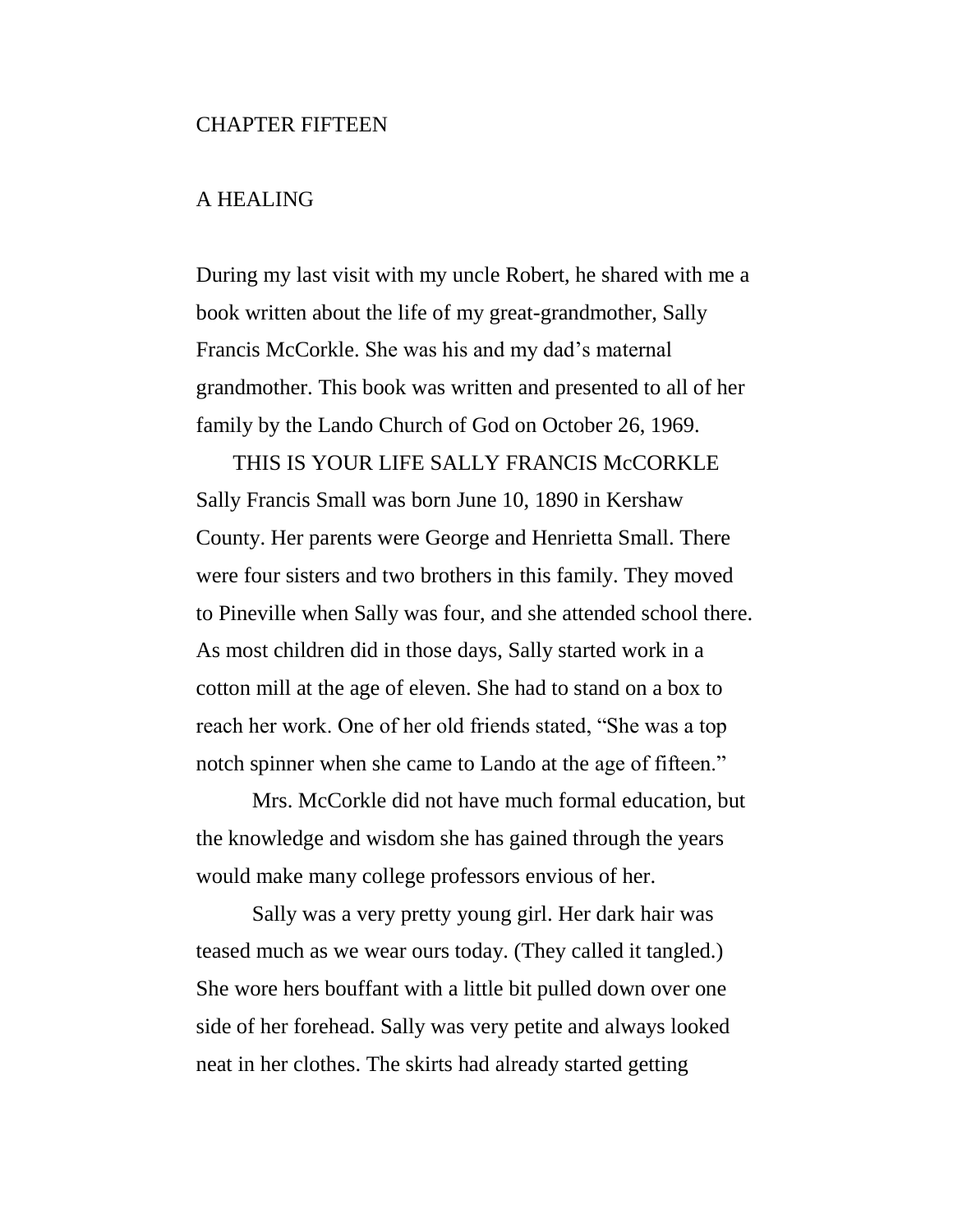shorter—about four inches above the ankle—but Sally was a little daring. She wore hers about two or three inches shorter, which probably made some of the older ladies raise their eyebrows and talk about mini-dresses way back in 1907. They must have wondered what would become of this young generation.

Sally was a very witty young girl with a good personality. She had many lasting friends—two of which are still living near Lando and have been kind enough to share some of their early experiences with us.

Mrs. Small was a very nice woman with a great big heart, much as our own Sally is today. She had one determination, though, and that was to keep Sally too young for any young man to be interested in. This accounts for the fact that Sally was fifteen when she moved to Lando, and three years later she was still fifteen. This did not fool young John McCorkle for long, and he started meeting this pretty young girl at a friend's house. One night Mrs. Small suspicioned what was going on, so she went visiting the friend's home to tell young John off. He politely walked mama home and before they got home, he had won his prospective mother-in-law's heart. He had her permission to visit her daughter, and she confided she didn't know what he wanted with her, she couldn't even cook a cake of corn bread. Being the diplomat he was, John replied, "I'm glad because I don't like corn bread anyway." Having permission took about half the excitement out of dating, so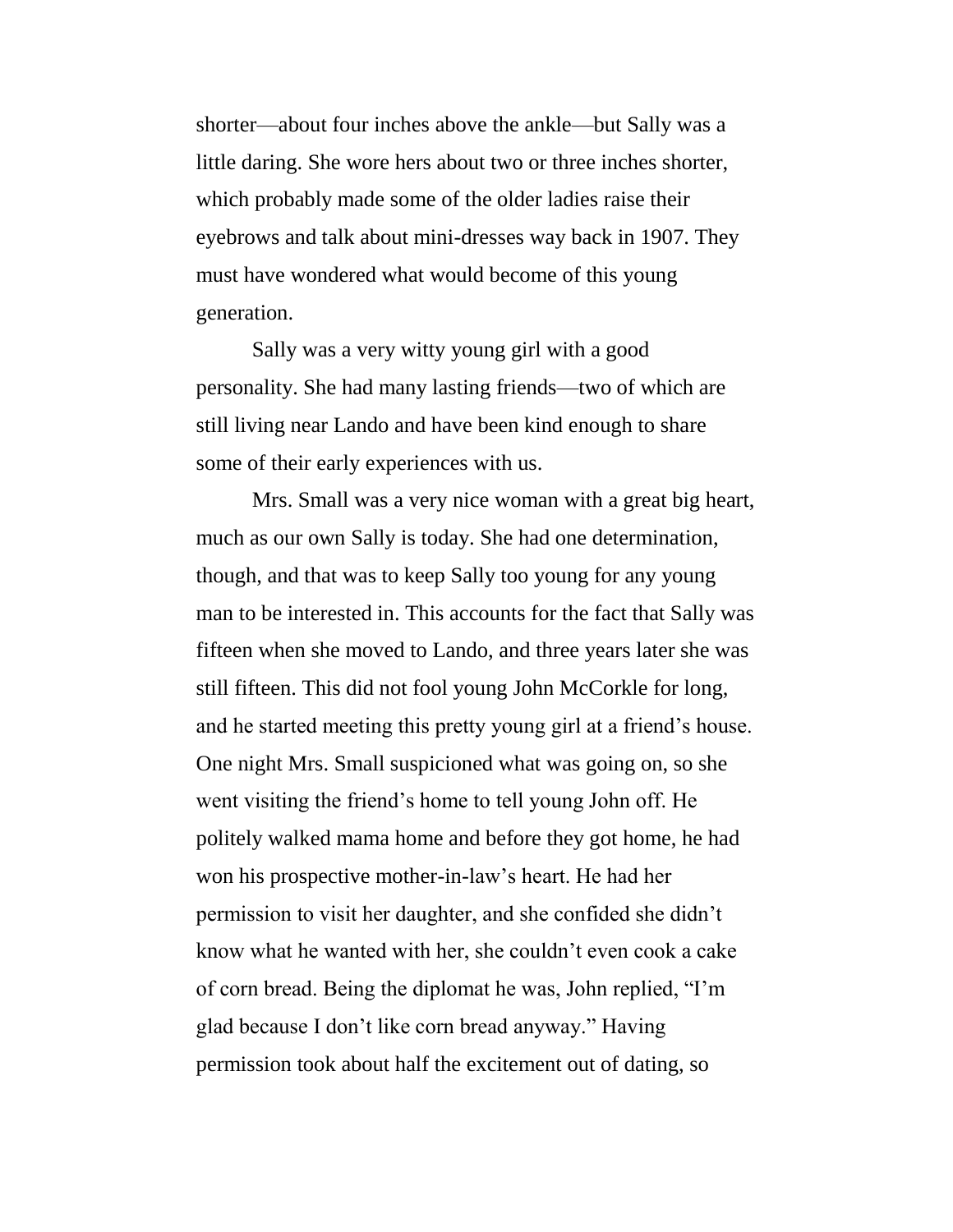Sally and John decided to get married. This too had to be sneaky. One nice cool Sunday in March, 1908, Sally and her father were sitting on the porch. He told her when she decided to get married to be sure and let them know. "I will" replied Sally. She went straight to her friend's home where she had carried her wedding dress earlier.

Sally was very pretty in her blue and white dress as she and John, along with a number of teenagers, started the long walk across the trestle and up the railroad track to Preacher Lummus' house. "That was the longest wedding ceremony I've ever heard," said Mrs. Lottie Thorpe. "We kept expecting Mrs. Small to run in any minute and stop the wedding."

The happy couple went to Mineral Springs on their honeymoon. When they came home, the Smalls were very happy with their new son-in-law.

John and Sally moved to several towns in the area after their marriage, but finally in 1923, they settled in Lando for good.

There were six children born to this fine couple. They are Tessie Bailey, Earl McCorkle, Mae Black, Robert McCorkle, Ben McCorkle, and Henrietta Hefner. Even though there were the normal problems that go with raising a family of this size, there was the most important thing of all—unselfish love that only a woman like Sally could have for her children and husband. No sacrifice was too great for them. Her beloved John was king of her home, and as one of her children said, "His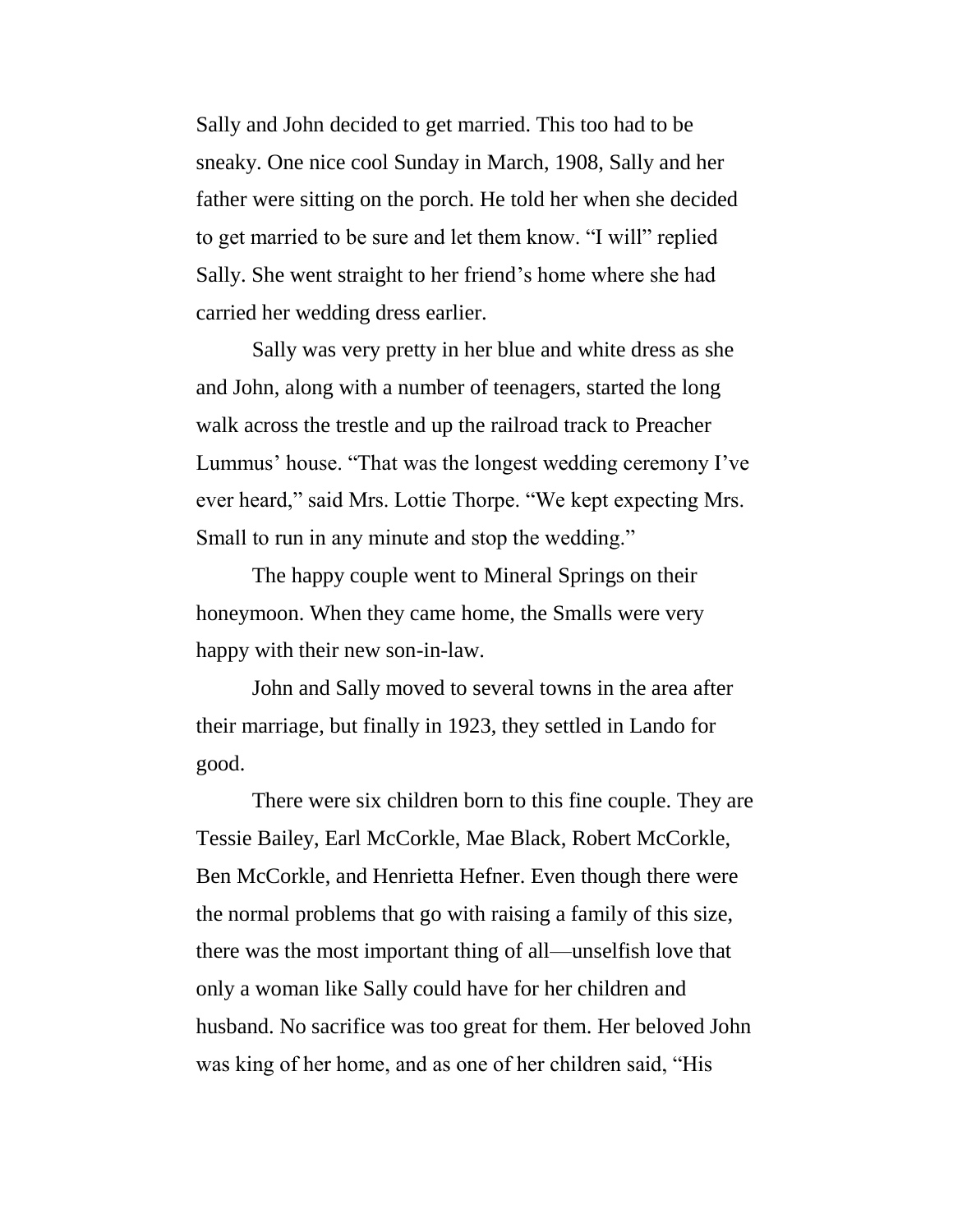wish was her command." This she did, not because he demanded it, but because she loved doing things for the people she loved.

Her husband passed away in 1958, after 51 years of happy marriage. Sally would have been lost without John had it not been for her children, grandchildren, and many loyal friends. But there was an emptiness that no one could fill, until one day she found another who became king of her life—one whom she could work for and give her undying love to; one who promised to be a father, a mother, a brother or sister to all of us. He has proven this to Sister McCorkle.

I'll never forget the one afternoon Doris Harrelson, Gladys Hough, Clineth Snell, and Temmer Ramsey went to visit Mrs. McCorkle. As we read the Bible and prayed, Sister Sally dedicated her heart and life completely to God. In her own words as only she can put it, "I thought I was saved all this time, but now I know it. I never did anything against God, but I wasn't doing anything for him. I was just oozing along. I am so happy." This became an expression we all loved and looked forward to hearing in all our services.

Since becoming a member of the Church of God in Lando, Sister McCorkle has been faithful to God and her church. She has done more than her share for our Willing Workers, always volunteering to do anything to help. Just to see her in church makes us feel good. Sally always has a smile when she comes to church regardless of the way she feels. One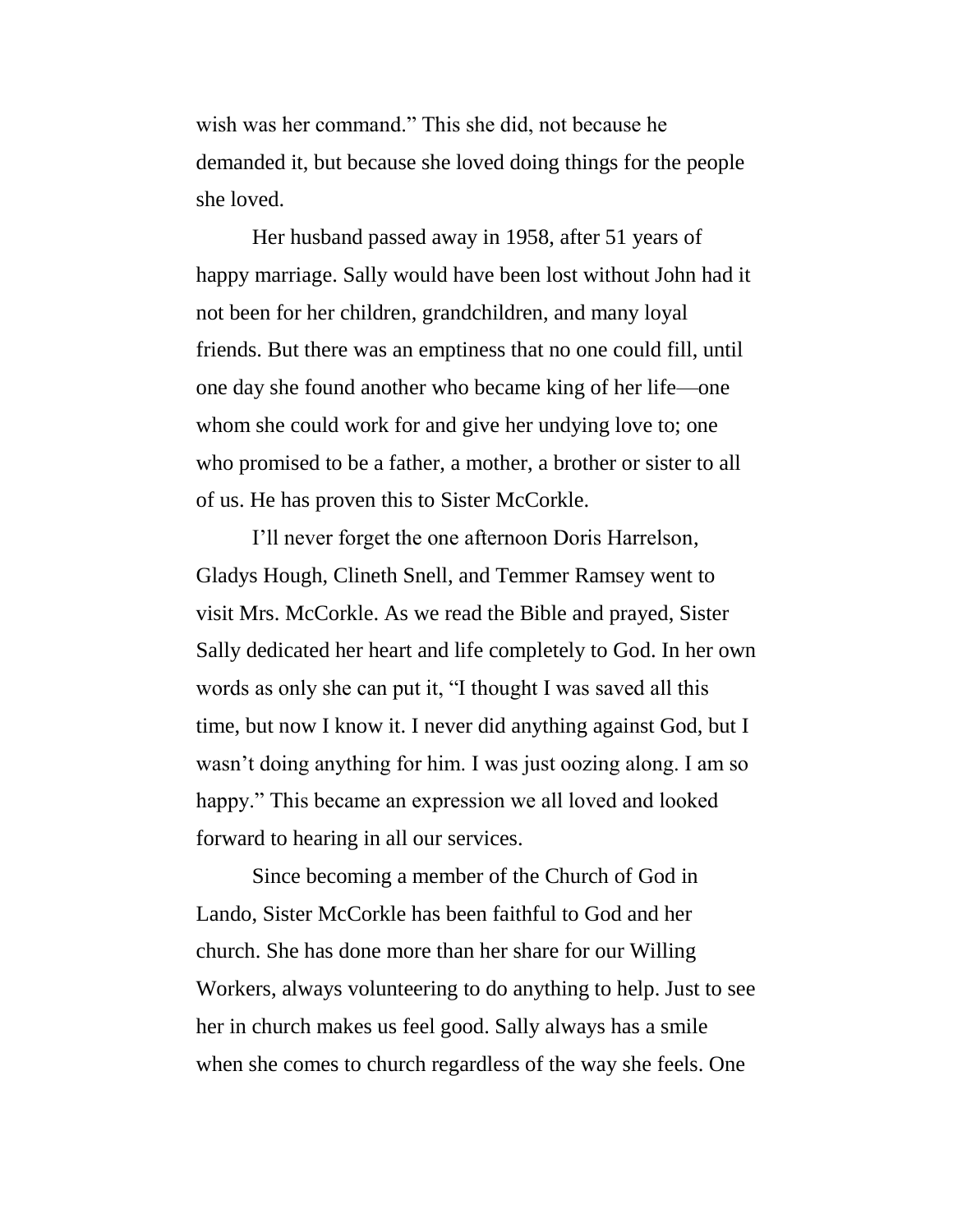Sunday I remember, she came to church when she could not hear nor could she speak she was so hoarse. Yet she was there filling her place and encouraging her pastor. A group of ladies led her to the prayer room and asked God to heal her. Before we finished praying, Sister McCorkle said out loud, "I can hear everything you say." Similar things have happened on many occasions as we prayed with her. Her faith in God is so real and child-like.

We don't understand why God did not heal Sister McCorkle's foot; but we do know that all things work together for good to them that love God and to them who are the called according to his purpose (Romans Chapter 8, Verse 28)\*. Someday we will understand. Then Sister McCorkle will say it was worth it all, and she'll say *I am so happy!*

\*We know that in everything God works for the good of those who love him. They are the people he called, because that was his plan (Romans Chapter 8, Verse 28 NCV).

Sally Francis McCorkle passed from this life on March 27, 1974.

NOTE: The information about the early part of Sally McCorkle's life was told to Temmer Ramsey by Lottie Thorpe and Bell Yarborough.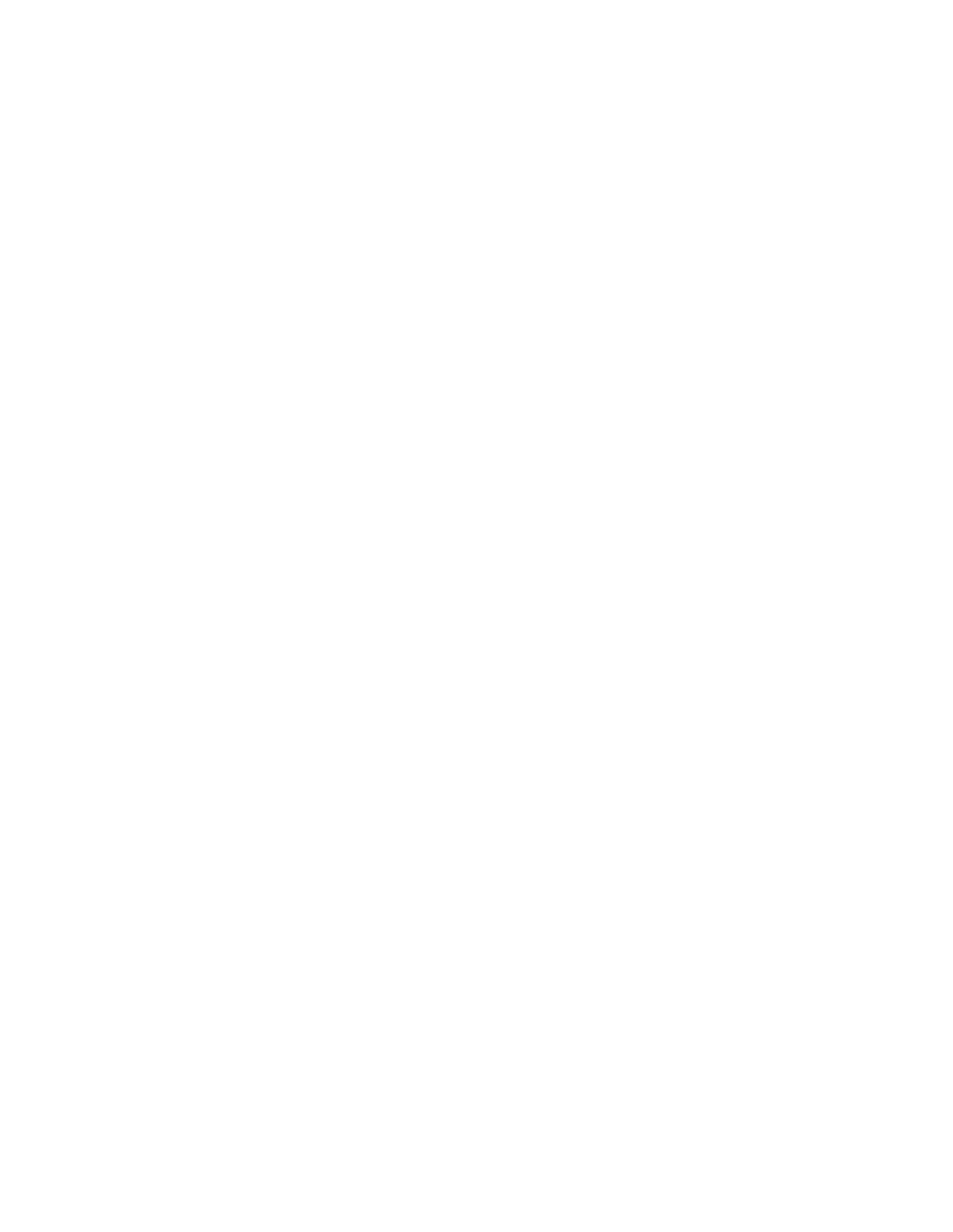## CHAPTER SIXTEEN

# A WHISPER

My uncle Robert passed away unexpectedly on Sunday, December 1, 2013. Leaving my uncle's funeral that following Saturday, I was deeply saddened knowing he would never read my book containing many of his stories. He would never know that his personal testimony inspired its title. As I approached the I-77 overpass bridge and put on my left turn signal, I wiped my tears and prepared myself for the short drive home from Ridgeway to Blythewood.

Then my thoughts went back several months to the Wednesday night after visiting my uncle to record his stories, when I heard a voice . . . a whisper: "*Go to Lexington and buy a lottery ticket.*" I'm not sure where those words came from, but I heard them as clear as if someone were sitting beside me and speaking them. Then I thought, *Was that my conscience?* But at the moment I wasn't in any danger or even remotely thinking about the lottery. As I continued that night turning onto the onramp to the interstate I said out loud to myself, "I'm *not* going to Lexington to buy a lottery ticket," and I drove straight home.

The next morning it was all on the local news. The Powerball jackpot winning ticket was sold at a gas station on Highway 378 in Lexington.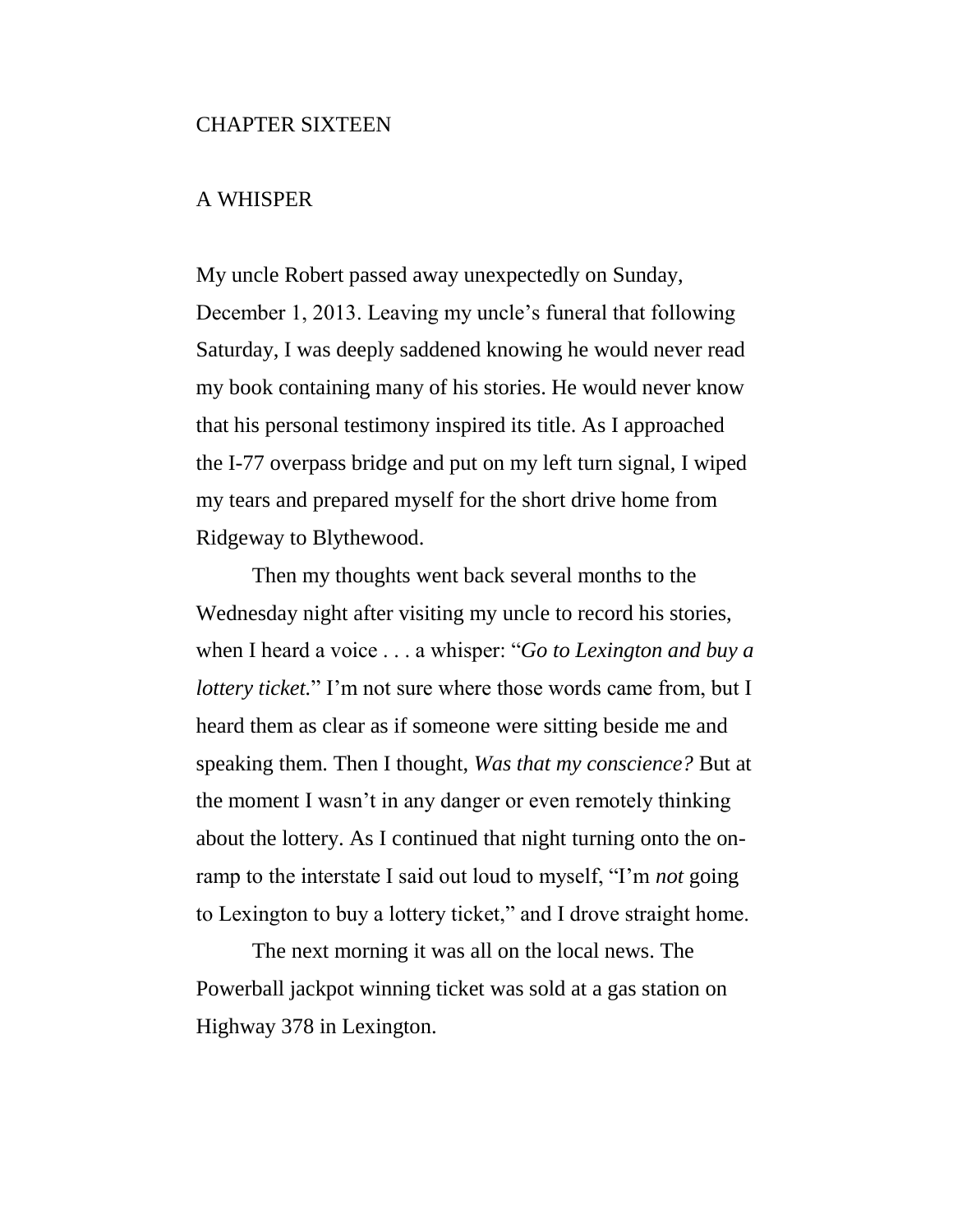The following week I read a devotional that explained the difference between the voice of your conscience and the voice of God. If you are doing something and you hear a small voice tell you something related to what you are doing, then that's your conscience speaking to you. But if you hear a small voice tell you something that's totally unrelated to what you are doing, what you are seeing, what you are hearing, or what you are consciously thinking at that moment . . . that's the voice of God. The voice of God is the voice my uncle Robert had mentioned hearing when telling me his stories, and it came to him as a whisper. And driving home that night, God's voice spoke to me . . . as a whisper.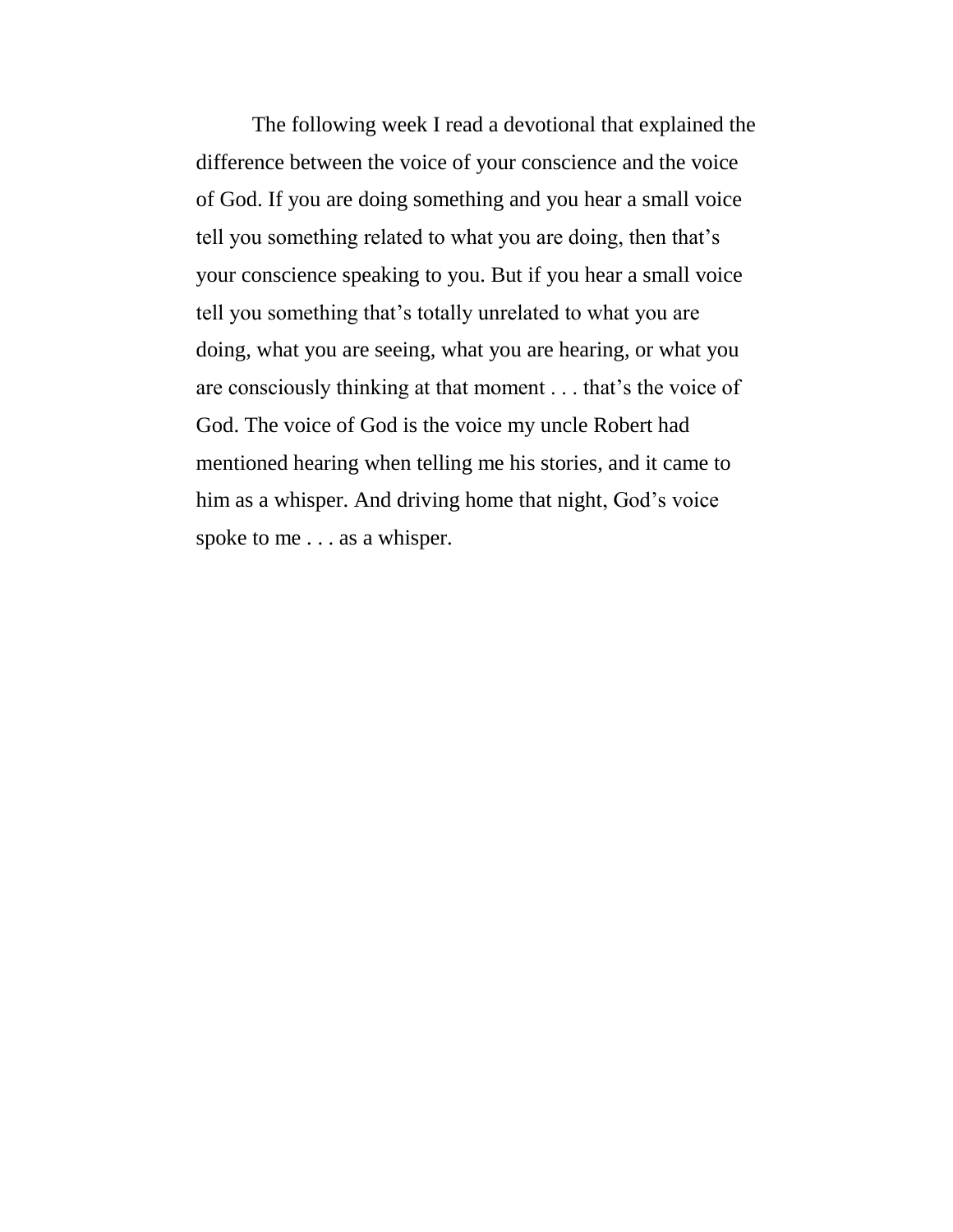## CHAPTER SEVENTEEN

# A MOMENT

A moment: an instant when you own the stage or experience the thrill of being in the world's limelight. "A moment you own it" catchphrase emphasized by a young rapper. Or "give me one moment in time" cliché made popular by a number one hit song. But what happens when that "moment" fades? What happens when the "band stops playing?"

My moment was helping two communities in Nicaragua build a walking bridge across a river, and then writing the book detailing my incredible faith journey of raising the money and building the bridge. But after the celebrations ended, I found myself thrown back into the routines of everyday life. The two tasks that had filled so much of my time and taken so much of my energy were slowly becoming a part of my past. I longed to experience it all again, but as the weeks passed, an emptiness began filling my body. I angrily asked God why He hadn't opened another door.

Finally, more than eight months later I realized that I was trying to open the next door on my own. I stopped and asked God for forgiveness, and then prayed for Him to show me the door. And He did . . . the very next weekend!

At a book signing event in Blythewood, a gentleman asked me to join a Christian men's organization that was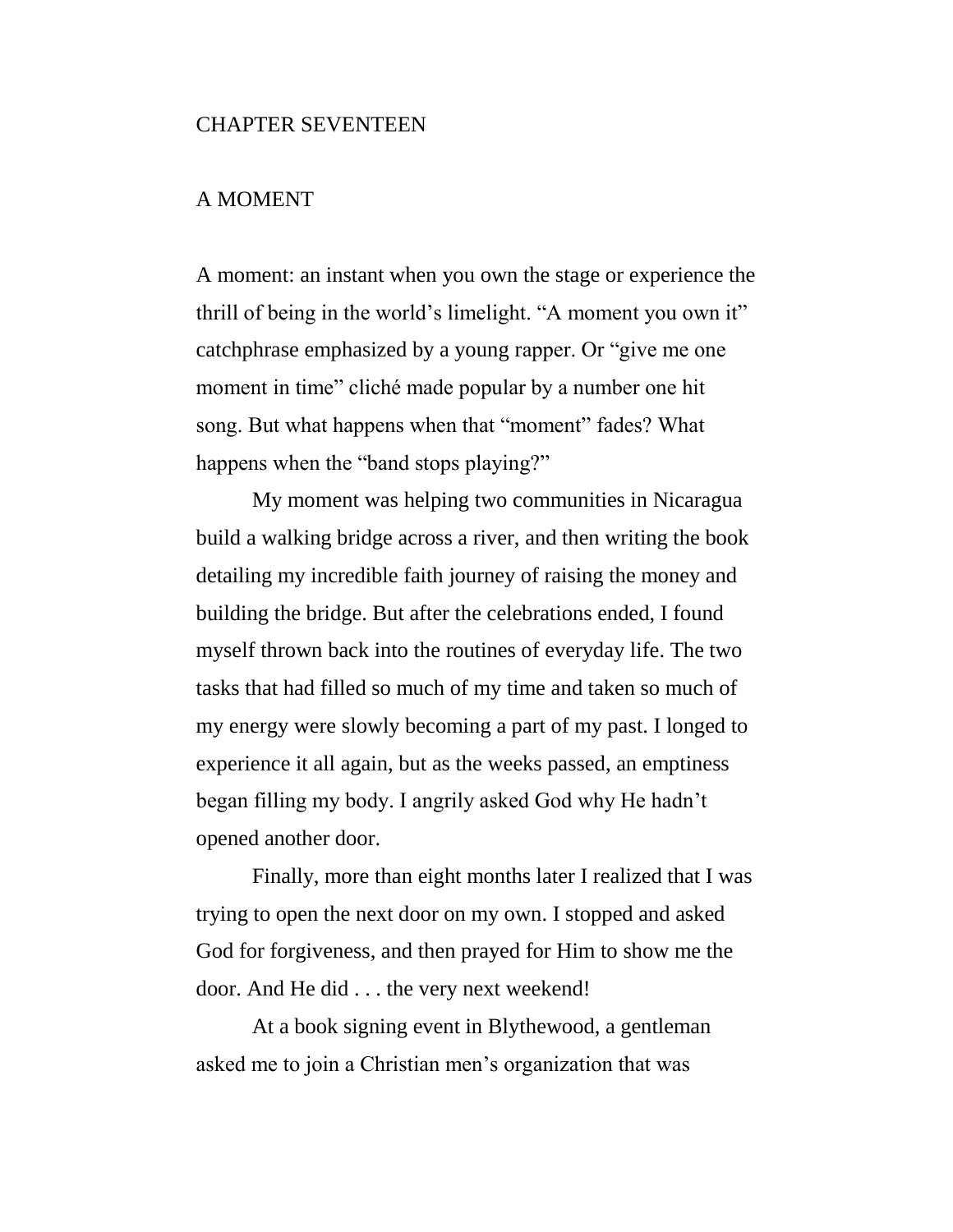founded on placing Bibles in hotels and motels. And it's through the work with this organization that God has allowed me to experience even more moments. Stories that I have shared with others—and now in the book you are reading.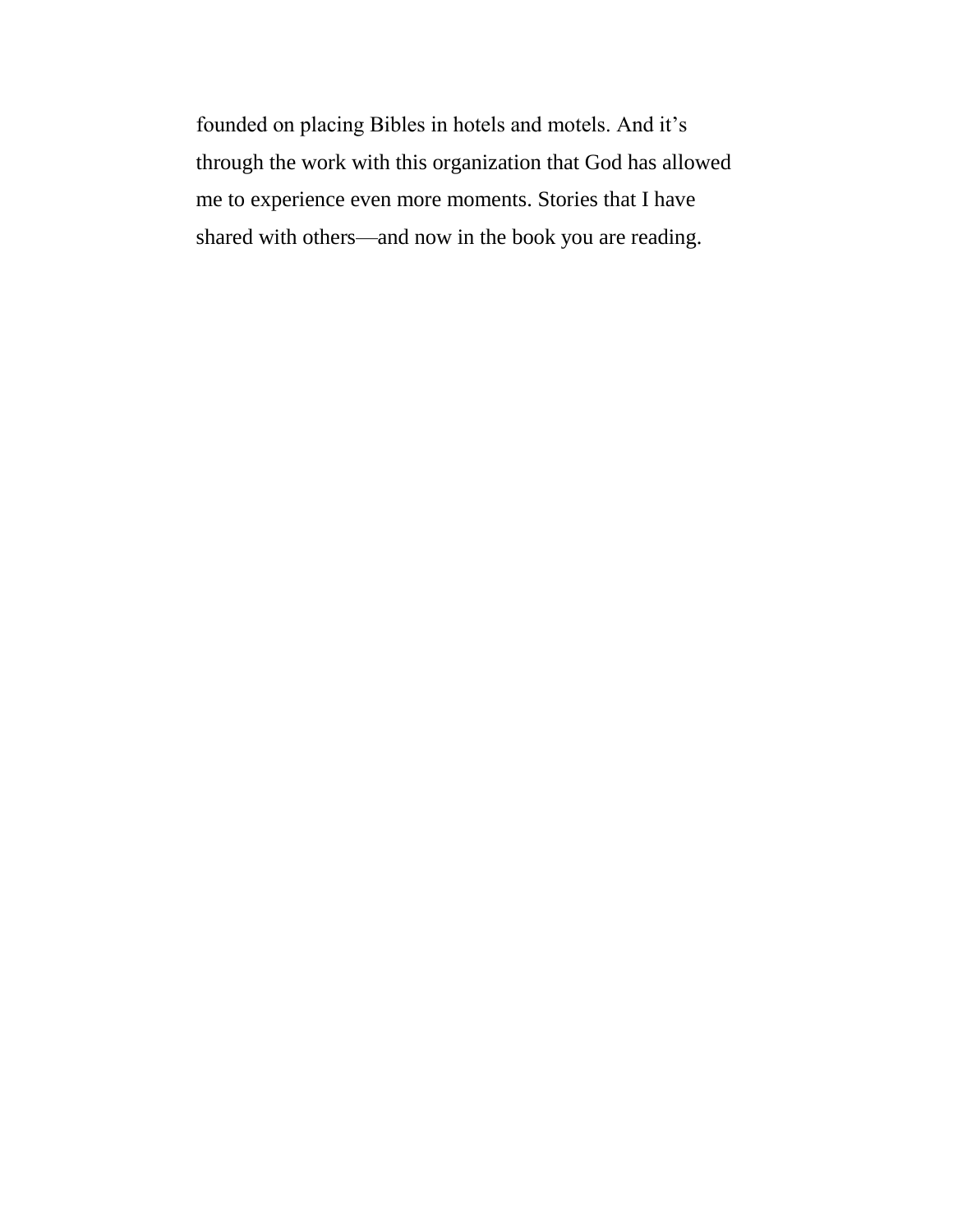## CHAPTER EIGHTEEN

# THE MOTIONS

"The Motions," the special song I had chosen in 2010 to sing at the end of a sermon titled "The Faith Message." I first performed the song at my dad's church, Jones Crossroads Baptist, in Lancaster. Later in that summer of 2010, Reverend Ben Newman, then pastor at Sandy Level Baptist Church in Blythewood, asked me to sing "The Motions" to compliment his *Living on the Edge* sermon series. The song also represented the recent mindset change in my own life—which was to stop going through the motions of life and to start living out my life for Jesus and His purpose for it.

That Sunday in 2010 after singing the song's first verse and chorus, I felt as if the words were flowing from my inner soul; I could *feel* the Holy Spirit stirring inside of me. I briefly looked up at that moment to catch any reaction from the congregation—only the normal looks. Then finishing the second stanza and starting the chorus for the second time, I glanced up again—but this time not a single person was looking at me. Continuing to sing the chorus, I slowly scanned over the congregation. I was in awe. Each person was in a trance sitting perfectly upright and staring straight ahead with their eyes wide open; not even a child was moving in his seat. It was a surreal moment.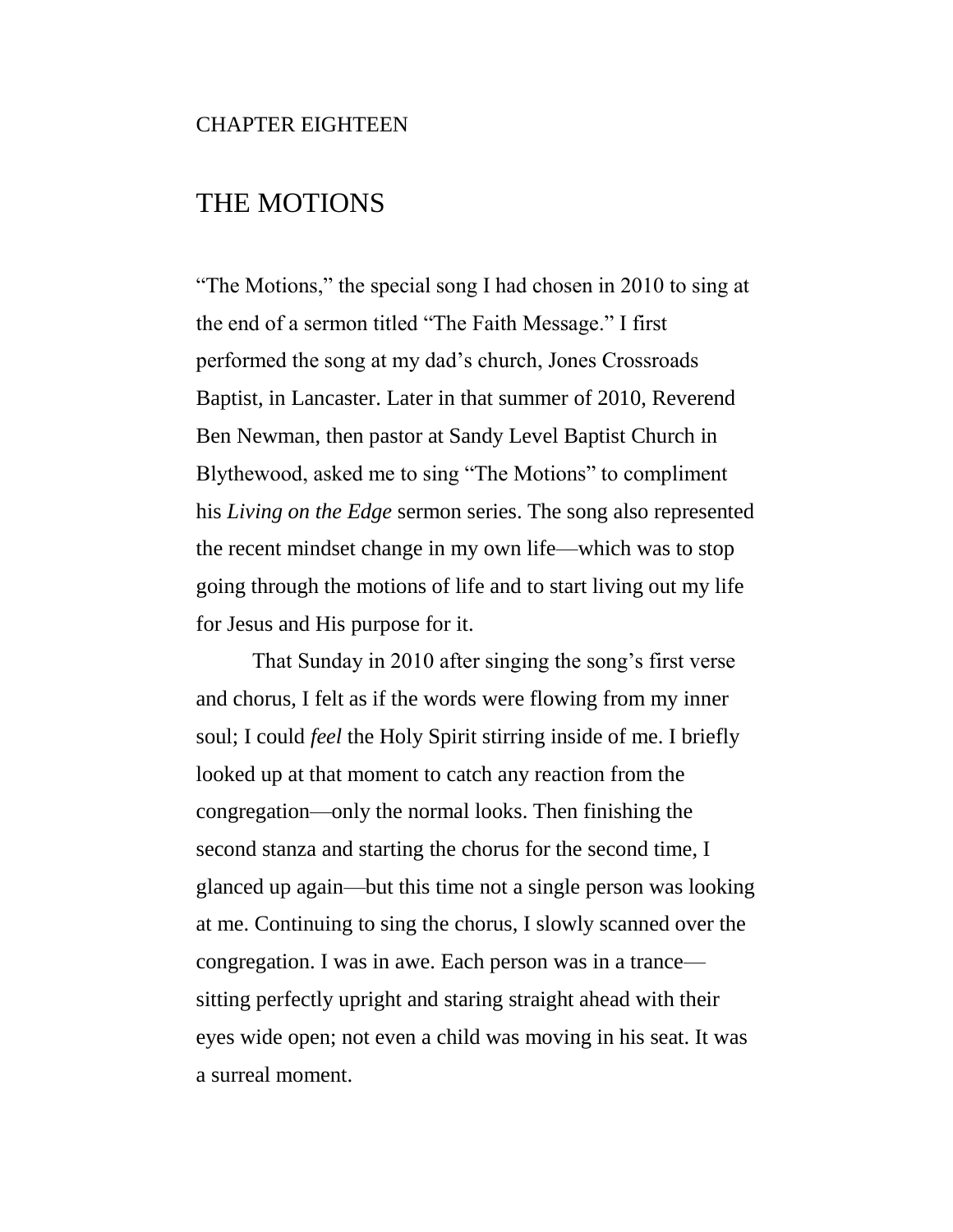I know the Holy Spirit comes and lives within each and every born-again believer in Jesus because Jesus' disciple Simon Peter sermonized, "Repent, and be baptized every one of you in the name of Jesus Christ for the remission (forgiveness) of sins, and ye shall receive the gift of the Holy Ghost (Holy Spirit)" (Acts Chapter 2, Verse 38 KJV). And by Jesus himself when He says, "But when the Holy Spirit comes to you, you will receive power. You will be my witnesses—in Jerusalem, in all of Judea, in Samaria, and in every part of the world" (Acts Chapter 1, Verse 8 NCV). But I had never personally experienced anything like what I saw that Sunday morning. It was like the old saying by many church soloists, "Listen to the words I am about to sing and not the way I sing them," had rung true that Sunday morning. It also reminded me of Paul's words to the people of Corinth, "And my speech and my preaching was not with enticing words of man's wisdom, but in demonstration of the Spirit and of power: That your faith should not stand in the wisdom of men, but in the power of God" (1 Corinthians Chapter 2, Verses 4-5 KJV).

The lyrics of "The Motions" speaks of giving our all for Christ and of being His witness to others, while also emphasizing that we, as Christians, need to stop simply going through religious routines. And as in the words of my uncle Robert, "Lord, because I've been born-again for thirty-five years, I don't want to waste this experience. I want to do show me Yourself."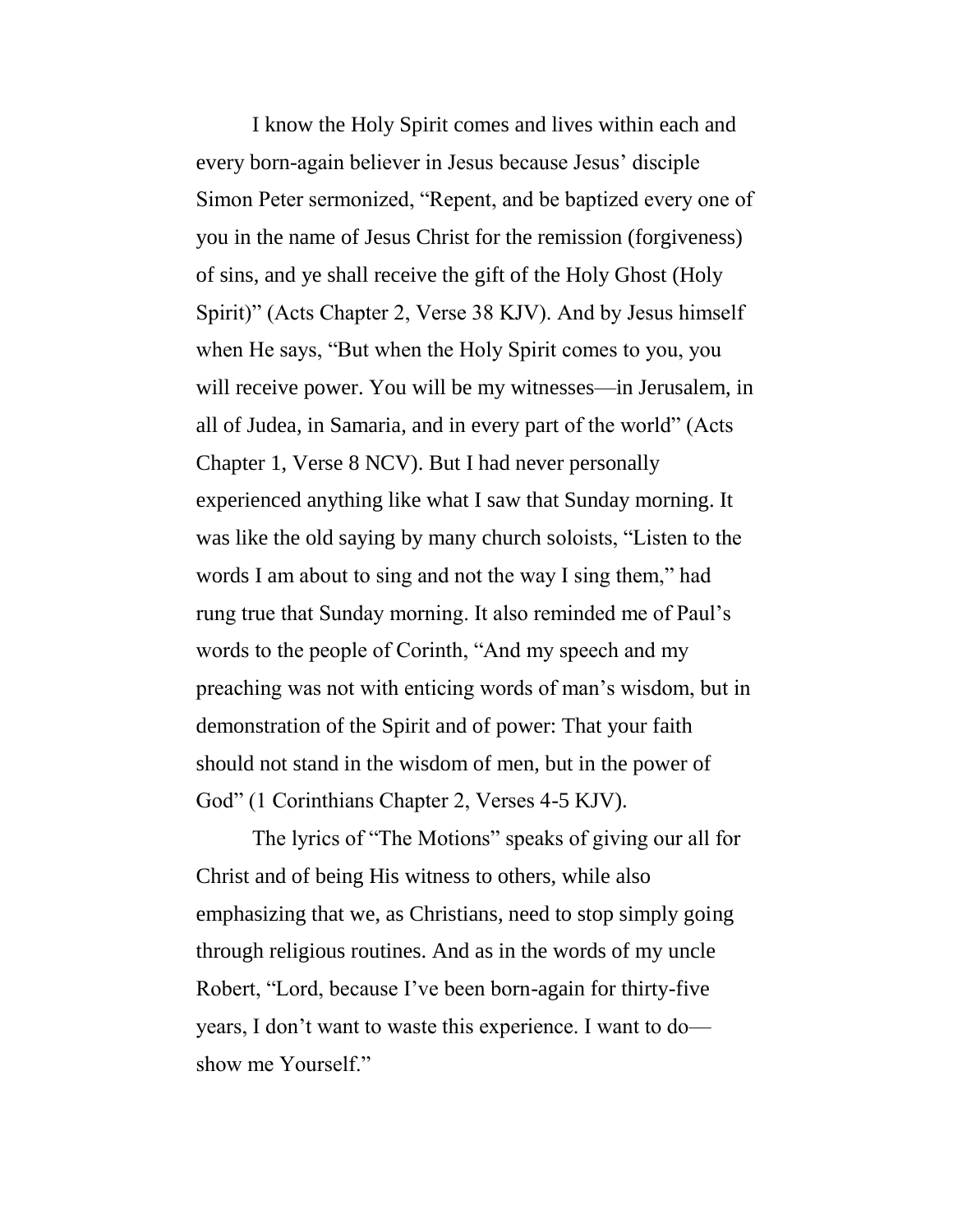## CHAPTER NINETEEN

# MY NAME'S PETER

The plane's pilot announced for everyone to "sit back and enjoy the flight." His statement took my thoughts back to my first trip to Nicaragua. During that flight I had asked the Lord to provide me with a sign that He was calling me "out of the boat" to help build bridges in developing countries. *Now* my prayer was for Him to give me confirmation that He was calling me to join hands with other Christian men in giving out His Word on the streets in New York City. After praying, I smiled and thought: *Now what kind of sign could God possibly give me in New York?*

After landing at the LaGuardia Airport, I quickly grabbed my bags and headed outside. Being outside affirmed what the street map had indicated—the hotel sat directly across the main highway from the airport. I contemplated my options: taxi, bus, or feet. I decided to save a few bucks and walk.

I carefully maneuvered through the airport's multiple lanes of waiting cars and taxis. The many years of playing *Frogger* on my Atari® video gaming system had finally paid off, as I safely made it across to the airport's parking lot. I scanned the landscape for a crosswalk and, not seeing one, started walking along the parking lot's fenced perimeter beside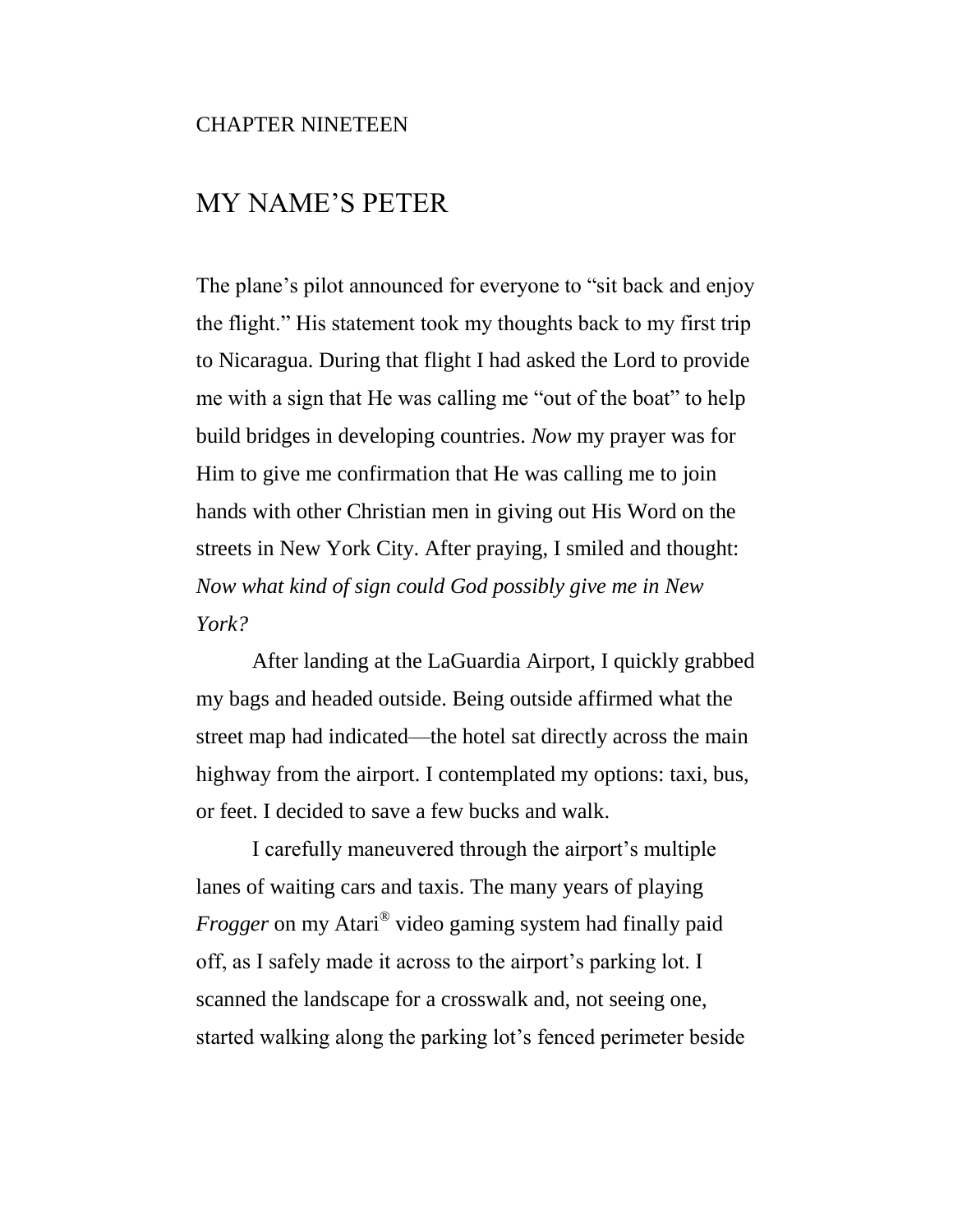the eight-lane highway. I eventually concluded that there was no way to safely walk from the parking lot to the hotel.

I started walking back towards the airport to get a taxi. Before crossing through the waiting traffic, I stopped for the crossing signal to change. Then it occurred to me: *If I can find a ride in Nicaragua, surely I can find a ride in New York City.* At that moment a man started waving people across in front of his stopped "mom-van."

Being the last person to cross I shouted, "Hey, are you waiting to pick someone up?" He leaned out his window, "No, I just got back to New York and am heading home." "Can you give me a ride to the hotel over there?" pointing to the building towering above the highway. "The one over there?" he asked looking around me in the direction I had pointed. "Yes," now getting the feeling he was actually going to give me a ride. "Come on . . . get in," he said with a confirming hand motion.

I hurried around and opened the sliding door on his van, threw my luggage on the floor, and closed the door. I quickly opened the passenger door and jumped in the front seat. "I really appreciate this," trying to break any tension in the air that of a complete stranger now sitting in his van. "Glad to do it," showing me a slight smile.

Driving away from the airport he asked, "What brings you to New York?" Fully expecting this question I quickly answered, "I'm here this weekend with a Christian men's group. We are speaking in churches and handing out Bibles on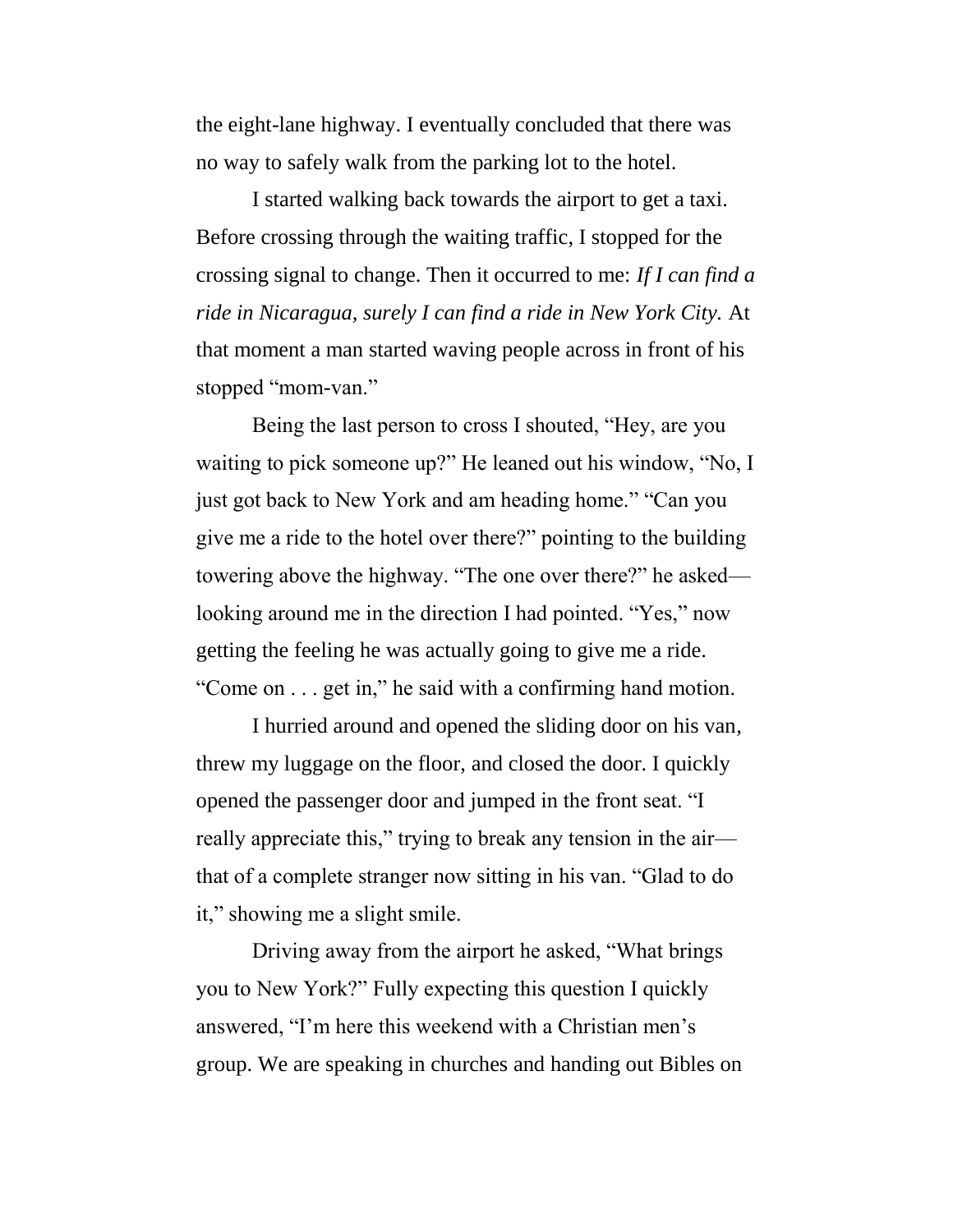the streets, at fire departments, and in prisons." "Well," glancing over, "welcome to New York."

As we approached the hotel I reached for my wallet. Sensing my intentions, he immediately said, "No! You're not paying me anything for this." Hearing the sincerity in his voice, I instead reached into my carry-on bag and took out a copy of my book, *Ten One-Dollar Bills*. "I will give you a copy of my book then," quickly signing it before placing it on the floor between the seats.

I had just finished telling him about the bridge project in Nicaragua when we pulled into the hotel parking lot. Getting parked, he took out *his* wallet and pulled out a bill. He looked over and said, "This is for your church." Totally humbled, I reached and gently took the \$20 from his hand. I thanked him for the ride and the donation, and then extended my hand, "By the way my name's Thomas, what's yours?" Firmly grasping my hand he squeezed it slightly and said, "My name's Peter."

After he told me his name I was speechless. A few seconds later I looked him in the eyes and asked, "Do you believe God gives us signs when we ask for them?" And with a stoic face he answered, "Yes . . . I do."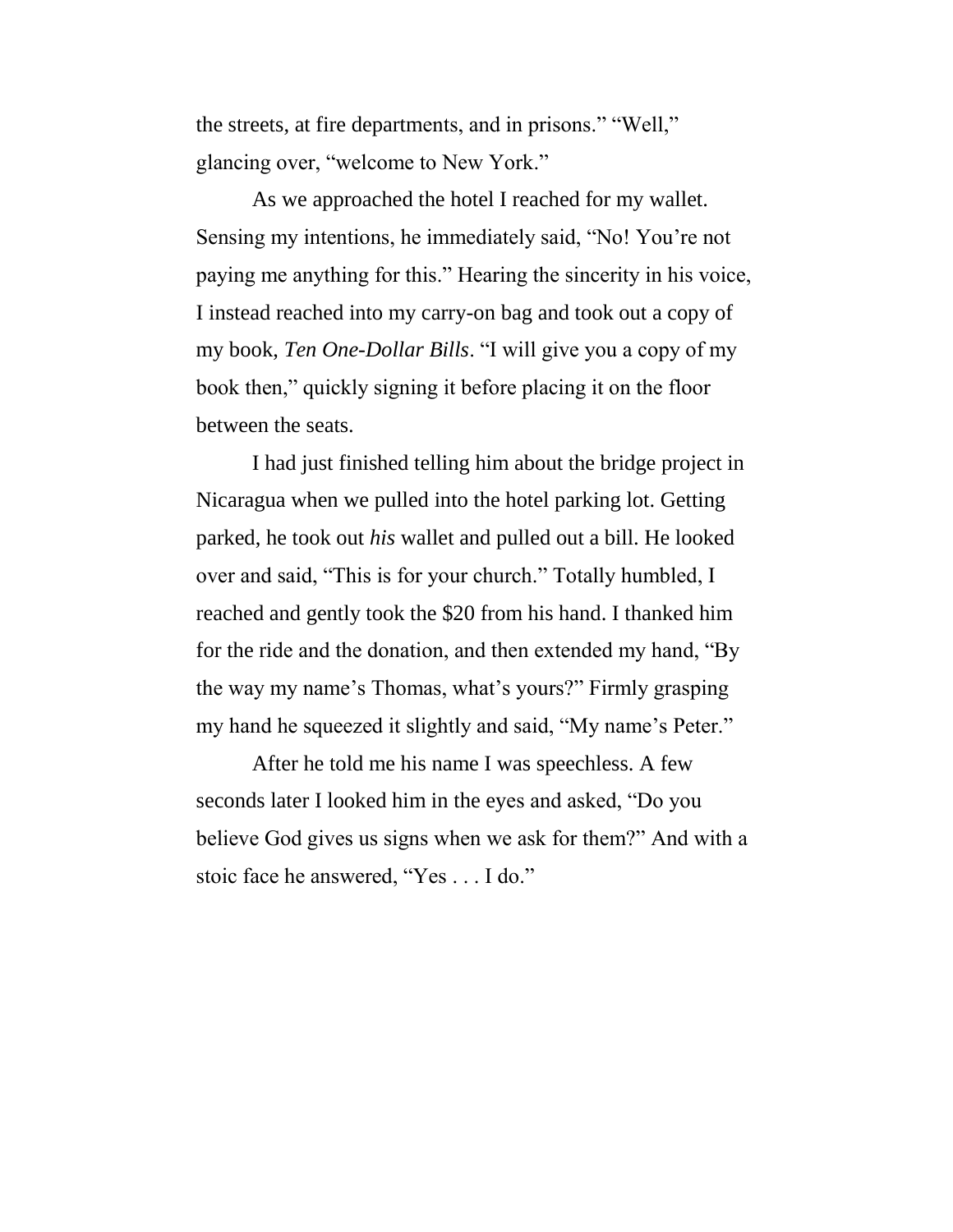#### CHAPTER TWENTY

# KILLER BEES

A few weeks later while writing, my thoughts went back to another time when God had answered prayer. This story was told by my Nicaraguan friend, Danilo, during my second trip to Nicaragua. He took me to the location where the accident occurred.

With me videoing, Danilo began retelling the story. "A year ago, there was an accident with two children. The children were over there waiting for the milk truck to come by to pick up the milk. The milk comes from a farm where their dad works. They milk the cows, bring the milk here, and wait for the truck to come get the milk.

"It was really windy and bees were flying all over the place—because the wind irritates them. So the two kids, Vicente and Meiling, were here waiting. The bees were everywhere. And one bee stung the boy on his cheek; he swatted and killed it. But then the rest of the bees came and attacked the kids.

"The children fled towards the farm; but the hives were over there below those trees. So instead of running away from the bees, they ran right to where they lived. The children were attacked by thousands of bees. And they, in that instant, fell down in a faint. Their father was over there and called to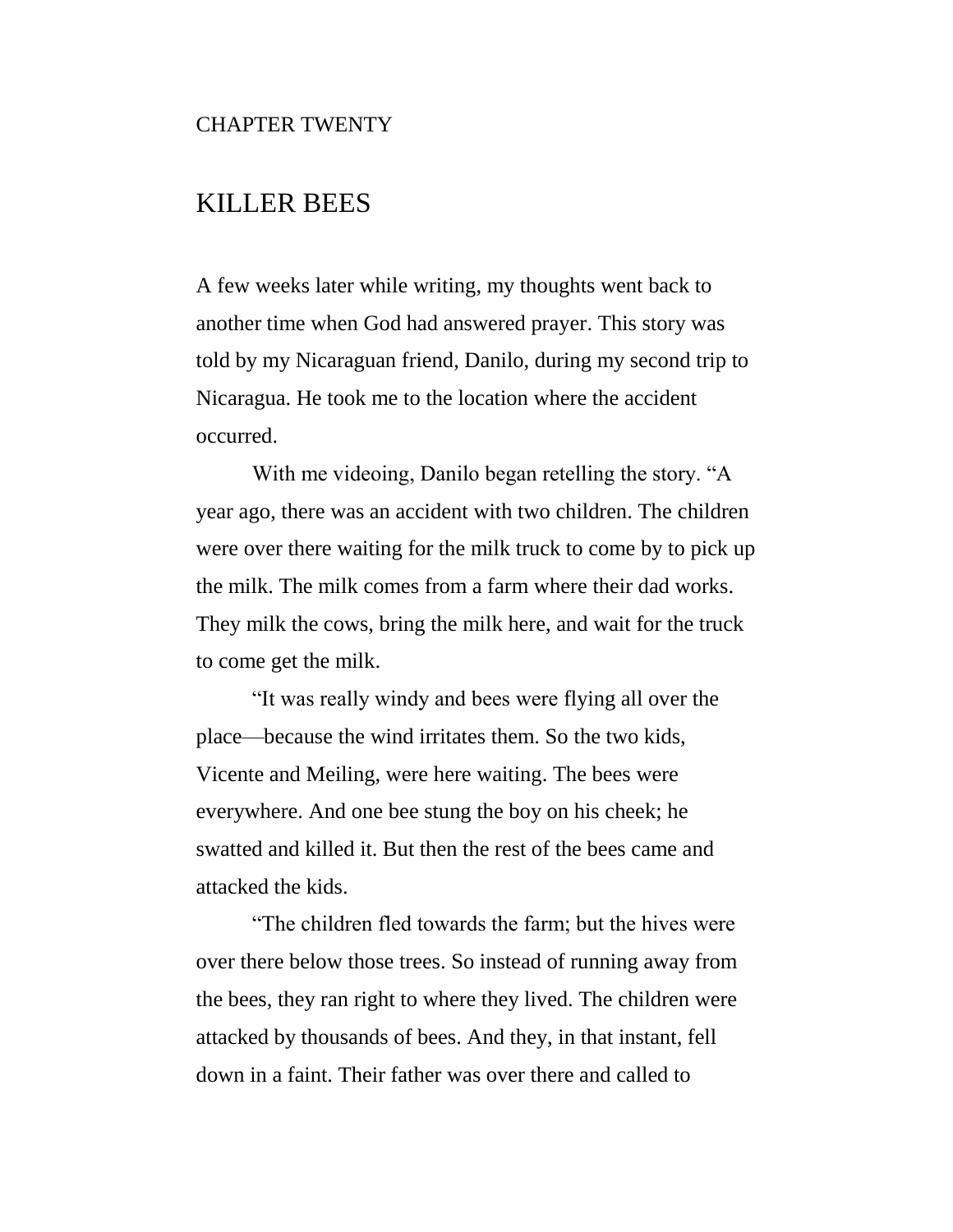Vicente. The father and uncle wanted to get the children out; but they couldn't get to them because the bees attacked them too.

"After a bit they figured the children were dead because they weren't moving; you could see they weren't moving. So they called the firemen. The firemen came, and when they saw that the children were not moving, they said, 'The children are dead. Why go and get them out? They are already dead.'"

About two hours went by before Danilo was called; he was in Managua at the time. Danilo said that he prayed a quick prayer and then exclaimed to the caller, "Those children are not dead. Those kids . . . you need to get them out. Those kids are alive!"

"And then others started to pray," Danilo continued. "In Managua, my parents, other old people, and friends to whom I talked, prayed. Even brother Mike (Sandy Level's Nicaragua mission team leader), who was in the United States, was praying for the children. So, after two hours of being attacked by the bees and lying there, Vicente lifted his arm. That's when the firemen realized the children were alive: 'We've got to get them out!'

"The firemen went into the midst of thousands and thousands of bees. The children were rescued and taken to the hospital. The little girl, Meiling, recuperated. But they thought the little boy, Vicente, would surely die. They took him to a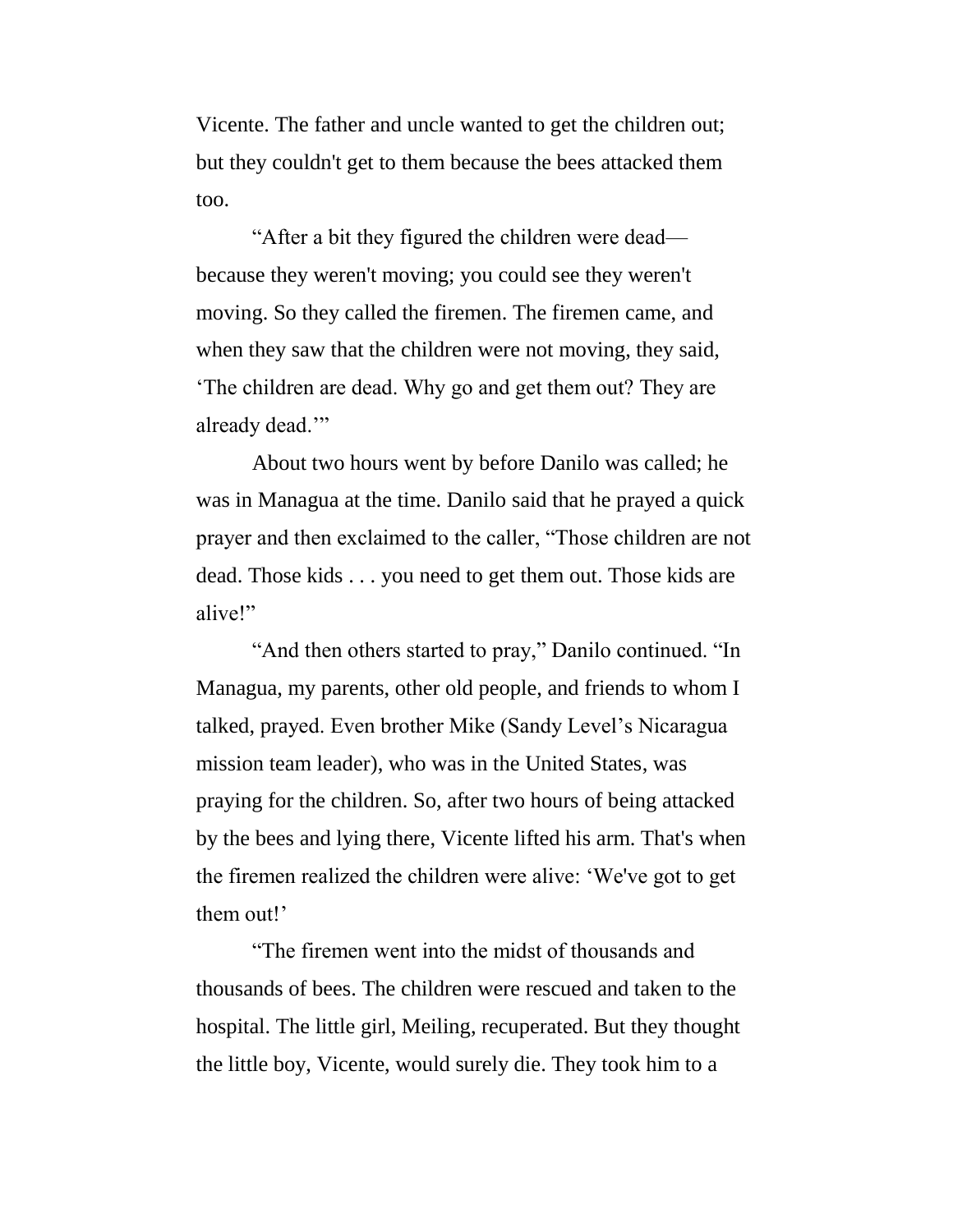hospital in the city of Boaco, where he stayed fifteen days. The doctors all said Vicente was going to die. He was badly swollen. But with the prayers of many brothers, God heard. And today they are alive—*they are alive!*

"It's been a year since that accident, and we thank God the children are alive. They can tell the story that God is real and God lives just as they do—and He's here to help us every day. I think most people, who have perhaps never seen or known about an accident like this, would find it really difficult to see two children . . . to see them nearly dead . . . and then later to see them live. I believe only God can do a miracle like this. He's God, and He does miracles daily in our lives."

Author's Comments: During this second trip to Nicaragua I actually met the two children in Danilo's story. They appeared perfectly healthy and showed no effects from the bee attack.

Note: You can watch the video I took of Danilo telling this story at the location of the accident on YouTube by searching biblesnoopdog *Killer Bee Miracle Story* video.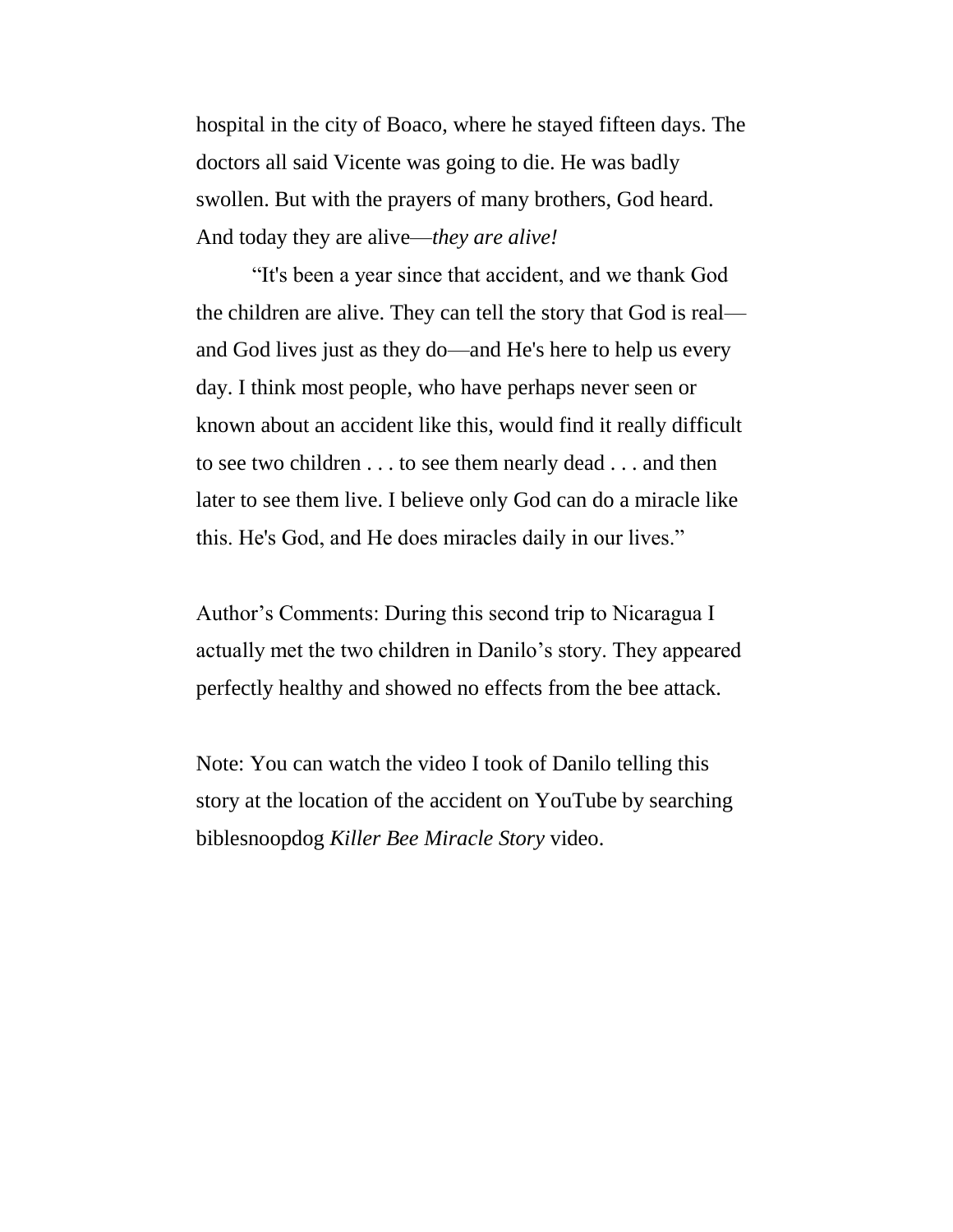# FAITH

In my first book, *Ten One-Dollar Bills*, I tell of a vision: *At the age of 60, I died and went to Heaven. I found myself face to face with Jesus. Looking into my eyes, He asked me one question, "Twenty years ago I gave you this vision, and now, who have you helped in the past twenty years?" Thinking back, my eyes quickly fell away from His face; my head hung low as I answered, "No one, Lord . . . no one." He simply said, "Then go back and start telling the stories I will give to you, tell others about Me, and help as many people as you can."*

The stories you read in this book *are* the stories He has given me. These stories serve as a testimony to my faith, a reminder of God's faithfulness, and, prayerfully, an encouragement to others.

Many non-believers say the accounts in the Bible are "just a bunch of made-up stories." Admittedly, they may say the same for the stories written in this book. But whether it was God who divided the Red Sea to allow the Israelites safe passage as told in the Book of Exodus or God who protected the two children being attacked by killer bees in Nicaragua as detailed in the previous chapter, my belief that God did *either* of these miracles comes down to one word: FAITH.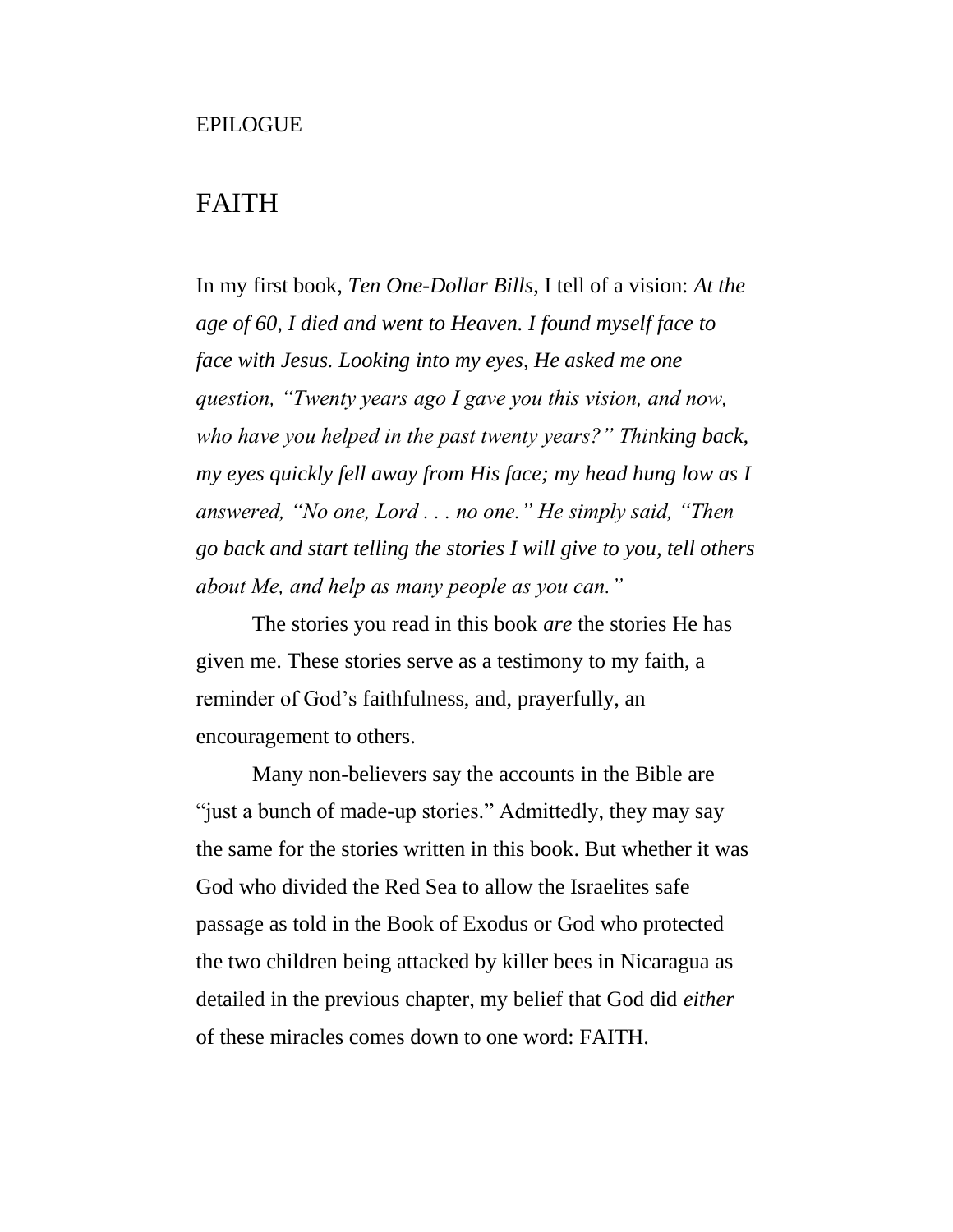### ABOUT THE AUTHOR

Thomas Black is Vice President of Engineering at Fairfield Electric Cooperative in Blythewood, South Carolina. He is a member and deacon at Sandy Level Baptist Church in Blythewood. He and his wife, Cynthia, are the parents of two grown children, Shelley and Jordan. In 2012 he published his first book, *Ten One-Dollar Bills*, in which he tells of his experiences while serving as the project coordinator for the Gavilan-Patastule Suspended Bridge built near the town of Matiguas in Nicaragua.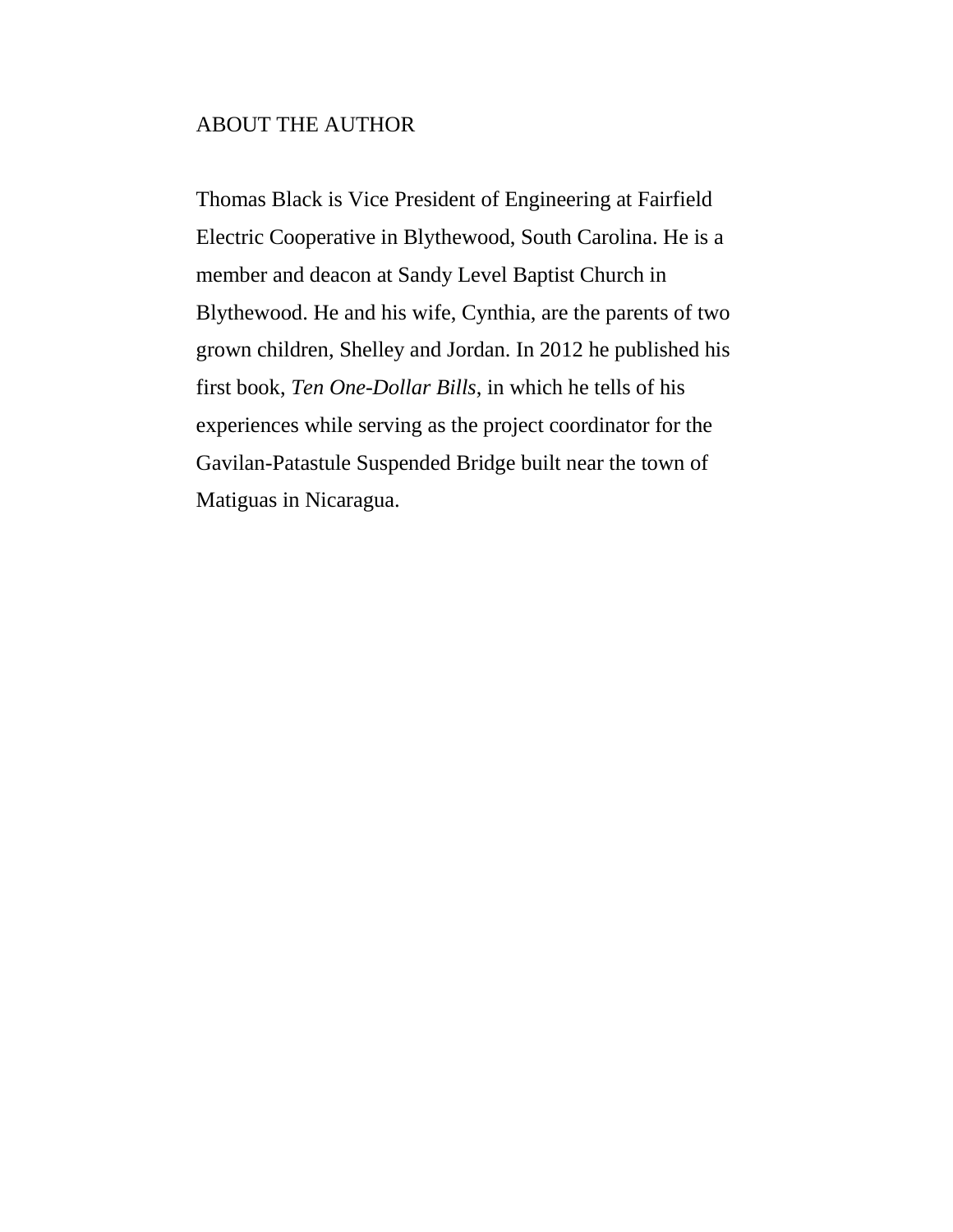### BACK COVER:

In his first book, *Ten One-Dollar Bills*, Thomas tells of a vision: *"At the age of 60, I died and went to Heaven. I found myself face to face with Jesus. Looking into my eyes, He asked me one question, 'Twenty years ago I gave you this vision, and now, who have you helped in the past twenty years?' Thinking back, my eyes quickly fell away from His face; my head hung low as I answered, 'No one, Lord . . . no one.' He simply said, 'Then go back and start telling the stories I will give to you, tell others about Me, and help as many people as you can.'"*

*Lord, Increase My Faith* is an inspirational book containing these stories—real stories that *will* increase the faith of the reader. This book is a testimony to Thomas' faith, a reminder of God's faithfulness, and, prayerfully, an encouragement to others.

In the book's final paragraph Thomas writes, "Many nonbelievers say the accounts in the Bible are 'just a bunch of made-up stories.' Admittedly, they may say the same for the stories written in this book. But whether it was God who divided the Red Sea to allow the Israelites safe passage as told in the Book of Exodus or God who protected the two children being attacked by killer bees in Nicaragua as detailed in this book, the belief that God did *either* of these miracles comes down to one word: FAITH."